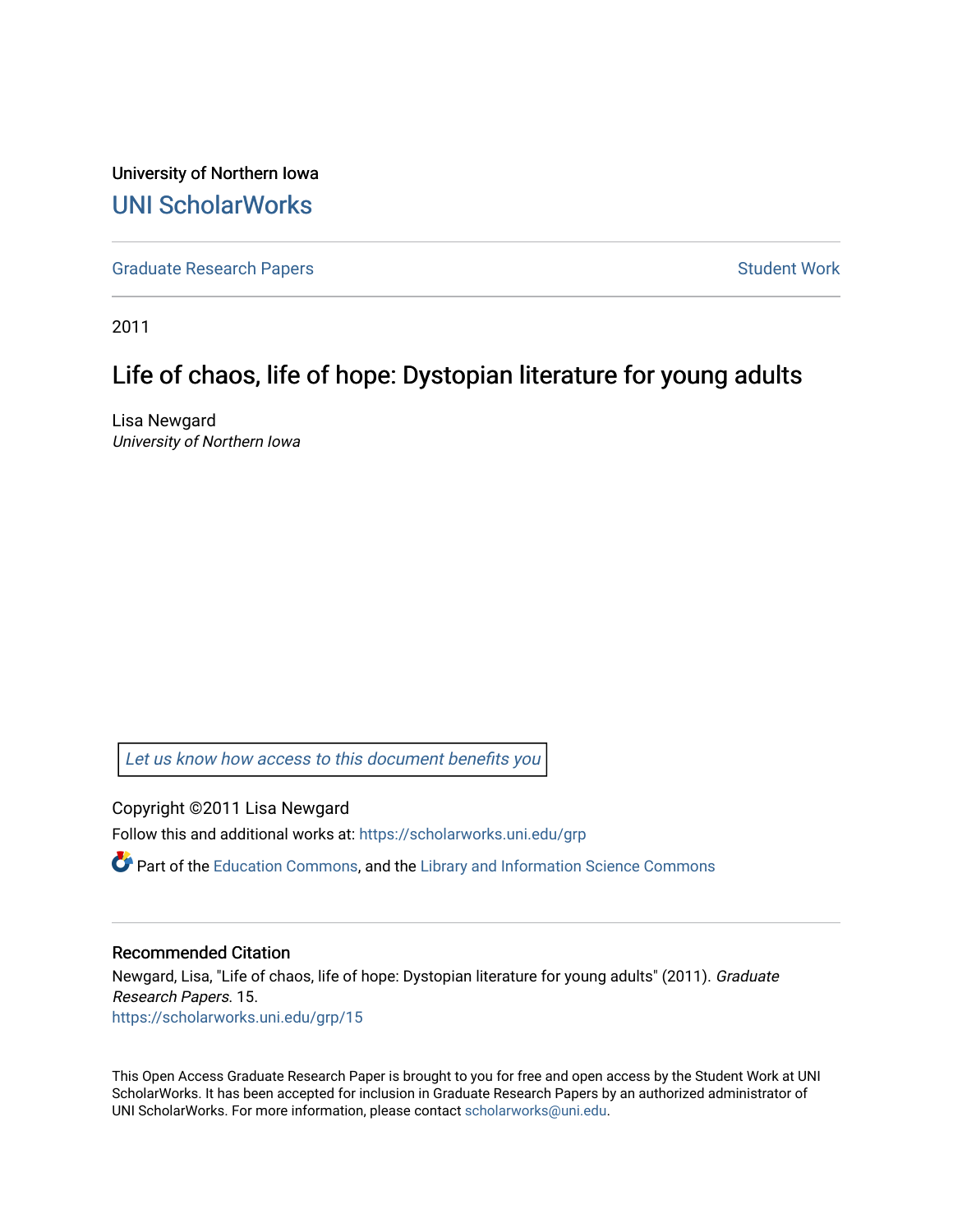# Life of chaos, life of hope: Dystopian literature for young adults

# Find Additional Related Research in UNI ScholarWorks

To find related research in UNI ScholarWorks, go to the collection of [School Library Studies Graduate](http://scholarworks.uni.edu/sls_grp/) [Research Papers](http://scholarworks.uni.edu/sls_grp/) written by students in the [Division of School Library Studies,](http://scholarworks.uni.edu/sls/) Department of Curriculum and Instruction, College of Education, at the University of Northern Iowa.

# **Abstract**

As dystopian literature grows in popularity, teacher librarians many not fully understand the themes found within this new subgenre. The purpose of this research was to describe the themes in positively reviewed dystopian literature for young adults. Themes found during the research included: resilience of the protagonist, survival, government control, social conformity, and love between the protagonist and another young adult. Novels from 2001-2010 were analyzed for themes and lessons for young adults. Thirteen positively reviewed novels were chosen, read, and coded by the researcher. After the first reading of the novels, one novel was eliminated, leaving 12 novels to be reported. The five themes were established through the analysis; five lessons presented to the readers will be described in the conclusions.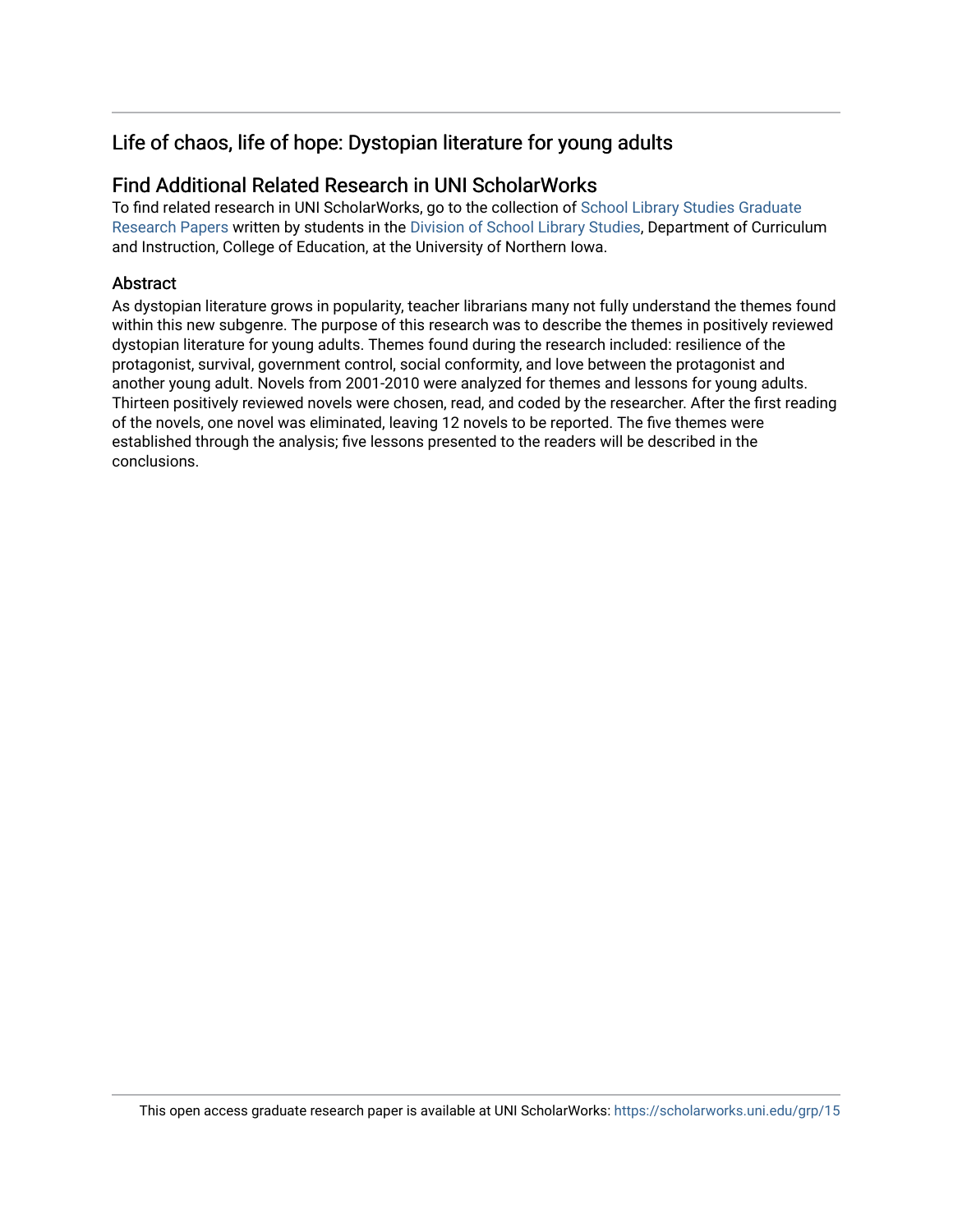# LIFE OF CHAOS, LIFE OF HOPE:

DYSTOPIAN LITERATURE FOR YOUNG ADULTS

A Graduate Research Paper Submitted to the Division of School Library Studies Department of Curriculum and Instruction In Partial Fulfillment Of the Requirements for the Degree Master of Arts UNIVERSITY OF NORTHERN IOWA

> By Lisa Newgard May 2011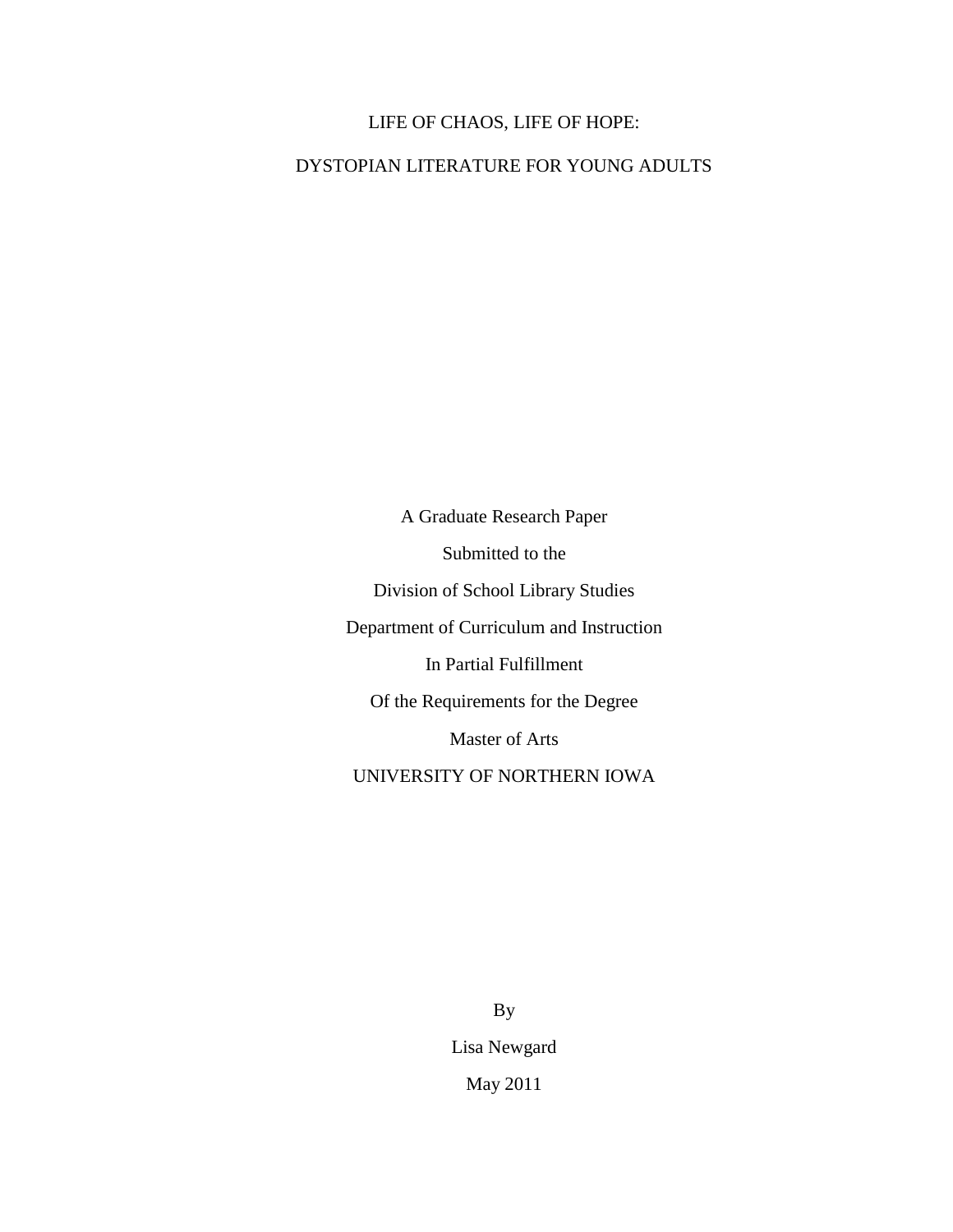This Research Paper by: Lisa Newgard

Titled: Life of Chaos. Life of Hope: Dystopian Literature for Young Adults

has been approved as meeting the research requirements for the Degree of Master of Arts.

Date Approved Graduate Faculty Reader

\_\_\_\_\_\_\_\_\_\_\_\_\_\_\_ \_\_\_\_\_\_\_\_\_\_\_\_\_\_\_\_\_\_\_\_\_\_\_\_\_\_\_\_\_\_\_\_\_\_\_\_\_\_\_\_\_\_

\_\_\_\_\_\_\_\_\_\_\_\_\_\_\_ \_\_\_\_\_\_\_\_\_\_\_\_\_\_\_\_\_\_\_\_\_\_\_\_\_\_\_\_\_\_\_\_\_\_\_\_\_\_\_\_\_\_

\_\_\_\_\_\_\_\_\_\_\_\_\_\_\_ \_\_\_\_\_\_\_\_\_\_\_\_\_\_\_\_\_\_\_\_\_\_\_\_\_\_\_\_\_\_\_\_\_\_\_\_\_\_\_\_\_\_

Date Approved Graduate Faculty Reader

Date Approved Head, Department of Curriculum and Instruction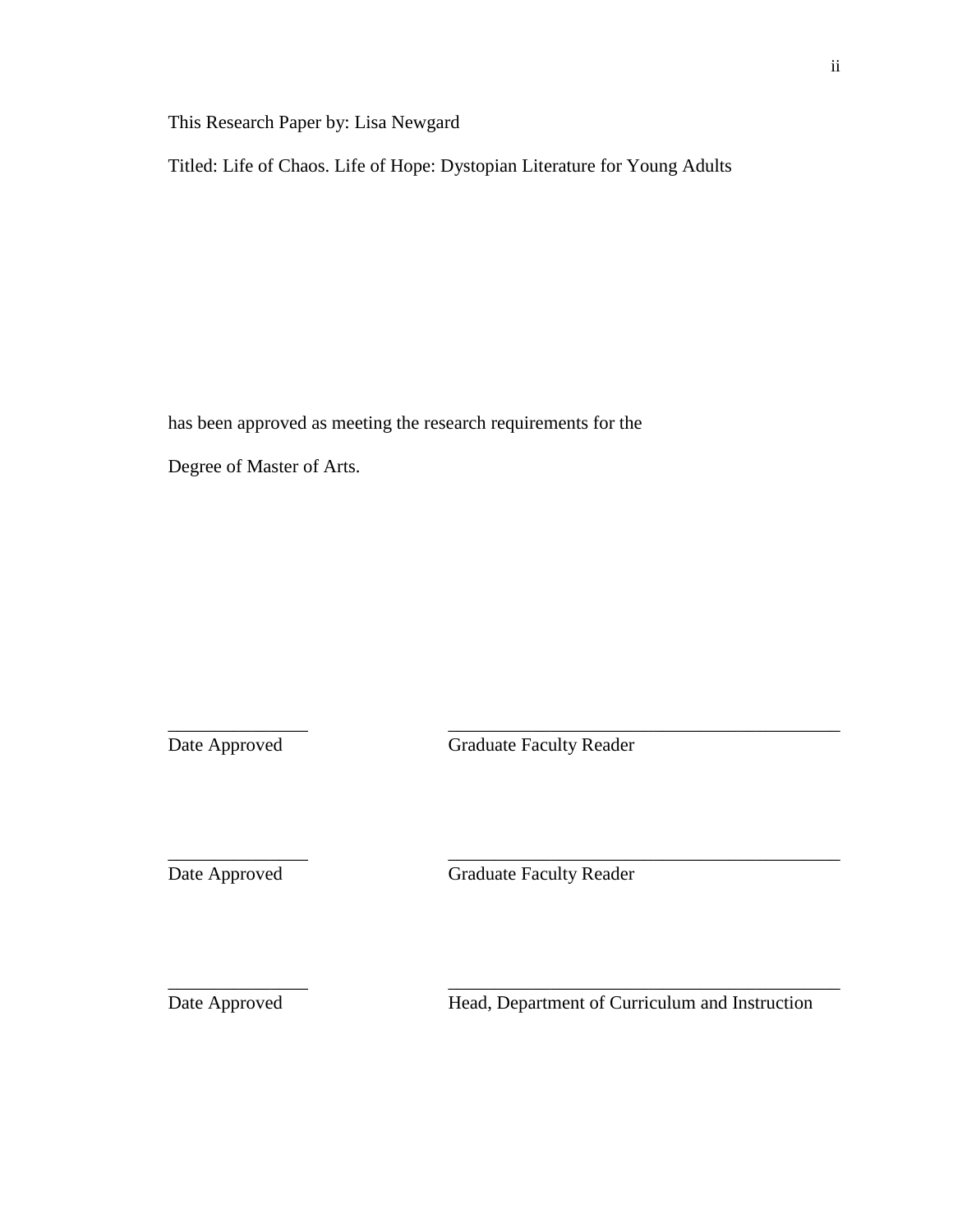## ABSTRACT

As dystopian literature grows in popularity, teacher librarians many not fully understand the themes found within this new subgenre. The purpose of this research was to describe the themes in positively reviewed dystopian literature for young adults. Themes found during the research included: resilience of the protagonist, survival, government control, social conformity, and love between the protagonist and another young adult. Novels from 2001-2010 were analyzed for themes and lessons for young adults. Thirteen positively reviewed novels were chosen, read, and coded by the researcher. After the first reading of the novels, one novel was eliminated, leaving 12 novels to be reported. The five themes were established through the analysis; five lessons presented to the readers will be described in the conclusions.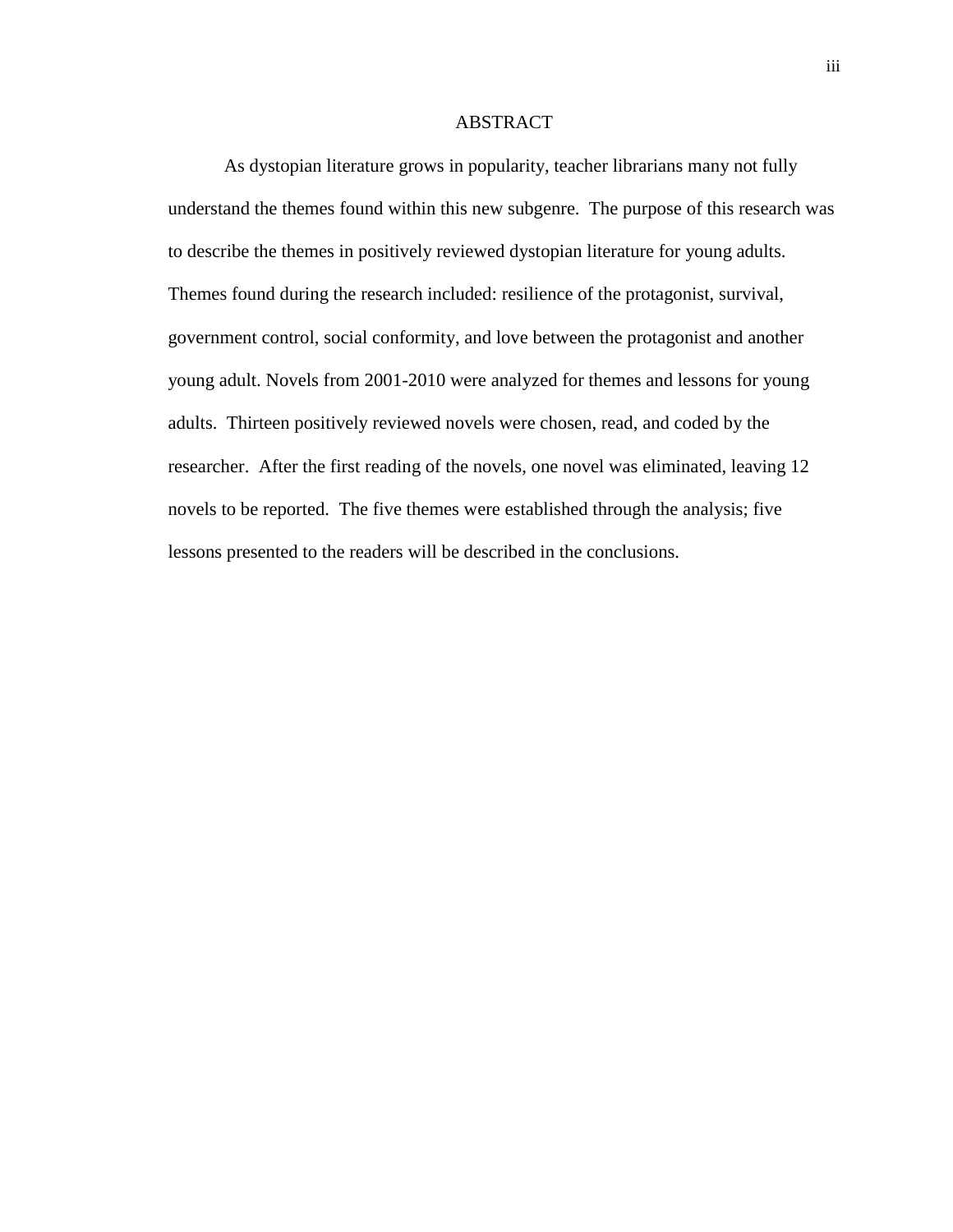# **TABLE OF CONTENTS**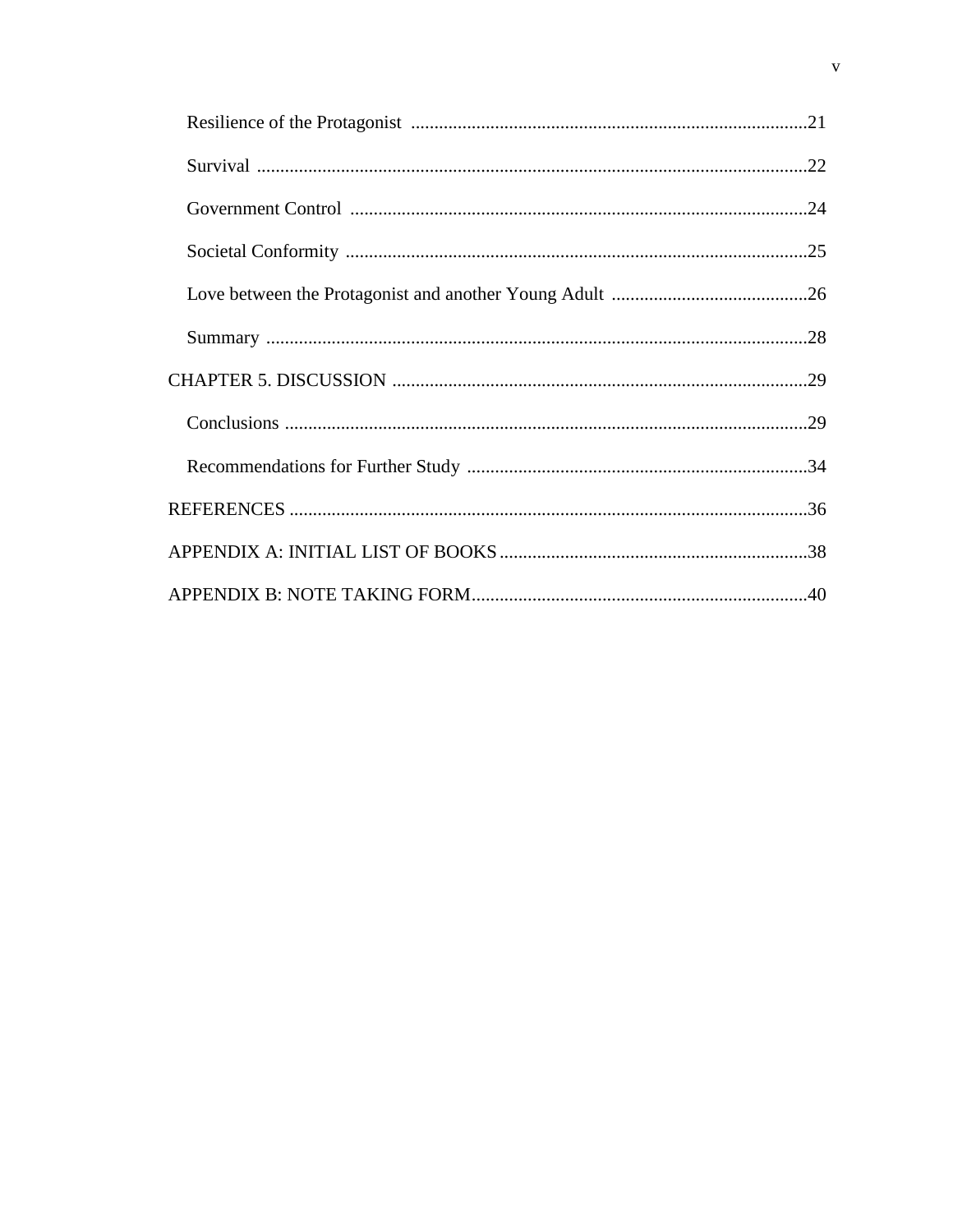# **LIST OF TABLES**

|                | <b>TABLE</b> | <b>PAGE</b> |
|----------------|--------------|-------------|
|                |              |             |
| $2^{\circ}$    |              |             |
|                |              |             |
| $\overline{4}$ |              |             |
|                |              |             |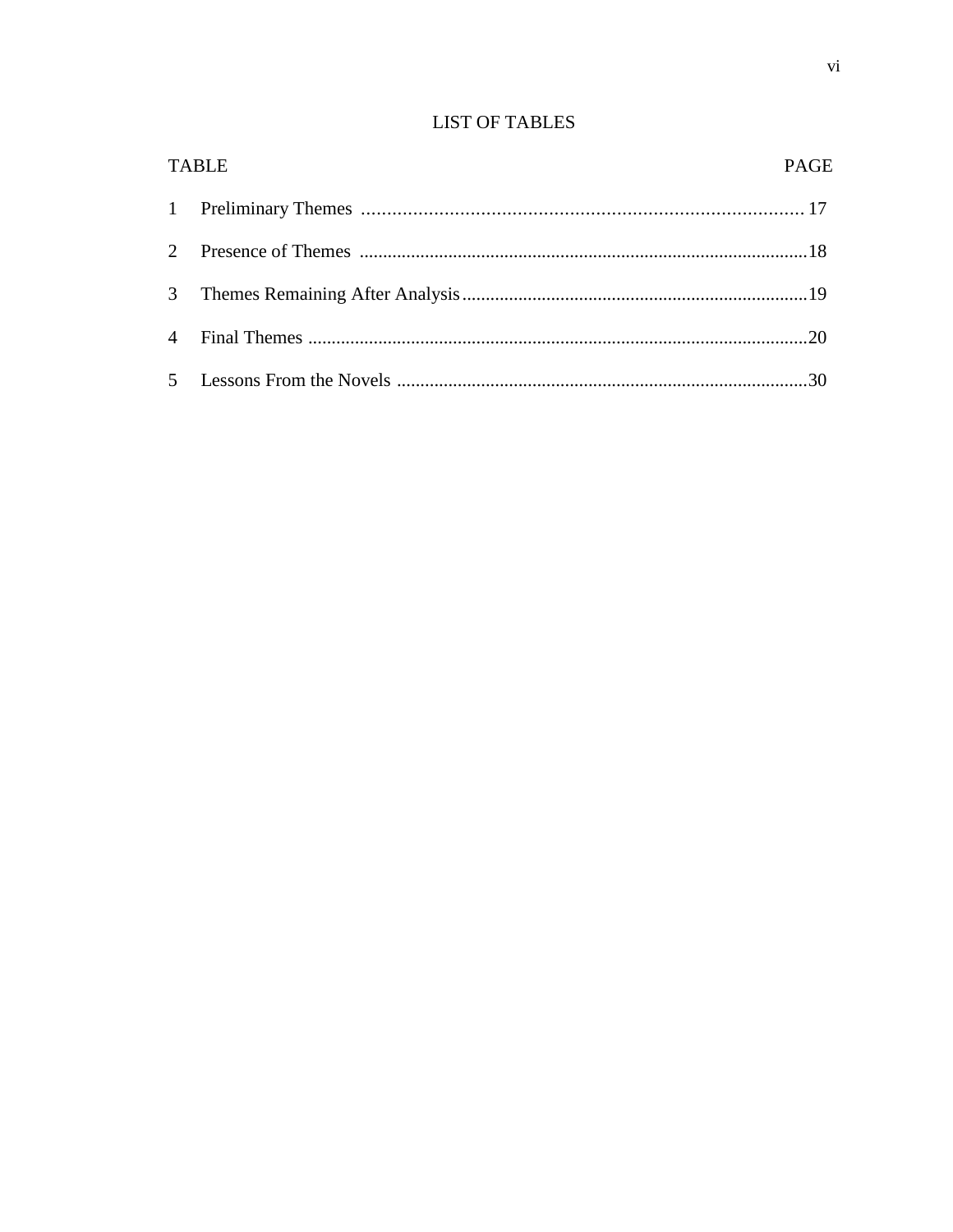### **CHAPTER 1**

# **INTRODUCTION**

"Literary dystopia … are imagined societies in which the deepest demands of human nature are either subverted, perverted, or simply made unattainable" (Barash, 2004, p. B10).

#### **Justification**

John Stuart Mills first used the term dystopia in 1868 and the Merriam-Webster's Collegiate Dictionary now defines it as, "an imaginary place where people lead dehumanized and often fearful lives" (Dystopia, 2010). Although this subgenre has been around since the mid 1900's with novels such as *1984* by George Orwell and *The Giver* by Lois Lowry, it is rapidly growing popular among young adult readers (Springen, 2010). Teenagers are discovering societies much different from the ones they encounter on a daily basis.

Dystopian literature written for children has been on the rise since the end of the Cold War (Bradford, Mallan, Stephens, & McCallum R., 2003). As the world experienced the Cold War, authors started thinking about a catastrophic event and what life would be like following it. The authors hope to draw in readers as they focus their novels on an environmental crisis and subsequent ecological collapse. These disaster scenario books were popular well into the 1990's and continue to be popular today.

In a post 9/11 world, some authors attribute the prevalence and continued publication of dystopian literature to the current turmoil of society (Cart, 2010). Many dystopian books are written by taking speculative situations and exaggerating them to become more interesting to readers. Although the portrayal of the society may not be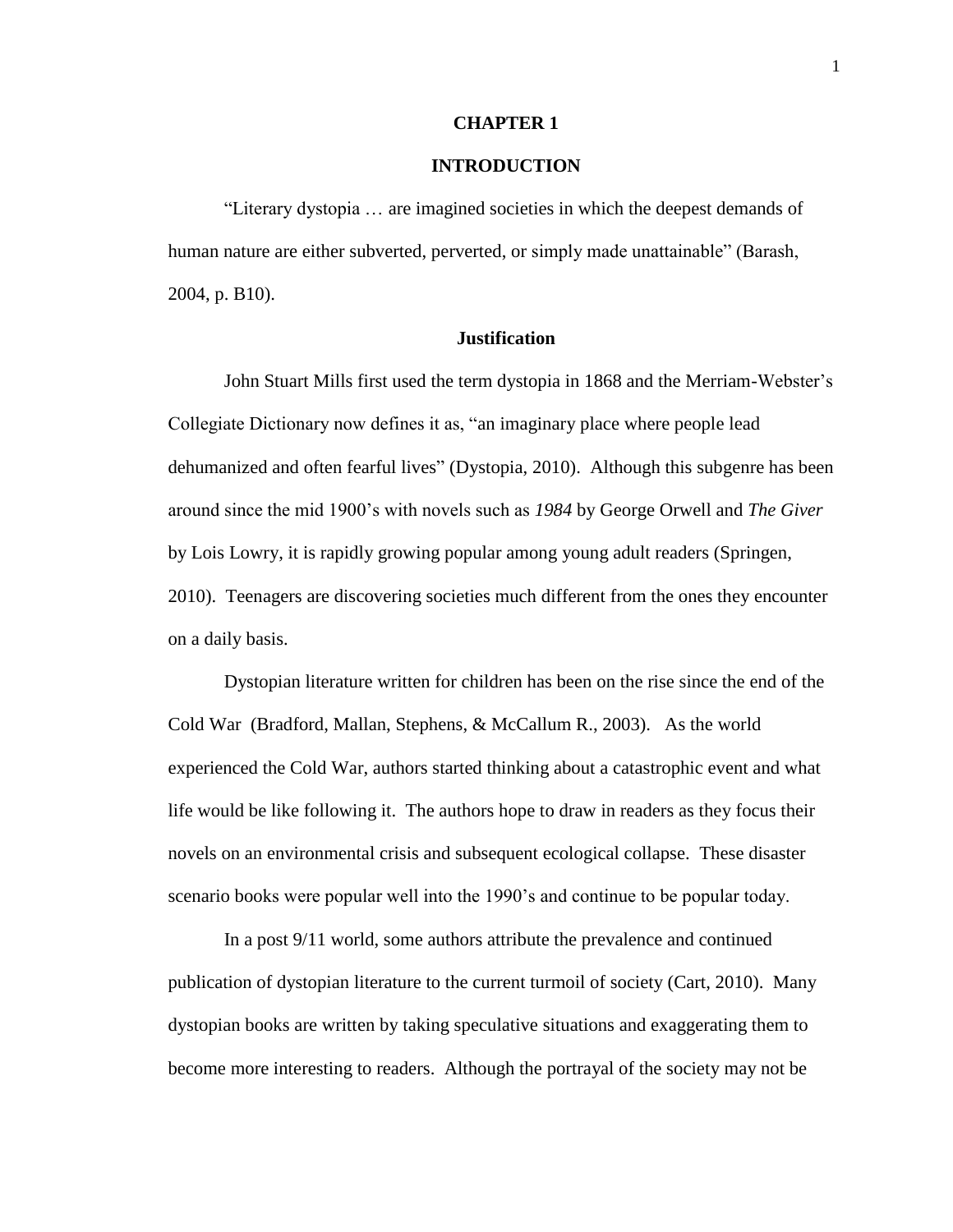fully developed or completely realistic, it causes the reader to question different nuances of their own society.

Some research on fictional dystopian societies has been done on single books or authors, such as Hintz's (2006) study of one book by Lois Lowry and two books by Monica Hughes. However, the study does not cover the subgenre itself for what it brings to current young adult literature. Hintz found dystopian literature providing a source for young adults to get a glimpse into society and politics while realizing the importance of independence.

Similarly, Bullen and Parsons (2007) examined two newer young adult novels for the role children played within the societies. They, like Hintz, found that dystopian literature shows children to be resilient and independent, using their individualism as strength against a conforming society. Again, this study only focused on two books, making it difficult to generalize to the entire subgenre.

Kennon (2005) researched the role of young adult females play in dystopian literature. Kennon concluded, "dystopian fiction can provide valuable opportunities for young readers to reflect on the complex process of their engagement with the regulatory power relations of their communities" (p. 48). Focusing on female protagonists may not give a teacher librarian a fully developed view of dystopian literature and how it may pertain to all students. Although, this research discussed a variety of dystopian novels published at the time, there has been a large influx of this subgenre within the last few years.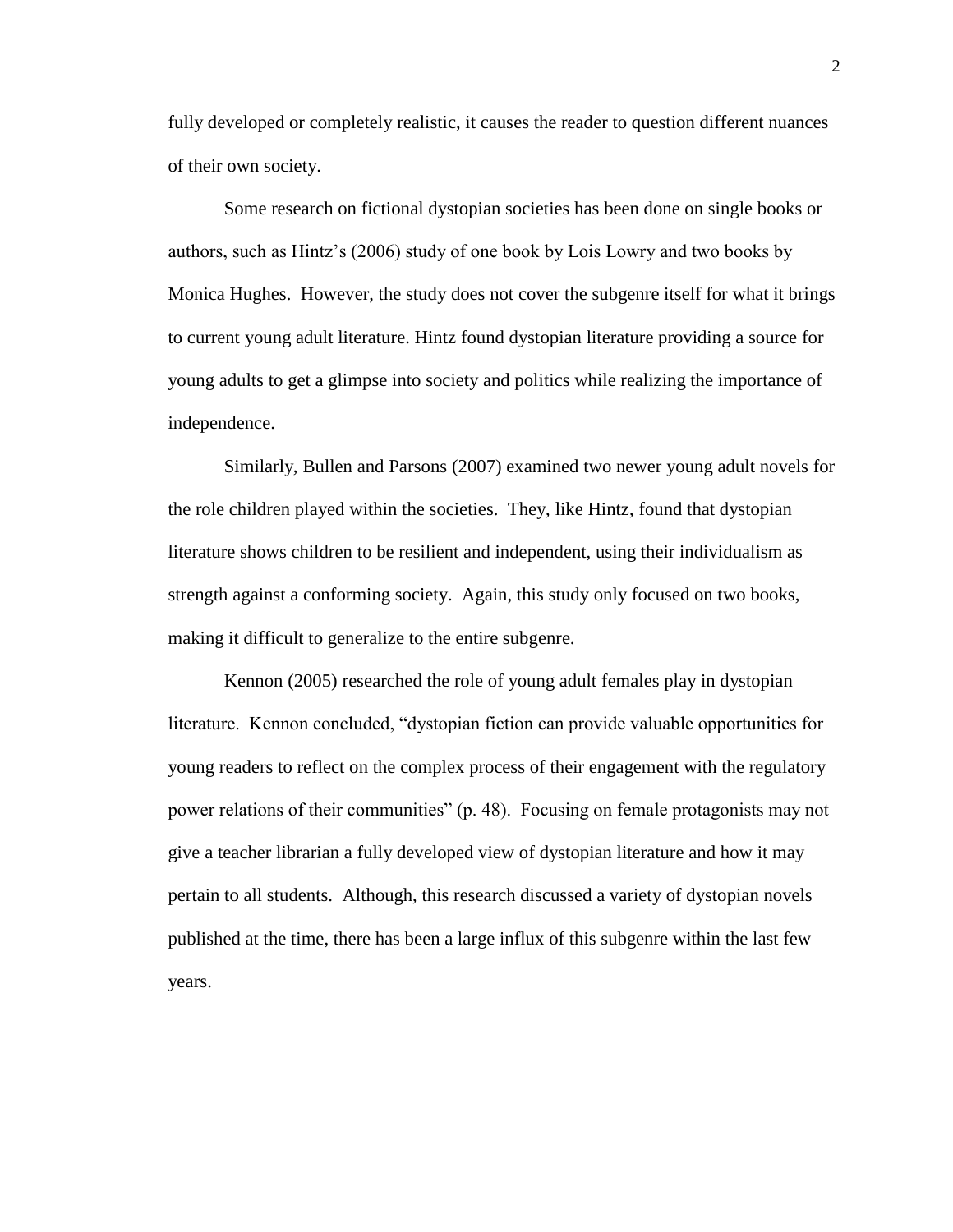# **Significance**

As dystopian literature continues to grow in popularity, teacher librarians and young adults should be aware of the themes found within this type of literature. Knowing the themes uncovered in this literature will help teacher librarians suggest new titles for teens and engage young readers on discourses about these texts.

# **Problem Statement**

The problem this research will address is teacher librarians may not fully understand the themes to be found in young adult dystopian literature.

# **Purpose**

The purpose of this research is to describe the themes in positively reviewed dystopian literature for young adults.

## **Research Questions**

- 1. What themes are present in young adult dystopian literature?
- 2. What lessons are presented to young adults through this type of literature?
- 3. What do these themes or lessons aim to teach the reader about present day society?

### **Assumptions**

Dystopian literature is growing in popularity among teens.

### **Limitations**

This research is limited to award-wining quality young adult literature published between 2000 and 2010.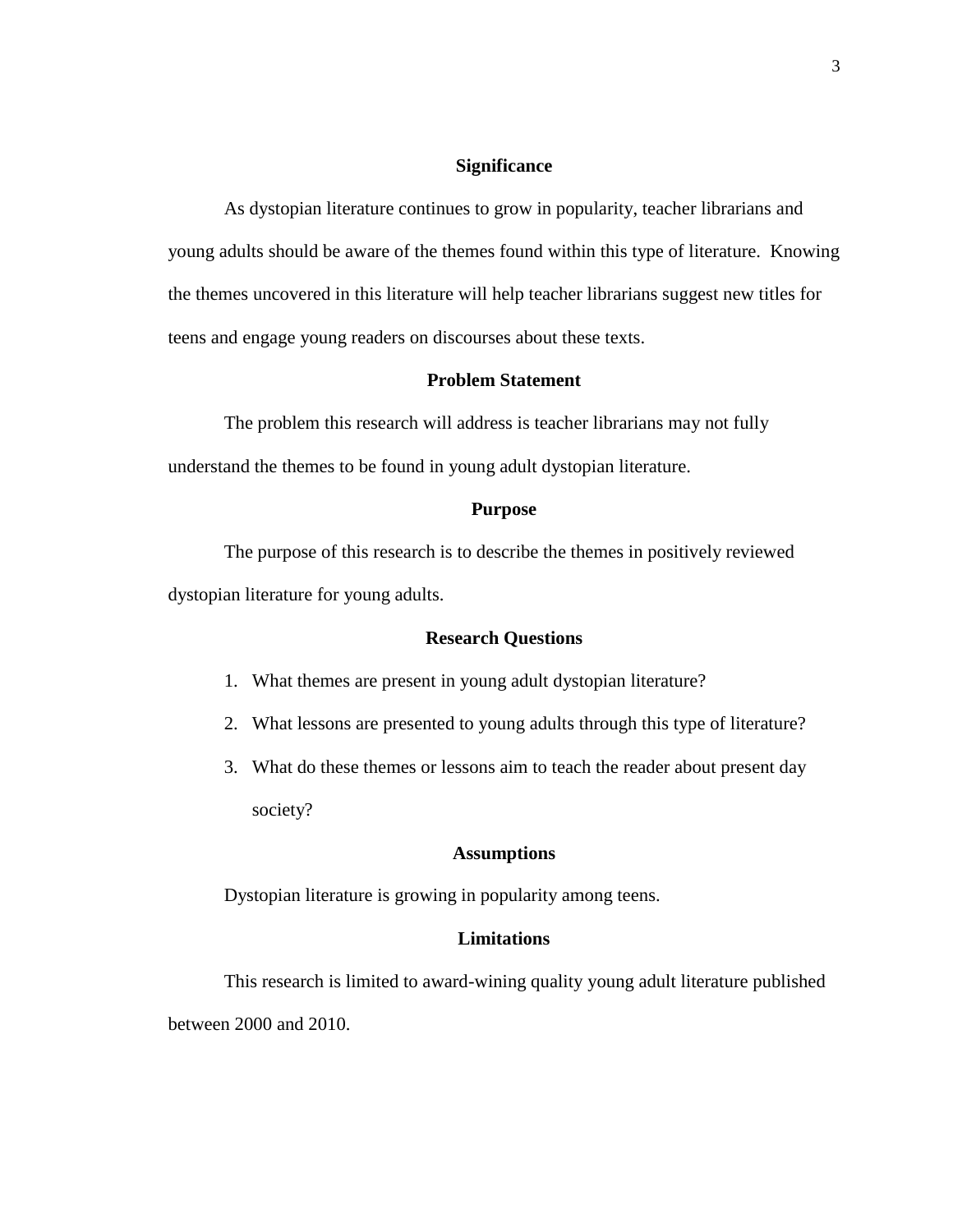#### **CHAPTER 2**

# **LITERATURE REVIEW**

The purpose of this study is to describe the themes in positively reviewed dystopian literature for young adults. Research related to this topic falls into four categories: themes in young adult literature, female roles in dystopian novels, the role of communities and families in dystopian novels, and young adult roles in dystopian novels.

#### **Themes in Young Adult Literature**

Many studies have been done to determine what young adults are looking for in novels and how the literature affects the reader's enjoyment. Koss and Teale (2009) analyzed young adult literature to find trends, topics, and writing styles. Koss and Teale were looking for the popular genres, the groups represented, and the content of current young adult literature. The researchers narrowed the 370 award-winning books, popular books, and favorite young adult books in fiction and non-fiction by randomly selecting 59 titles. These titles were read, coded, and analyzed.

Koss and Teale (2009) found 85% of the novels were fiction, and almost 50% of the fiction titles fell into the *contemporary realistic fiction* category. The second most popular genre found was *fantasy* but only 12% of the fiction novels evaluated. Overall, the fiction books were not representative of the cultural diversity of the readers, where most of the protagonists were European American. However, international settings were more prevalent than culturally diverse protagonists.

One overarching theme in many of the fiction novels was teens finding themselves and dealing with teenage struggles (Koss & Teale, 2009). The literature tends to focus on the complications teens go through in their normal lives. This is a change from literature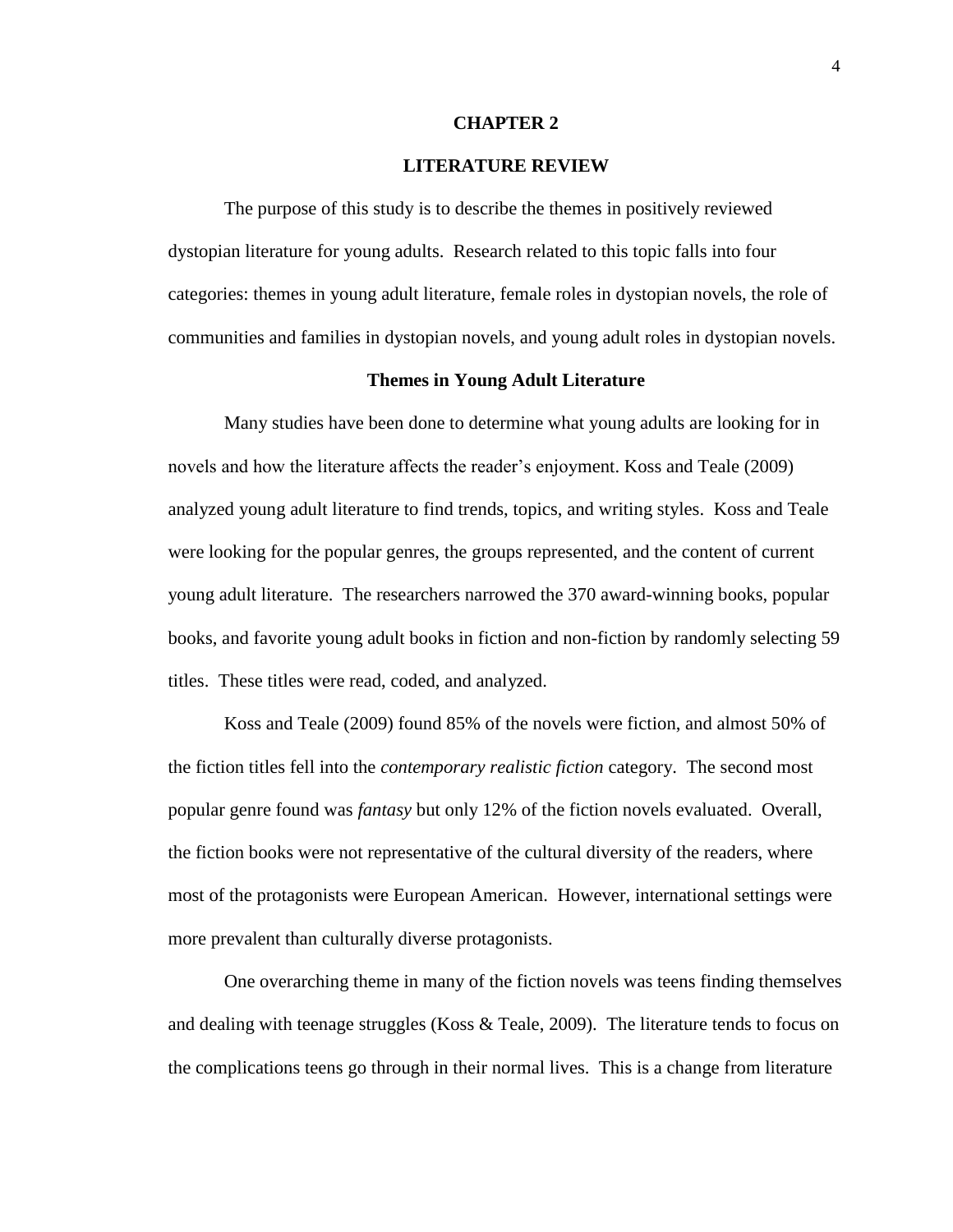that used to focus on a large life-changing event. Most of the literature analyzed was written as a first person narration, which is consistent with previous research on young adult literature. Koss and Teale found the current trends to be appropriate for today's young adults.

#### **Female Roles in Dystopian Novels**

Dystopian literature is a genre that has not been thoroughly studied. Mohr (2005) studied three novels for their portrayal of females in dystopian societies. Her qualitative study of three novels discussed the themes and the qualities that make them dystopian novels. Mohr examined the "novels' generic hybridity, narrative structure, transgressive aspects of form, postmodern narrative elements, and transgressive narration" (pp. 5-6). Focusing on the analysis of different types of dystopia and utopia within the novels also brought Mohr's attention to the portrayal of gender, class, and race. Examining the novels it was evident that there isn't a clear-cut divide between utopia and dystopia as pieces are woven together within one story.

In *Holdfast* by Suzy McKee Charna's, Mohr (2005) found there was substantial physical violence and graphic pictures. It showed a better life after the conflict and ended positively. In Suzette Haden Elgin's *Native Tongue*, the process into a better society was not shown from an omniscient view of a large community, but instead through the eyes of an individual. This created less physical violence but more psychological and verbal violence. This book also ended positively. Margaret Atwood's *The Handmaid's Tale* also showed a more personal transformation, however entailed violence similar to *Holdfast*. Unique in this novel is the direct individual resistance and sharing of the protagonists' thoughts with the reader.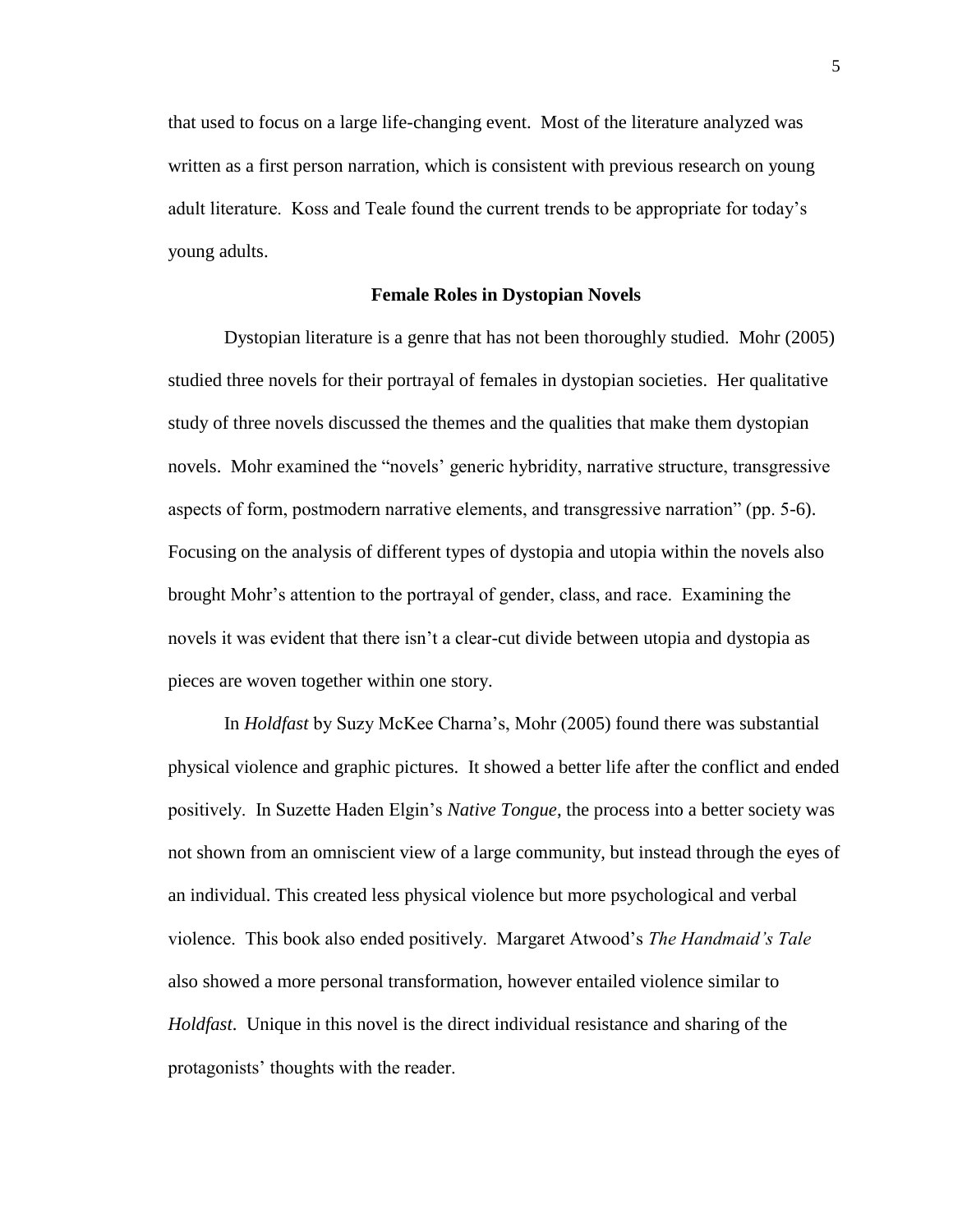All of the novels shared elements of science fiction and elements of fantasy. The author recommended the creation of a new subgenre utopian dystopia to describe the fiction she analyzed. One major affirmation for Mohr (2005) after reading the selected texts was the presence of female heroines and how they created a resistance in nontraditional ways. It was also noted by Mohr, that reading texts similar to these cause people to rethink their lives and structures. "It is a reality and a future that includes us all in a frame of difference and equality" (p. 280).

Examining novels is a common way for researchers to analyze a type of literature. Kennon (2005) similarly examines four young adult dystopian novels with female protagonists. These novels were analyzed for the sense of community that is formed when an adult or parent is no longer present, as well as the leadership role females play within the story.

Displacement is a theme Kennon (2005) found throughout all of the books. Young adults were forced out of their comfortable lives where they were protected by parents and adults to a world where they were on their own for a variety of reasons. Two of the novels showed young adults creating new and creative uses for adult dominated real estate. Having female protagonists increased the conveyed importance of family, Kennon noted. All four of the novels also showed female protagonists challenging the status quo in their newly acquired roles as leading a new world. Attempting to balance their own identities, the identity of the community and identifying the new identity of the nation prove to provide tremendous challenges to the protagonists.

Kennon (2005) concluded young adult readers choosing dystopian fiction are challenged "to reflect on the complex process of their engagement with the regulatory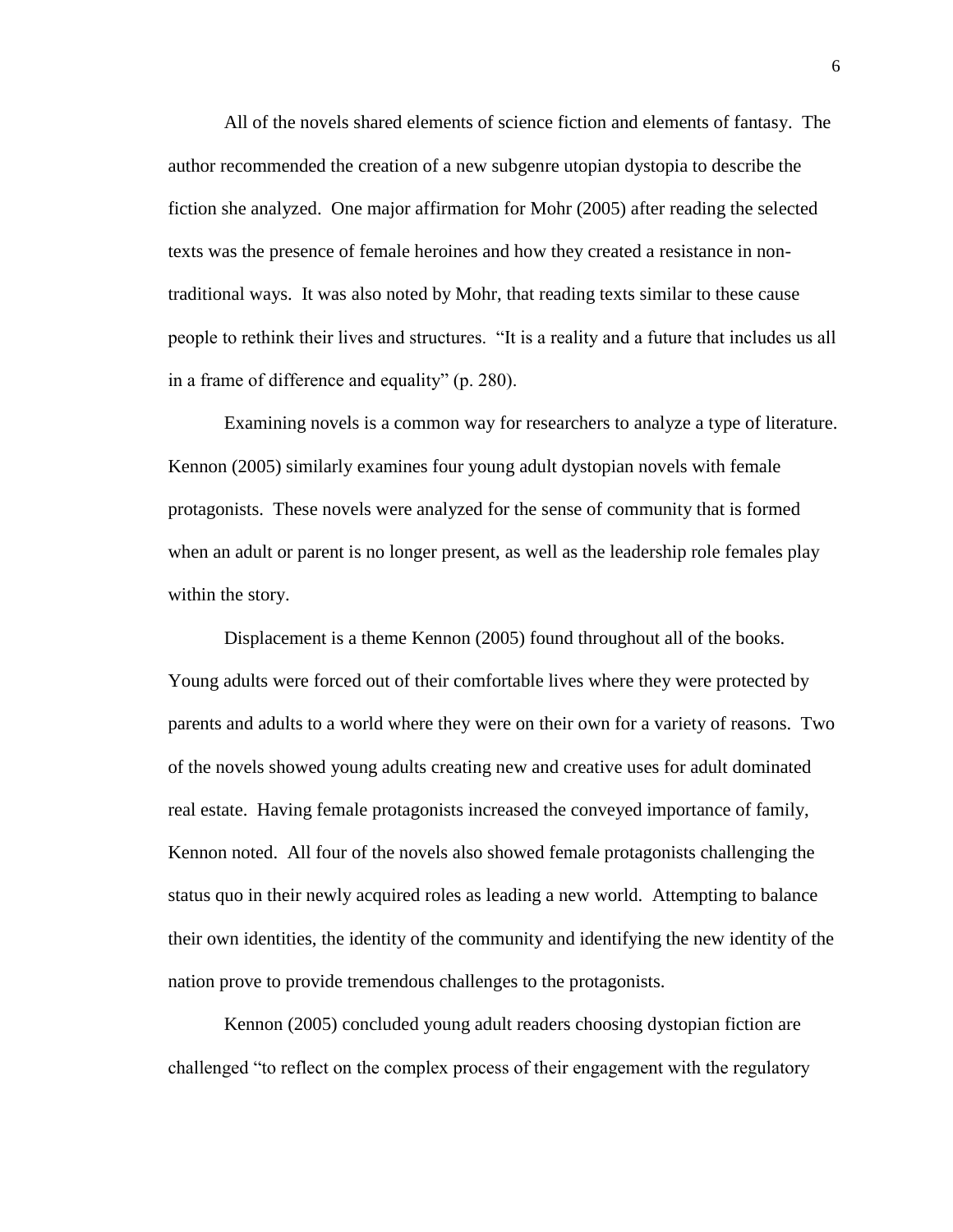power relations of their communities" (p. 48). However, these novels do provide females a chance to see themselves in a role of power and identify with a strong female protagonist. These new roles are still rooted in the family and societal values instilled from current societies but challenge the reader to see beyond.

### **The Role of Communities and Families in Dystopian Novels**

Creating communities or family-like structures is a theme found in dystopian literature. Aitken, Bradford, and Massey (2005) explored this theme in two novels, *The Scavenger's Tale* and *Off the Road*, both set in British societies established after major disasters in the twenty-first century. Both stories have male protagonists who belong in the *outcast* society. The authors of the study analyzed the texts for the role of politics and government in their societies. Specifically looking at how this affected the protagonists and what consequences were suffered due to the political power structure.

In both novels the protagonists are forced from the only home structures they have known due to rules and regulations of the government (Aitken et al., 2005). Both are forced to find a family in unusual situations. Throughout this journey both Bradford and Tom (the male protagonists) learn that the society they have always lived in is not perfect. Specifically, Bradford discovers that all children should be given basic rights of education, food, and justice. Tom becomes aware of two societies living around him, each believing they are governing correctly, though doing so in completely different manners. While on this journey of discovery, each male learns to critique his own society and look for hope in a world of inequity.

As each protagonist finds his place within his newly found part of society, each fills his need for family with people close to him in his new situation (Aitken et al., 2005).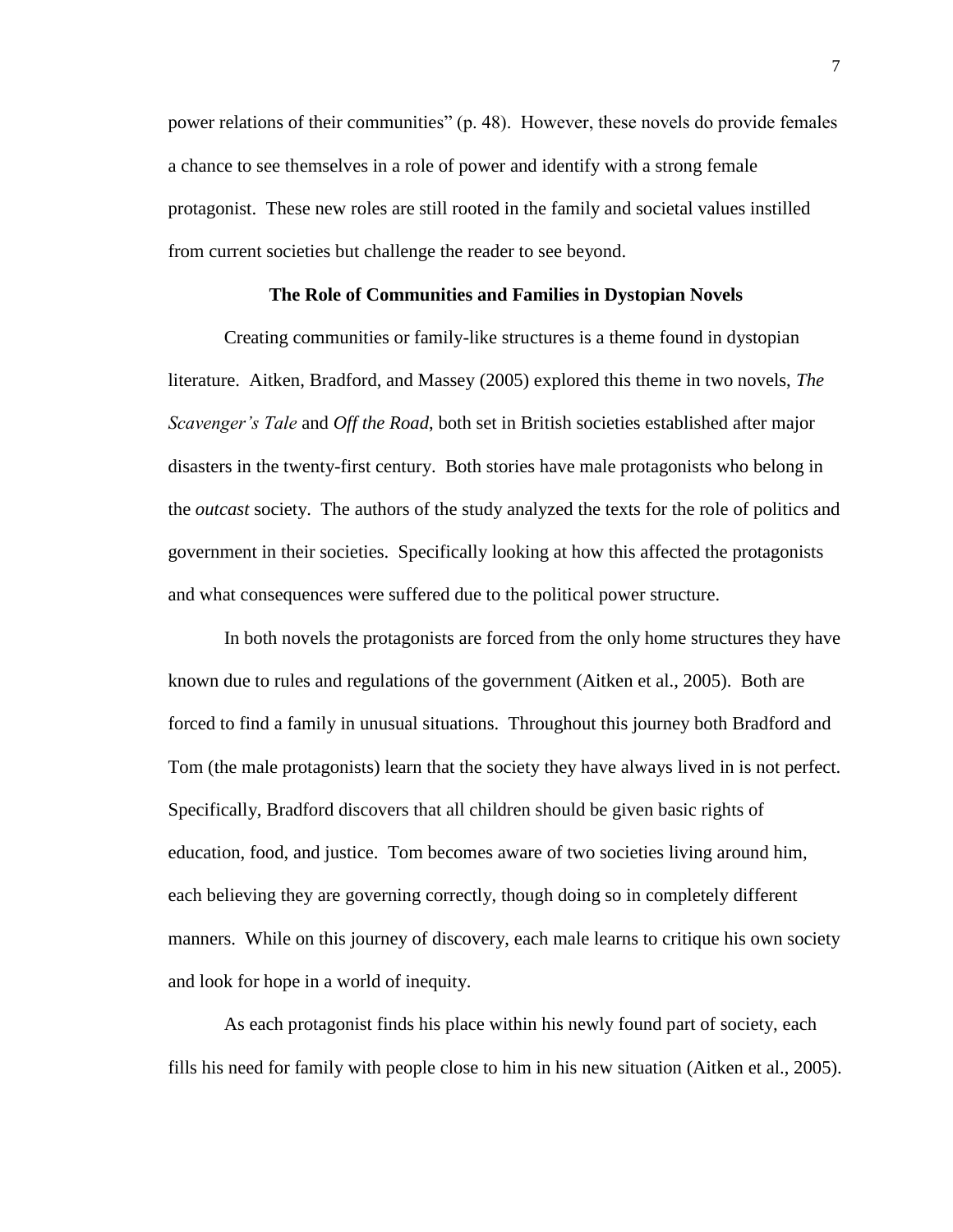Neither novel brings the stories to a close, leaving the reader questioning what happened in their newly found communities and how their new place in society is impacted by the politics. Aitken et al. concluded that the role of government played a strong role in both stories. Bedford finishes his journey without really knowing what is in store for his future but hoping he has helped the world become better. Tom closes his story with a return to his society where he is sitting in a situation where he may have some power in the near future. Both endings show different consequences suffered from similar societies.

Finding community is an important part of any society, Mallan, Bradford, and Stephens (2005) explore the role of family and community in literature written for children and young adults. The authors studied seven fictional stories published between 1997 and 2004 by Australian, American, Canadian, and British authors. Examining the change in politics in Western society from 1990 forward, the authors were seeking connections between the real world and the fictional world. In particular, they focused on the individual, cultural societies, refugees, and the role of a central government.

Finding a strong family unit in each novel where the characters had a strong allegiance and bond with one another was an additional focus of the study (Mallan et al., 2005). While looking at three of the novels, the researchers found that at times a tight knit family can weaken the ties of community. This is done when some of the cornerstones of a family, reliance and reciprocity, are not extended into the needs of the community. Without trust outside of the family unit, a community has a hard time coming together as one and can ultimately lead to the fall of a community.

In other novels it was found that, "without a functioning family life, the society is incapable of any acts of altruism or compassion" (Mallen et al., 2005, p. 12). This is only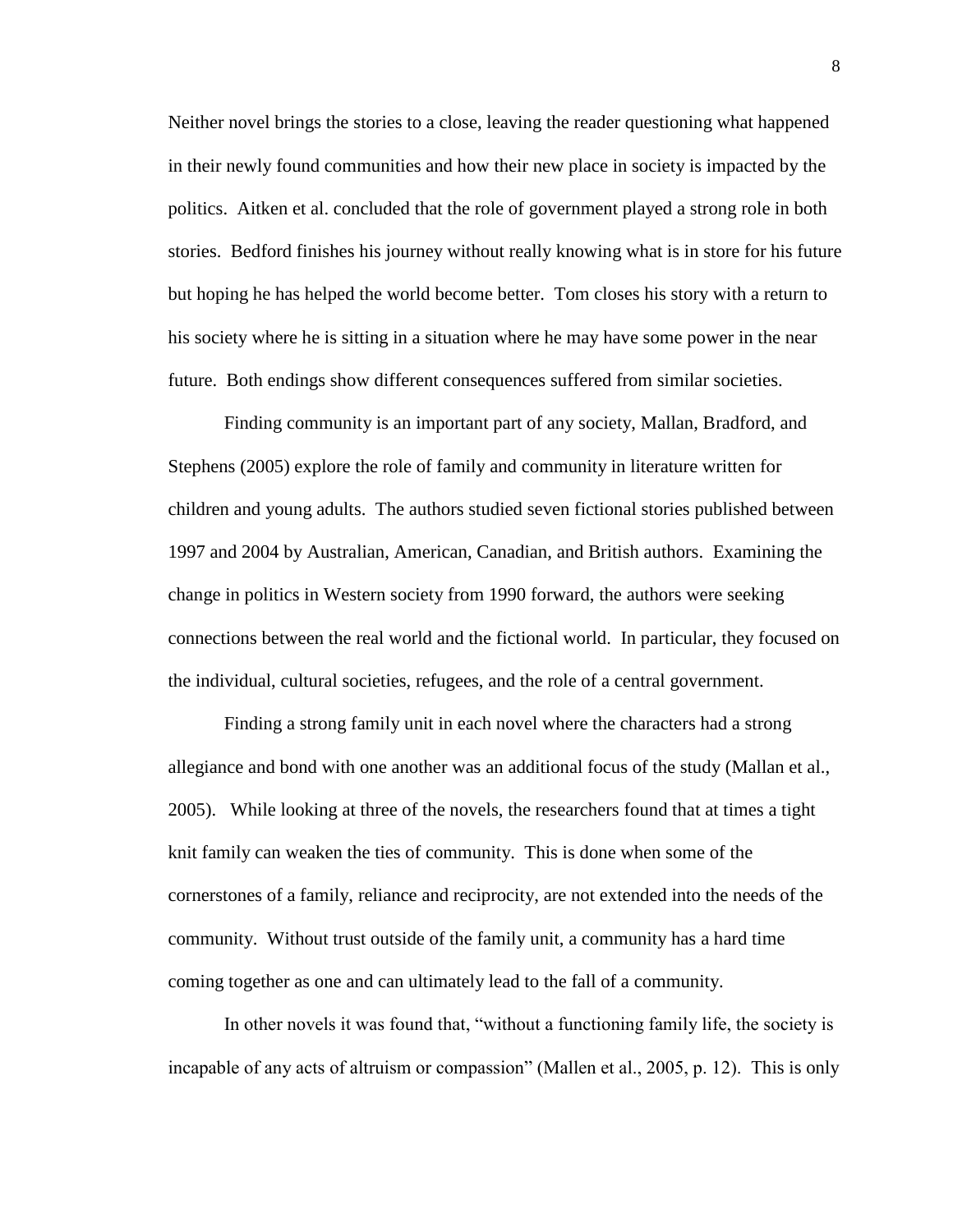one part of the society but the stark contrast between the two make it evident that family structures are important to the success of any society. The obvious divide between the two parts of society causes a creation of boarders, both literal and presumed. Both novels had political overtones where the government played off of the divide within the society, emphasizing to the reader the importance of pluralism.

The final three novels focused on the role of refugees with regards to the creation of a family unit (Mallen et al., 2005). As the protagonists leave their communities in search for a better future, they each learn the importance of a family unit. "The formation of a elective families within intensely dystopian settings is associated with the possibility of a better future (p. 18). As the protagonists search for another person or group of people who can be depended on, they feel as though they are closer to finding a community in which to belong. The theme found throughout all of the different novels was that during difficult times we need a family structure to support and guide us.

Family does not always mean people related by blood or marriage, but a group of people who form a bond of support and trust. Harris (2002) studies this fact in a total of 11 novels written for teens. Harris examines the literature as a contrast to wilderness survival novels, looking to find a theme of *the city vs. the wilderness* referenced throughout. Starting with the post catastrophe city, moving to the inner city, and finishing with novels set in the underground city, Harris examines the novels for the successful establishment of communities.

In novels set in the post catastrophe city, Harris (2005) found children are left alone to make decisions and set up a way to live. Children constructing *families* with other children in similar situations were evident throughout all of the novels. During the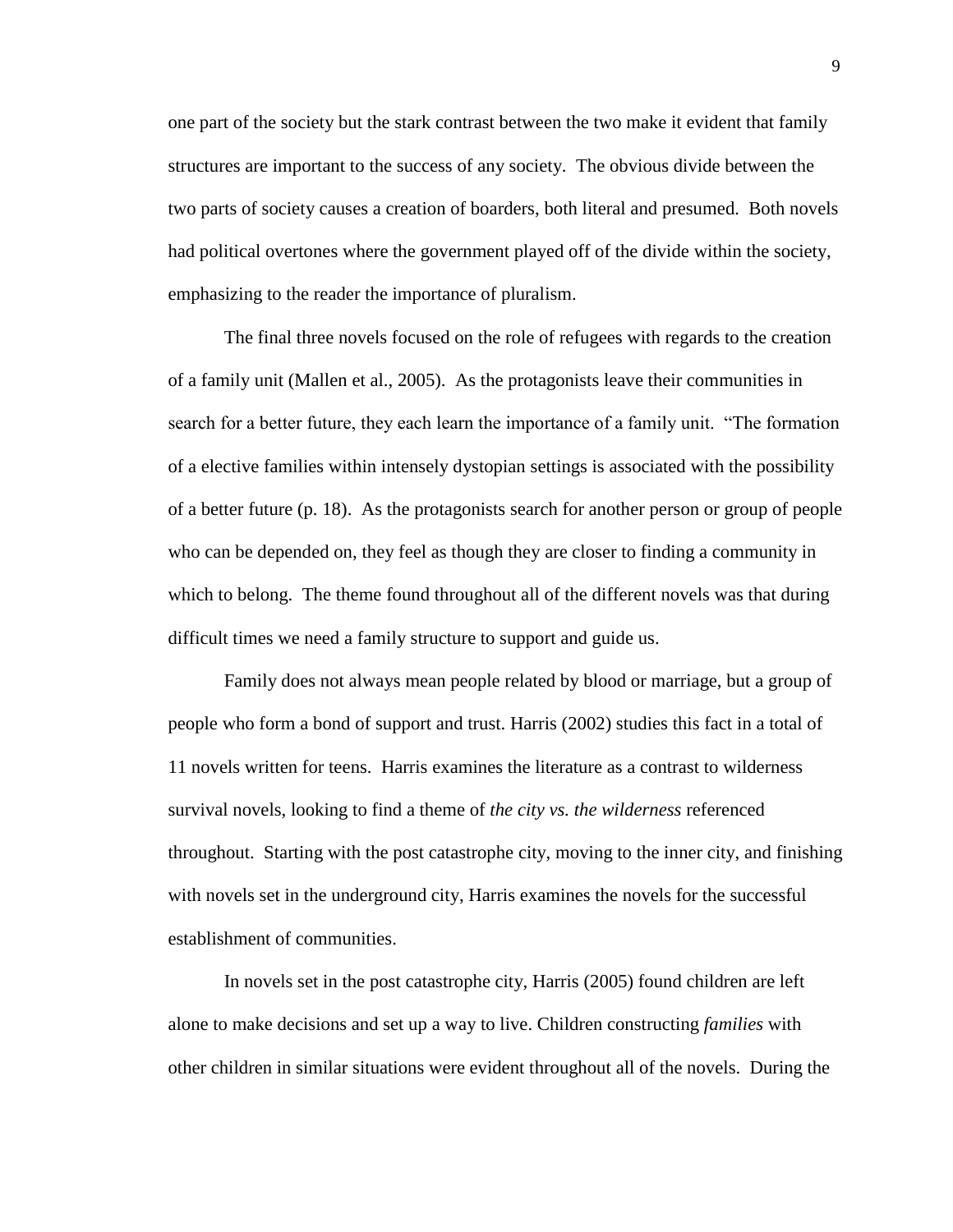inner city books, children had to learn to be good and to find a place of refuge, away from the chaos found their current living situation. Finally, in the underground city novels, children seek to create a *better* city and move to the *wilderness* in search of a place they can establish together.

Altogether, the novels showed teens proving themselves to be more resilient than the adults in their lives and take on roles much beyond their years (Harris, 2002). As the children establish places with their own rules, regulations, and administration the young adults in the novels prove that they can move into the *adult* world if there is a need to survive. Each of the novels showed a shift in the protagonists' viewpoint and the desire to make their world better by surrounding themselves with high quality people and creating a more inclusive community.

#### **Young Adult Roles in Dystopian Novels**

Finding a place in society is something children seek as they enter into their teenage years. Hintz (2002) studies three novels for how they address "political action within the developmental narrative of adolescence" (p. 254). Lois Lowry wrote one of the novels examined while the other two were written by Monica Hughes, both known for their work in dystopian literature written for young adults. Hintz questions how the *developmental narrative* affects the utopian view of the novel.

Each protagonist takes political action based on his or her experiences and questions of the society (Hintz, 2002). The questioning of society comes from a state of confusion we find the protagonist to be a part of. As the answers to the questions become clear the protagonist is forced to make difficult choices. Young adults are used in this role as they share an unclouded perspective compared to the adults in their same society.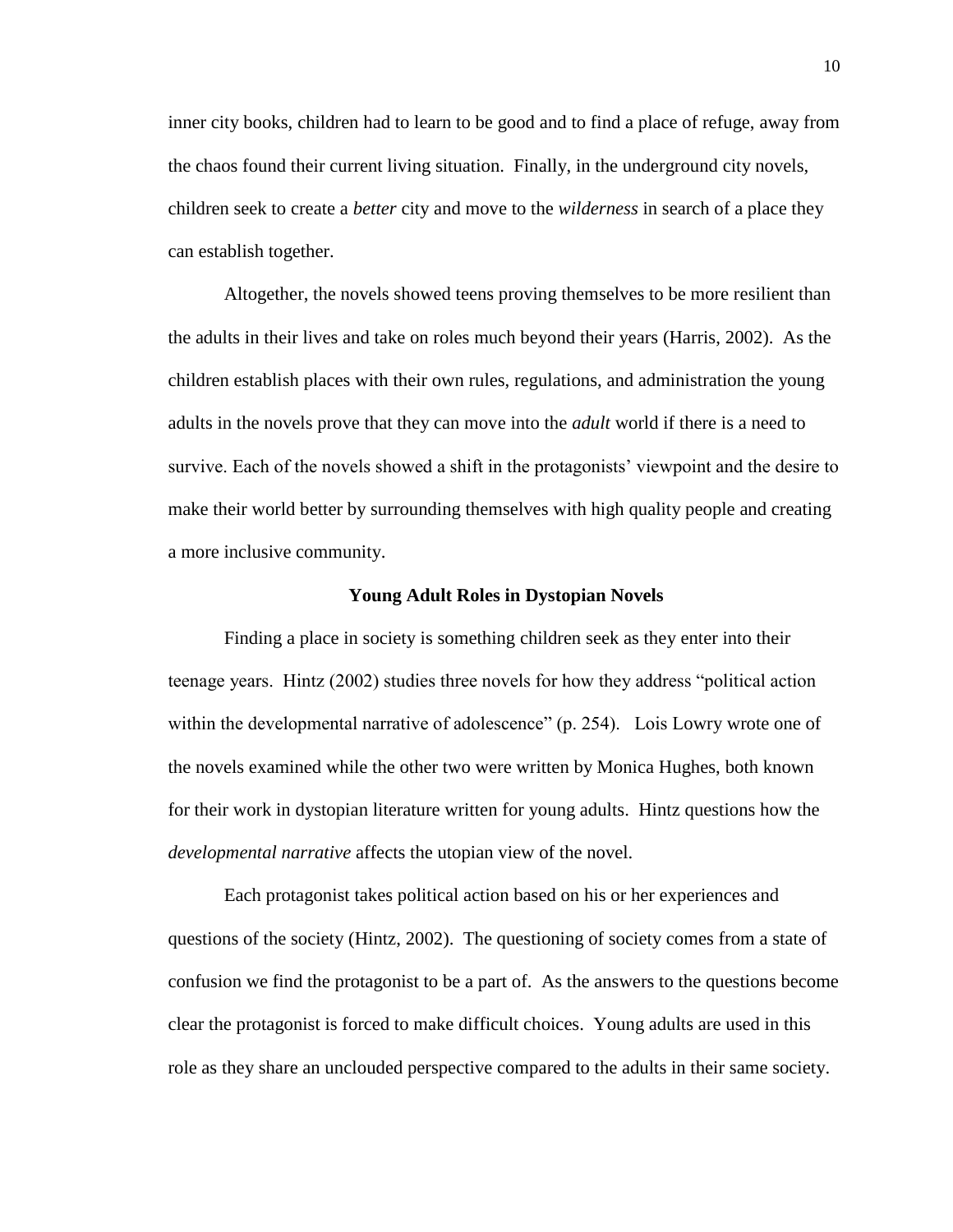These steps of questioning, confusion, and ultimate choices parallel personal matters adolescents experience (Hintz, 2002). This parallelism allows the author to delve into deep political issues while keeping the interest of the reader. Within the novels "freedom, for example, is figured simultaneously as a political issue and a negotiation between adolescents and their family or friends" (p. 263). Each of the protagonists seeks freedom for themselves and all members of their society, wanting a perfect society beyond what they are currently experiencing. They want to seek their own solutions and are willing to reject the status quo and take a risk to better the society as a whole. These novels give young adults the feeling that they can make political change happen, just as the protagonists do.

Change does not come easily, but children in dystopian novels have a way of creating change. Bullen and Parsons (2007) also analyzed young adult novels for the role of the child and how this affected social change and hope for the future. They focus on two novels set in societies where there is a lot of uncertainty. Specifically using Ulrich Beck's risk society thesis to look for ways in which the novel's author makes social critiques. Among all of this Bullen and Parsons question, "in the absence of a happy ending for western civilization, what kind of children can survive in dystopia?" (p. 127).

Both novels, *Feed* by M.T. Anderson and *Mortal Engines* by Philip Reeve, share the hopes and fears of the protagonists as they ventures through part of their adolescence. Bullens and Parsons (2007) make the connection to Ulrich Beck's stage where scarcity is no longer the most important problem of the society, but instead capitalist expansion is. As businesses expand different environmental and human consequences are found. In both novels, the protagonists live in societies that look out for the perceived good of the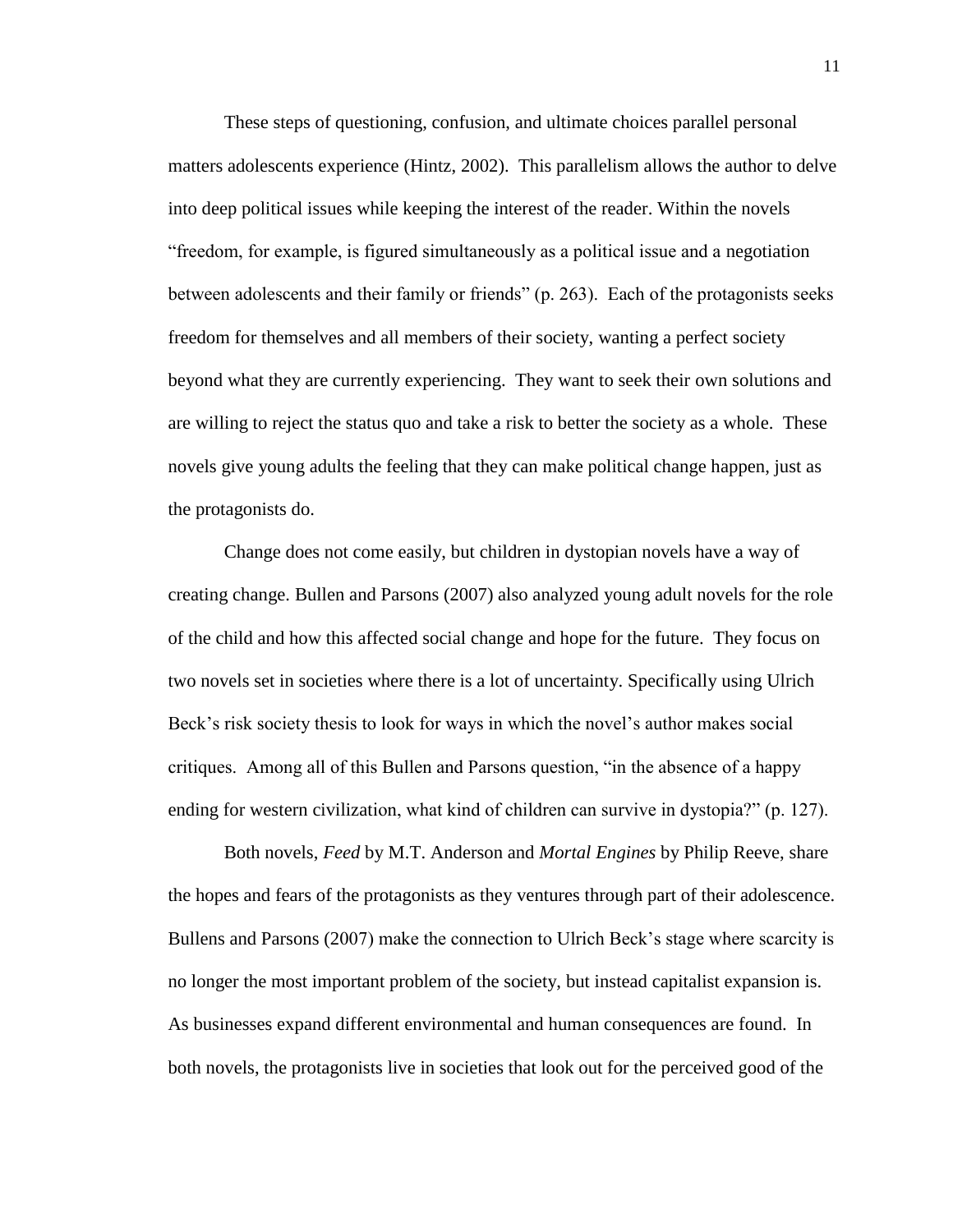whole. In *Mortal Engines*, the city constantly feeds its citizen's propaganda of the city's beauty, when in reality it is big and ugly. *Feed*, on the other hand, sends constant Internet streams through a brain implant to all people and sends a constant feed of advertisement to keep producers happy. Both governments attempt to cut down on individualism by taking globalization to the extreme. Children grow up in a perceived perfect world.

Ulrich Beck's second key to risk societies is global politics (Bullens & Parsons, 2007). Each novel covers this in a different way. Larger cities taking over smaller cities to be in control of the most resources is the way global politics is shown in *Mortal Engines*. *Feed* shows the possible effects of continued American driven consumerism, where beliefs and qualities of America are shared among all. Neither society is taking into consideration what the environmental or human costs involved are.

The final quality of Ulrich Beck's risk societies is excess of consumption (Bullens & Parsons, 2007). As mentioned above, *Feed* focuses on the commercialism and encouraging all members of society to purchase based on the advertising streamed to them. On the converse, in *Mortal Engines* the consumption does not become evident until the protagonist is dislodged from his city into the *wilderness* and he learns that consumption is a choice.

Ultimately, all of Ulrich Beck's parts of risk society are evident within the novels studied (Bullens & Parsons, 2007). In response to their question on happy endings, it was determined that no children can survive in the absence of a happy ending. Overall, both authors challenge the readers to see part of themselves within the protagonist and make judgments of their own lives. The authors encourage the readers to make changes to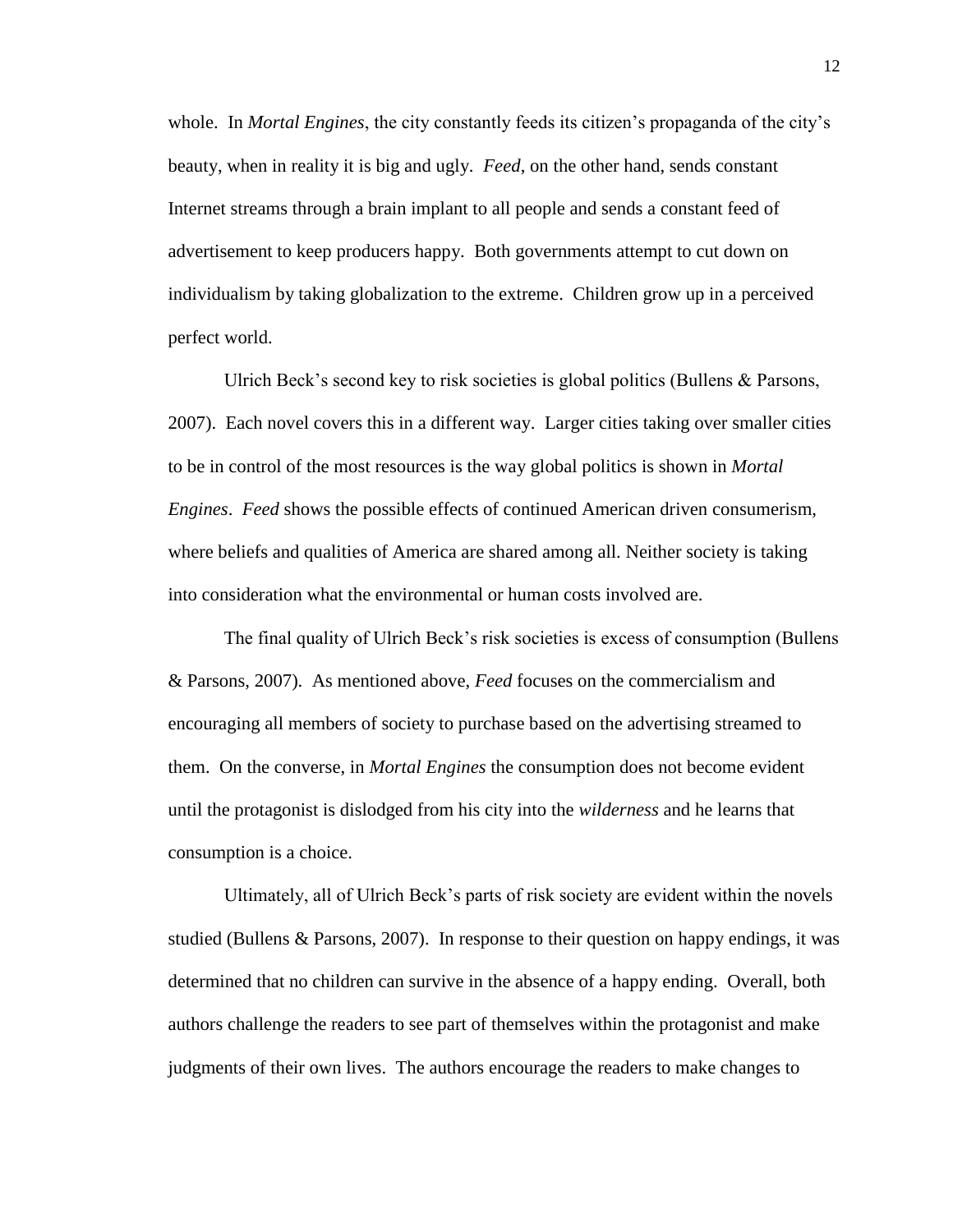change the potential society from becoming a reality.

#### **Summary**

Females play a strong role in dystopian novels. Mohr (2005) found females challenging the traditional roles and creating resistance efforts against the society. Similarly, Kennon (2005) established females within dystopian literature convey the importance of family. It also allows female readers to see a sense of themselves within the characters, encouraging them to make changes.

There are often strong females within different communities and families. Thus, these groups are an important part of dystopian novels as they form the basis for the protagonist's experiences. Governments and societies play a large role in dystopian literature through their control and regulations over the citizens (Aitken et al., 2005). Forming communities with those suffering in similar ways is a strategy to make changes and to survive. Families form a basis for the communities and without this basic structure, the community as a whole falls apart (Mallan et al., 2005). No matter the setting of the novel, teens forming groups and communities with others show resilience and cooperation beyond what most adults can do (Harris, 2002).

Young adults play a pivotal role in dystopian novels as they usually serve as the protagonist as well as draw in the adolescent reader. Using struggles in a teenager's life is a way to parallel literary conflicts within a societal setting that adolescents can understand (Hintz, 2006). Reading novels where teens can empathize with the protagonist or see themselves making similar judgments is one of the goals of dystopian literature (Bullens & Parsons, 2007). Teens want to relate to the protagonist and the authors hope to encourage change in today's current society by sharing the *what if's* with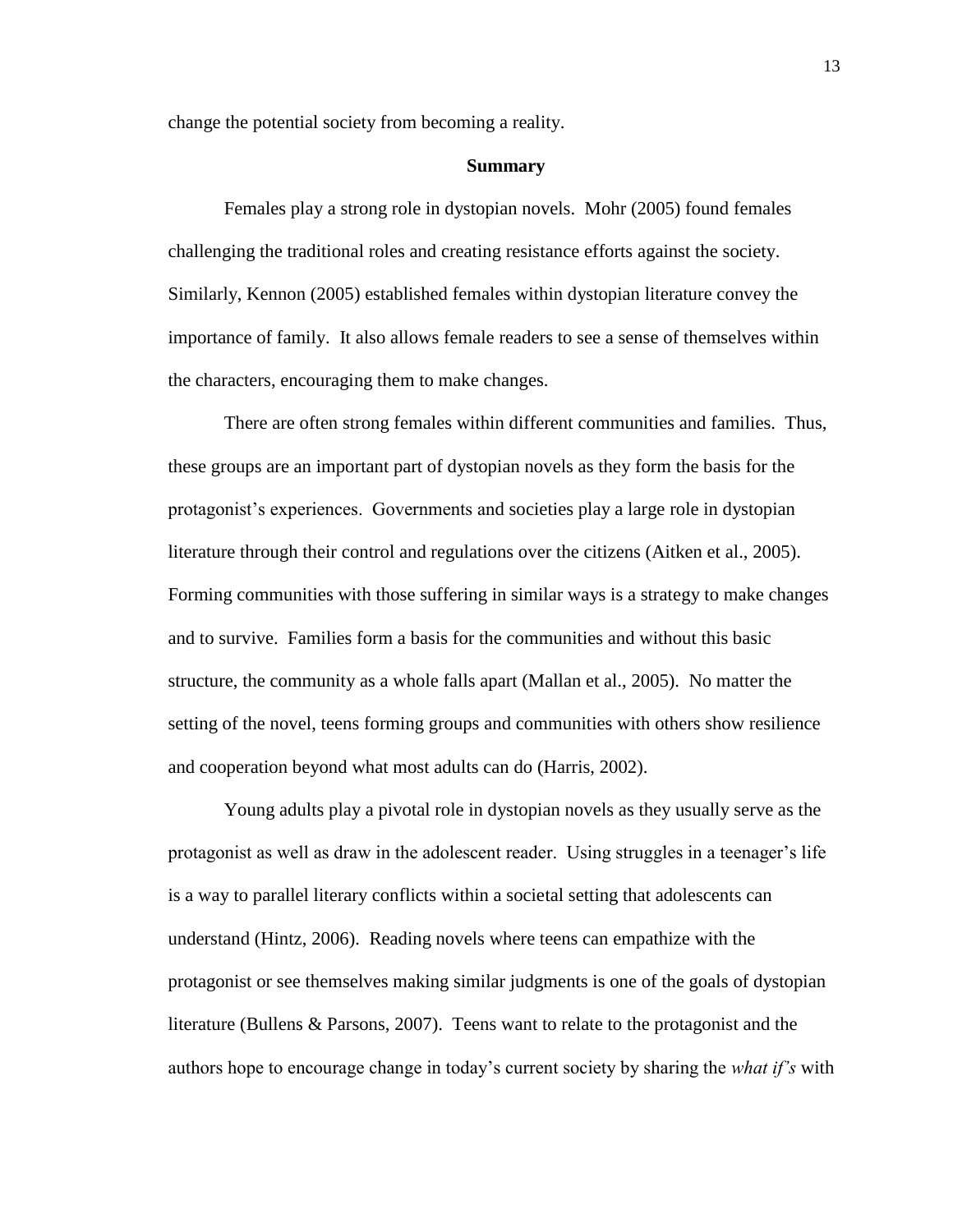the reader.

# **Deficiencies**

Little research has been done on current dystopian literature written for young adults. Some studies (Bullen & Parsons, 2007; Kennon, 2005; Hintz, 2002; Harris, 2002) have looked at dystopian novels written for young adults, but lack current novels in this growing genre. Most novels studies (Kennon, 2005; Hintz, 2002; Harris, 2002) have not examined fiction most young adults today are reading. A few studies looked at a small number of authors (Bullen & Parsons, 2007; Hintz, 2002) but more research needs to be done on current novels and new authors since these publications.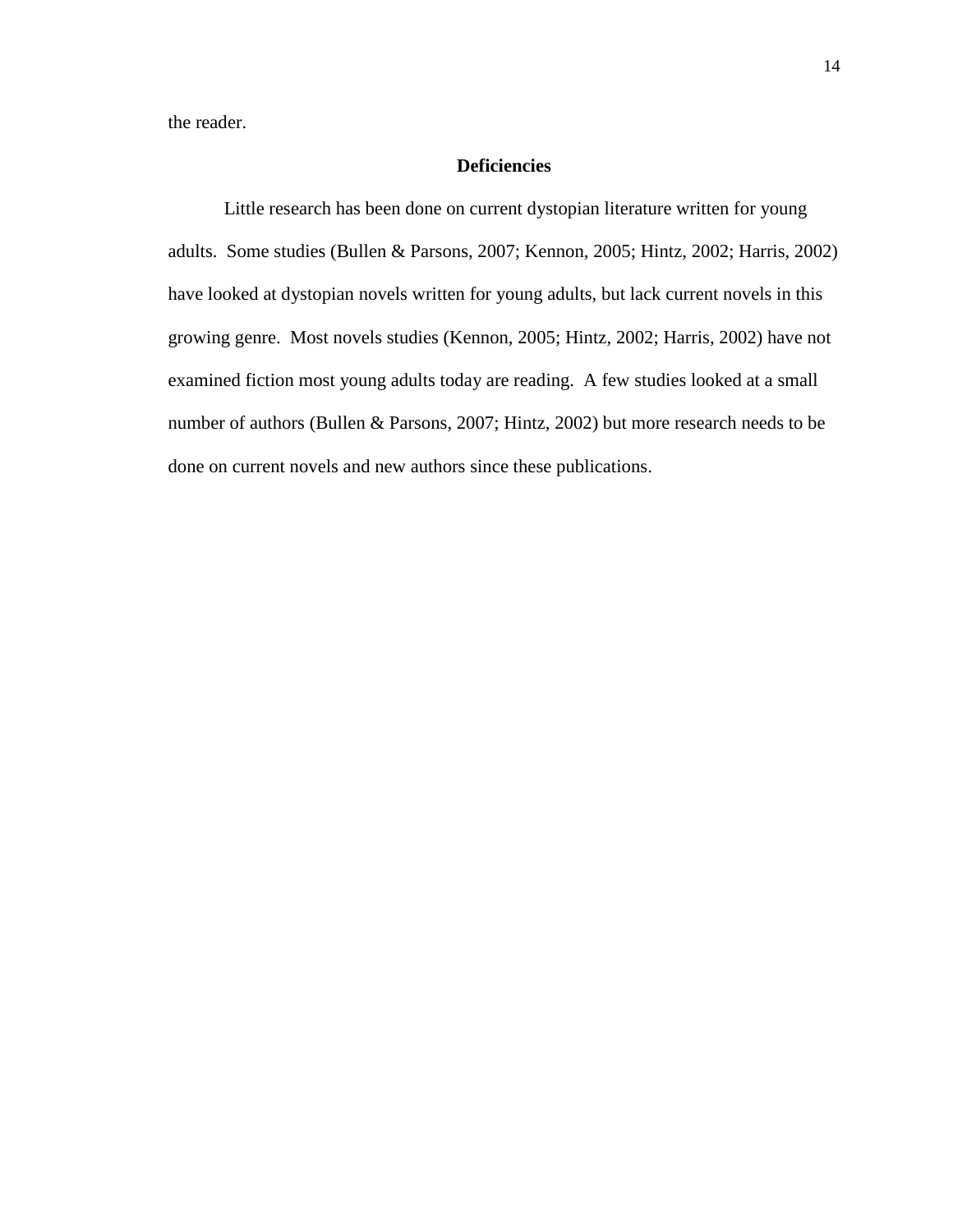#### **CHAPTER 3**

### **METHODOLOGY**

The purpose of this research is to describe the themes in positively reviewed dystopian literature for young adults. Earlier research showed a need for analyzing current young adult dystopian fiction. The researcher analyzed novels from 2001-2010 for themes and lessons for young adults.

#### **Research Design**

A qualitative study, "analyzes the information for description and themes" (Creswell, 2008, p. 645). A qualitative content analysis focuses on researcher-selected texts by examining the themes and drawing conclusions (Zhang & Wildemuth, 2009). Specifically, the researcher used *directed content analysis* focusing on the themes other researchers found in dystopian literature. Using the themes as a starting reference when analyzing the texts allowed the researcher to expand upon the prior research conclusions of dystopian literature. Zhang and Wildumuth describe the technique for expanding research, "through careful data preparation, coding, and interpretation, the results of qualitative content analysis can support the development of new theories and models as well as validating existing theories and providing thick descriptions of particular settings or phenomena" (p. 317).

#### **Book Sample**

The researcher began with a search of *dystop\** in *Children's Literature Comprehensive Database* and H. W. Wilson's *Middle & Junior High Core Collection*. The searches were limited to fiction books published after 2001. This year was chosen as the beginning date due to the rise in dystopian literature seen in the United States after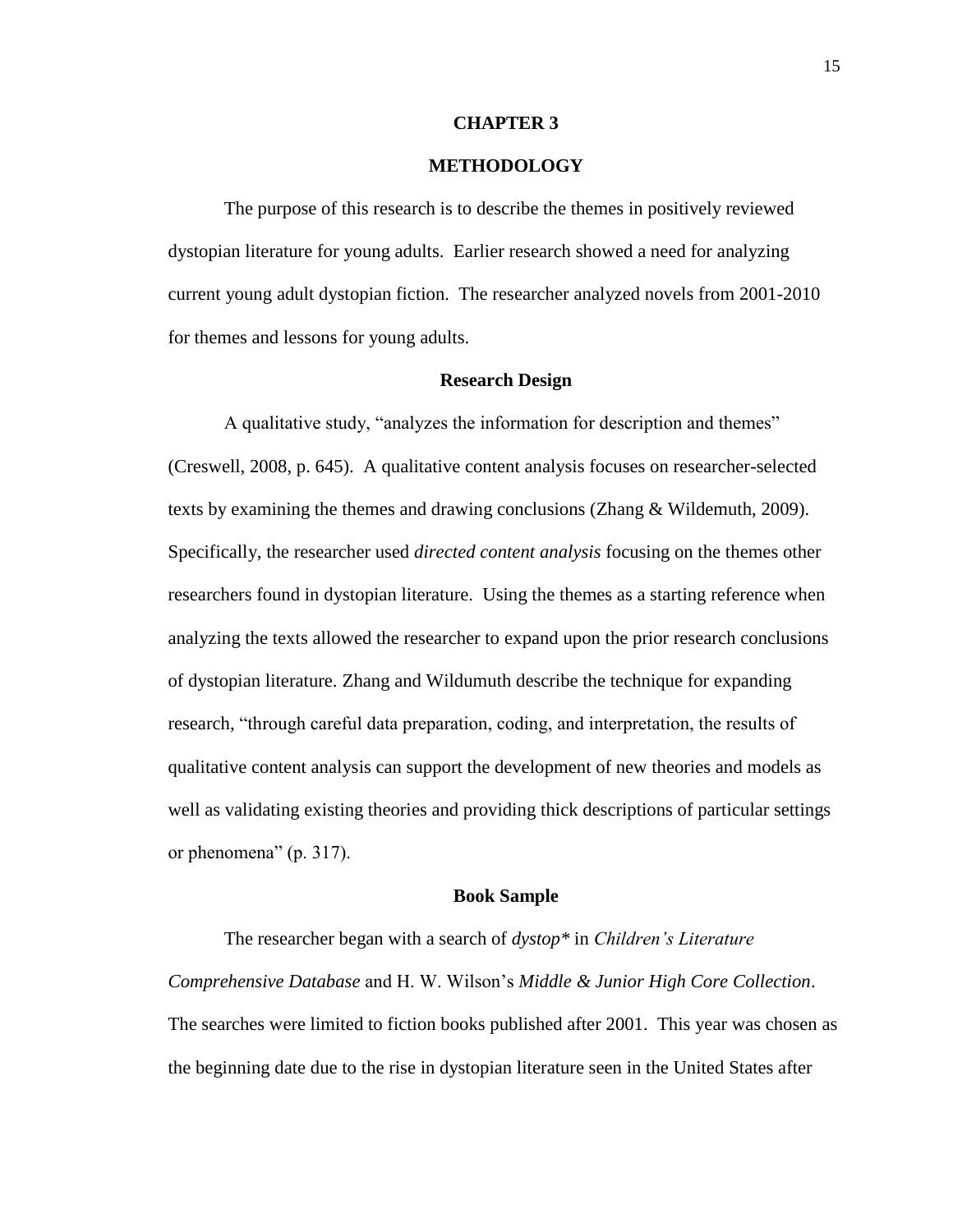9/11 (Cart, 2010). As a result of the searches within these databases 60 novels fit the criteria. The books resulting from the search within the *Children's Literature Comprehensive Database* were cross-referenced with the *Middle & Junior High Core Collection* to assure they were all positively reviewed and appropriate for 13-18 year old readers. The cross-reference only reduced the list to 57 novels. To further narrow the list of novels each was searched in the WorldCat catalog to determine the number of libraries owning the novels. Due to the popularity of these novels with OCLC member libraries, 1800 libraries needed to have the book in their catalog to be included in this study. The books were sorted from the greatest to least. Books that were a part of a series were narrowed to the first of the series. From the original list of 60 novels the top 13 (see Appendix A) were chosen for review. This is a combination of books in series and standalone novels. All novels chosen fit the age, popularity, and positive review qualifications.

### **Data Collection Procedures**

The researcher read each selected novel twice and documented each of the readings in a journal. Appendix B shows the note taking form used. During the first reading, the researcher noted the age and gender of the protagonist and looked for preliminary themes. These 12 themes were taken from previous research on dystopian novels. Additional themes that emerged from the reading were added to the preliminary list for the remaining novels being read. The preliminary themes are shown in Table 1.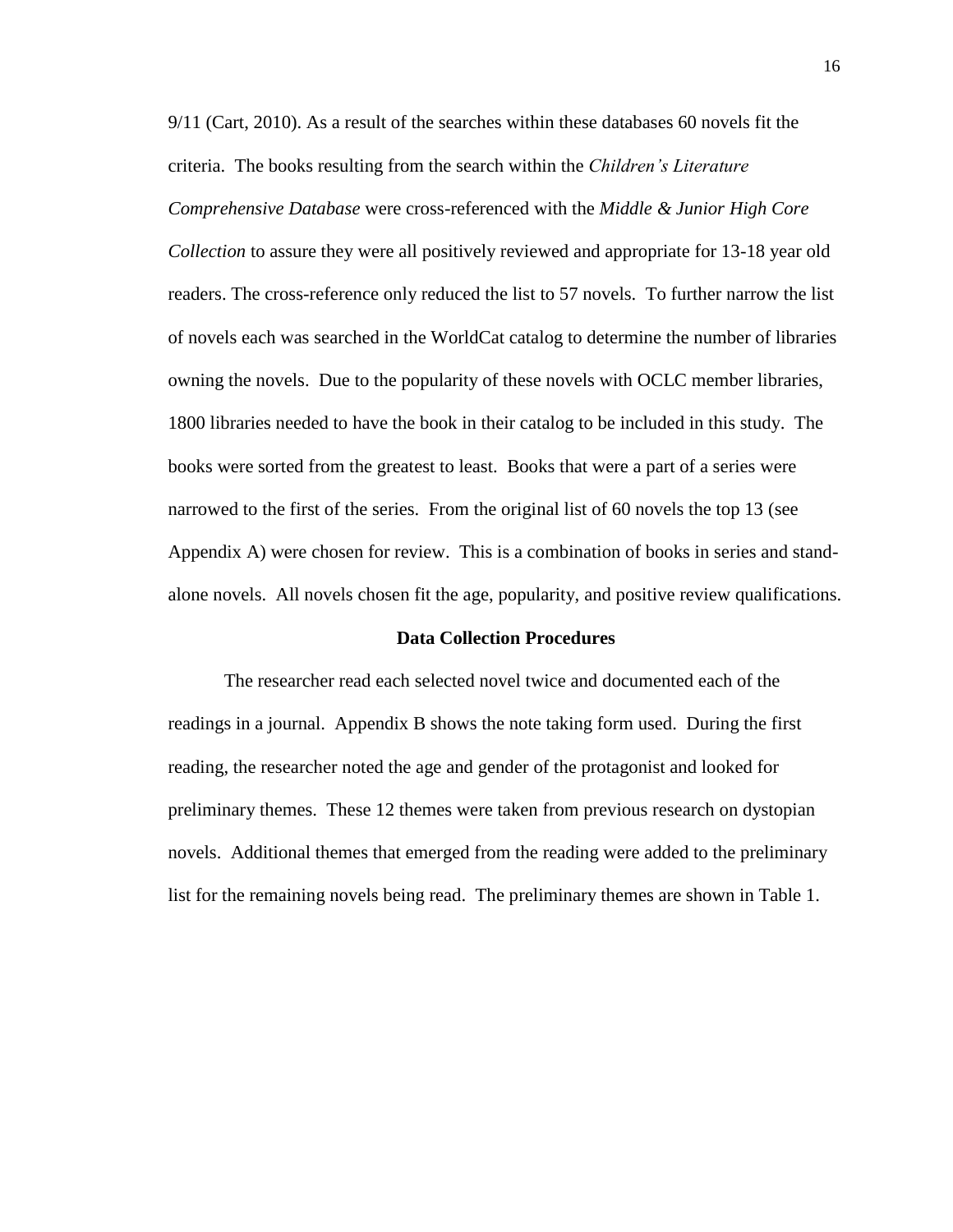Table 1

*Preliminary 12 Themes*

| Strong female protagonist                                                  |
|----------------------------------------------------------------------------|
| Governmental or political conflict                                         |
| Focus on survival                                                          |
| Strong family or community structures                                      |
| Resilience of the protagonist                                              |
| Cooperation between young adults                                           |
| Conflicts in the teenagers life parallels literary conflicts               |
| Governmental control                                                       |
| Strong young adult presence where the reader can empathize with characters |
| City vs. Wilderness                                                        |
| Caste system                                                               |
| Need for survival                                                          |
|                                                                            |

During the second reading of each novel the researcher finalized the themes for each book and looked for connections among the novels. Using the preliminary themes and the additional themes found during the second reading, the researcher identified lessons being learned by the protagonist. The researcher also documented quotes to support the themes and lessons. Additionally, the researcher sought meaning about what the author was trying to teach the reader about present day society and noted this during the second reading. After reading each novel twice, one was removed as a misnomer. *The Boy in the Striped Pajamas* would be better labeled as historical fiction and does not fit into the dystopian novel sub-genre.

At the conclusion of reading all 12 novels the themes were ranked in order of importance. An additional five themes were found when reading the novels and were included in the theme analysis in Table 2. The researcher determined that there needed to be at least seven books with the theme to apply the generalization to the entire sub-genre.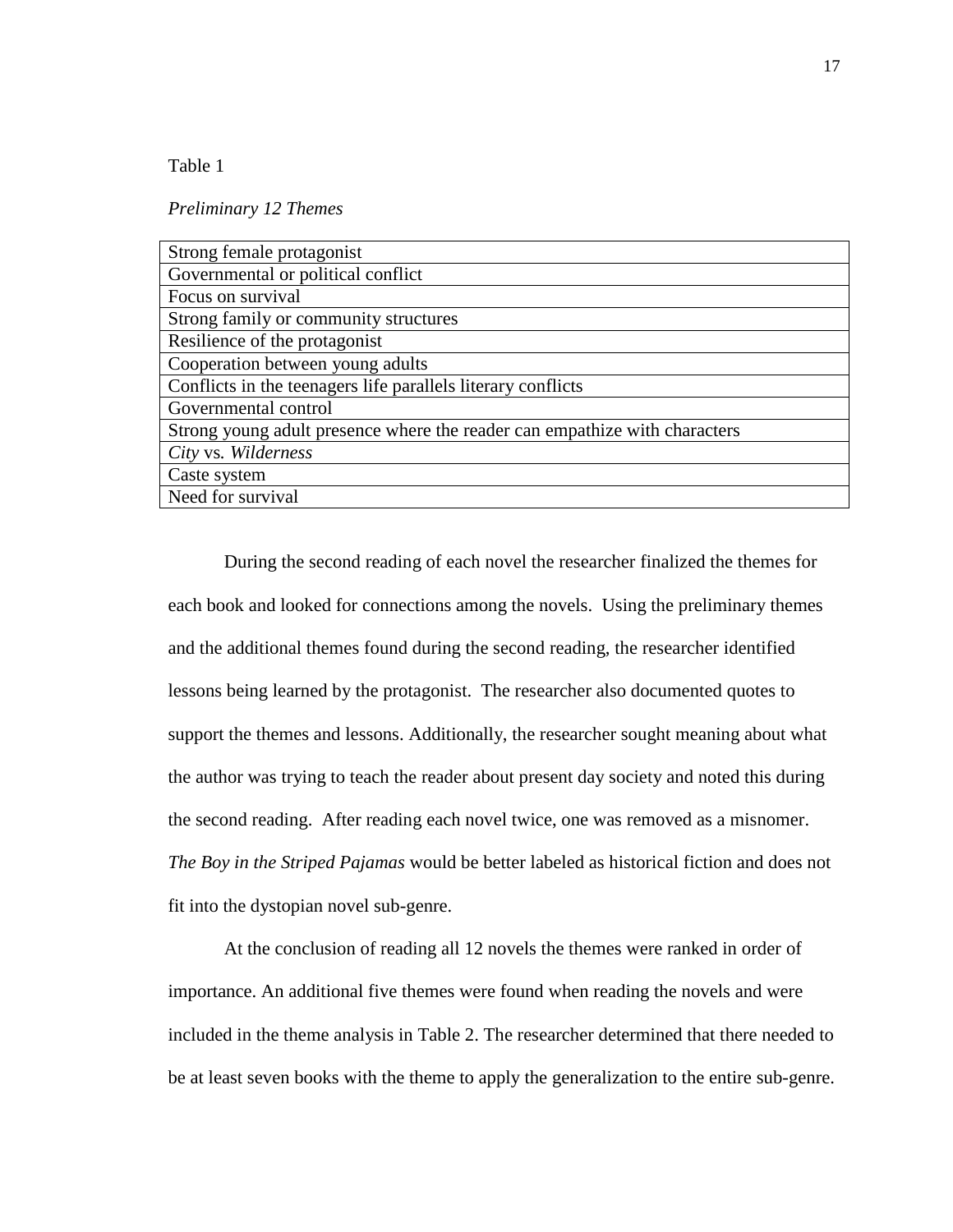The researcher tallied the themes from each of the 12 novels in Table 2.

Table 2

*Expanded List of 17 Themes*

| Theme                                                           | Number of novels<br>theme occurred |
|-----------------------------------------------------------------|------------------------------------|
| Strong young adult presence where the reader can empathize with | 12                                 |
| characters                                                      |                                    |
| Growing up                                                      | 12                                 |
| Uncertainty                                                     | 12                                 |
| Resilience of the protagonist                                   | 11                                 |
| Focus on survival                                               | 9                                  |
| Cooperation between young adults                                | 9                                  |
| Need for survival                                               | 9                                  |
| Societal conformity                                             | 9                                  |
| Love between the protagonist and another young adult            | 9                                  |
| City vs. Wilderness                                             | 8                                  |
| Strong family or community structures                           | 7                                  |
| Governmental control                                            | $\overline{7}$                     |
| Strong female protagonist                                       | 6                                  |
| Conflicts in the teenagers life parallels literary conflicts    | 5                                  |
| Covers important current issues                                 | 5                                  |
| Caste system                                                    | 4                                  |
| Governmental or political conflict                              | $\overline{2}$                     |

The researcher decided that themes must be present in more than seven novels to be included in further analysis. Thus five themes were removed from the analysis. Upon further review of the themes, focus on survival and need for survival were found in all the same novels, therefore they were collapsed into one category – need for survival. Reexamining the themes further, City vs. Wilderness was very similar to the need for survival so these were collapsed, and the theme was renamed survival to encompass all of the survival related novels. Thus ten themes remained in the analysis.

Another five themes were removed because they were found to be the basis of general young adult novels, and were not specific only to dystopian novels. Strong family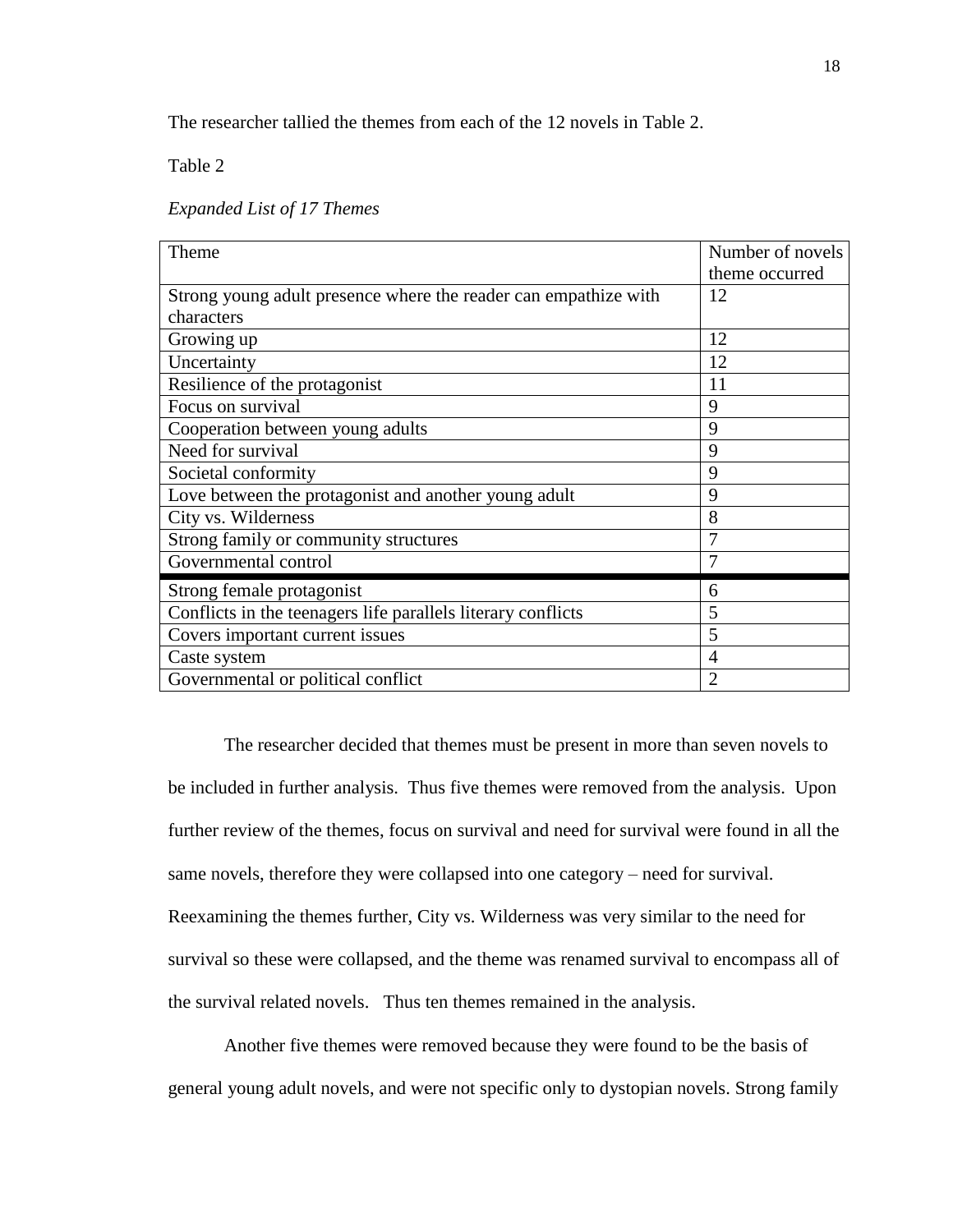or community structure, cooperation between young adults, strong young adult presence where the reader can empathize with characters, growing up, and uncertainty are found in most novels written for young adults and do not stand out in the dystopian subgenre. The removal of these themes was based on a definition of "young adult literature" in *The Oxford encyclopedia of children's literature (Zipes, 2006).* Table 3 shows the 10 themes removed to allow for a better representation of the subgenre. After the removal of the 10 themes, 5 themes remained for further analysis.

Table 3

*Themes Remaining After Analysis*

| Resiliance of the protagonist                        |
|------------------------------------------------------|
| Survival                                             |
| Governmental control                                 |
| Societal conformity                                  |
| Love between the protagonist and another young adult |

#### **Data Analysis**

Zhang & Wildemuth (2009) discussed the process of qualitative content analysis as starting with analyzing the data as the texts are being read. Coding the information includes looking for similarities and differences within the text. The researcher created categories from the coded information. Creswell (2008) stated coding allows the researcher to use the data more effectively and find patterns. Some of the coding categories came from previous research studies, while others came from the texts being analyzed. Novels may have multiple codes and categories, but the researcher confirmed all the categories were coded consistently. Conclusions emerged from the categorized information and findings reported.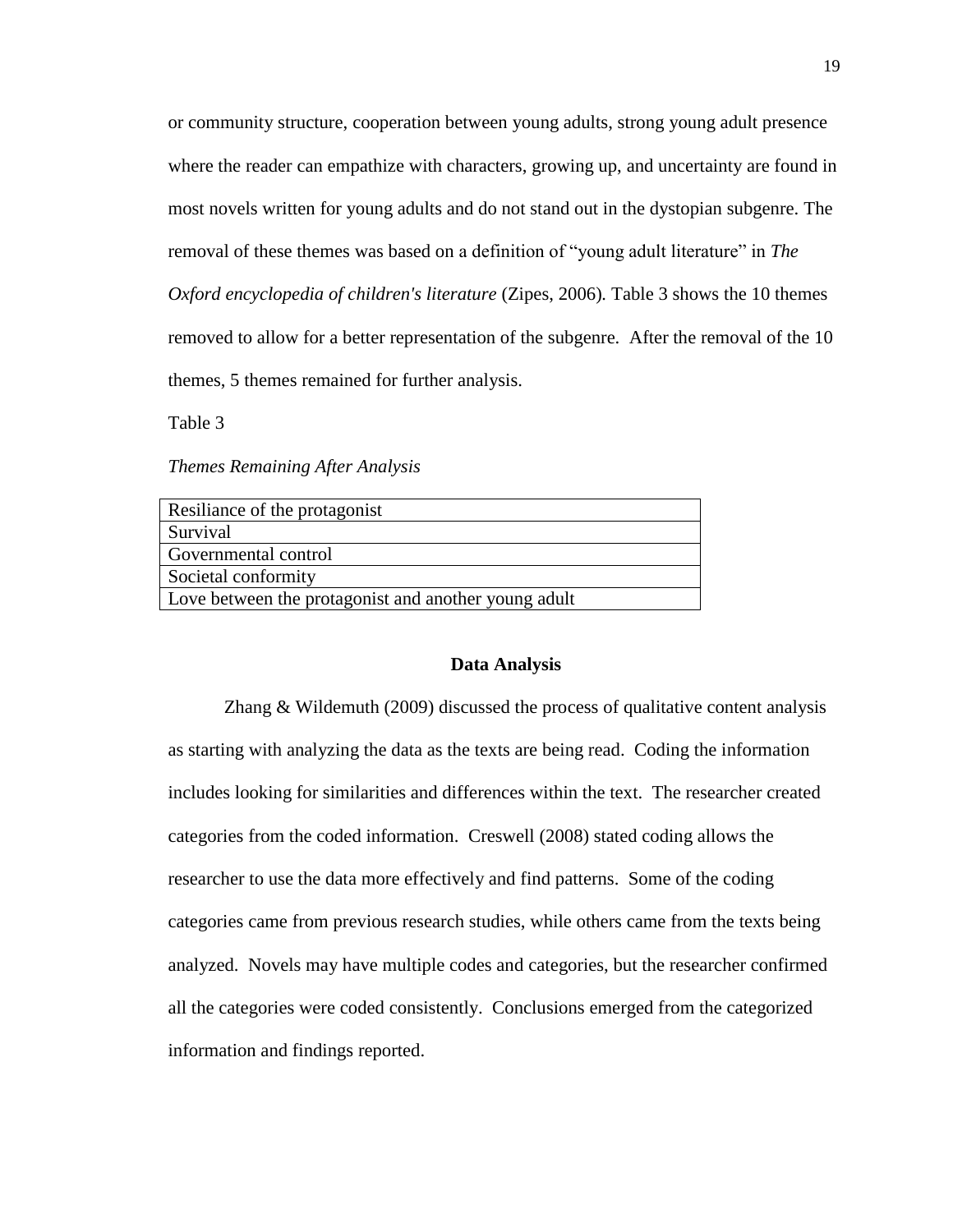# **CHAPTER 4**

# **RESULTS**

The researcher read 12 positively reviewed young adult dystopian novels to analyze common themes and to study lessons taught from the novel and examine themes and lessons presented to the reader. Tables were created to see the similarities among the 12 novels. Table 4 shows which novels were coded to which themes.

# **Themes Present in Young Adult Dystopian Literature**

Table 4

*Final Themes*

| Theme                         | Novels where theme is present |
|-------------------------------|-------------------------------|
| Resilience of the protagonist | The Hunger Games              |
|                               | Life As We Knew It            |
|                               | <i>Uglies</i>                 |
|                               | <i>Incarceron</i>             |
|                               | The Roar                      |
|                               | Candor                        |
|                               | The Knife of Never Letting Go |
|                               | The Other Side of the Island  |
|                               | <b>Tunnels</b>                |
|                               | The Supernaturalist           |
|                               | <b>Unwind</b>                 |
| Survival                      | <b>The Hunger Games</b>       |
|                               | Life As We Knew It            |
|                               | <i>Uglies</i>                 |
|                               | <i>Incarceron</i>             |
|                               | The Roar                      |
|                               | Feed                          |
|                               | Candor                        |
|                               | The Knife of Never Letting Go |
|                               | <b>Tunnels</b>                |
|                               | The Supernaturalist           |
|                               | <b>Unwind</b>                 |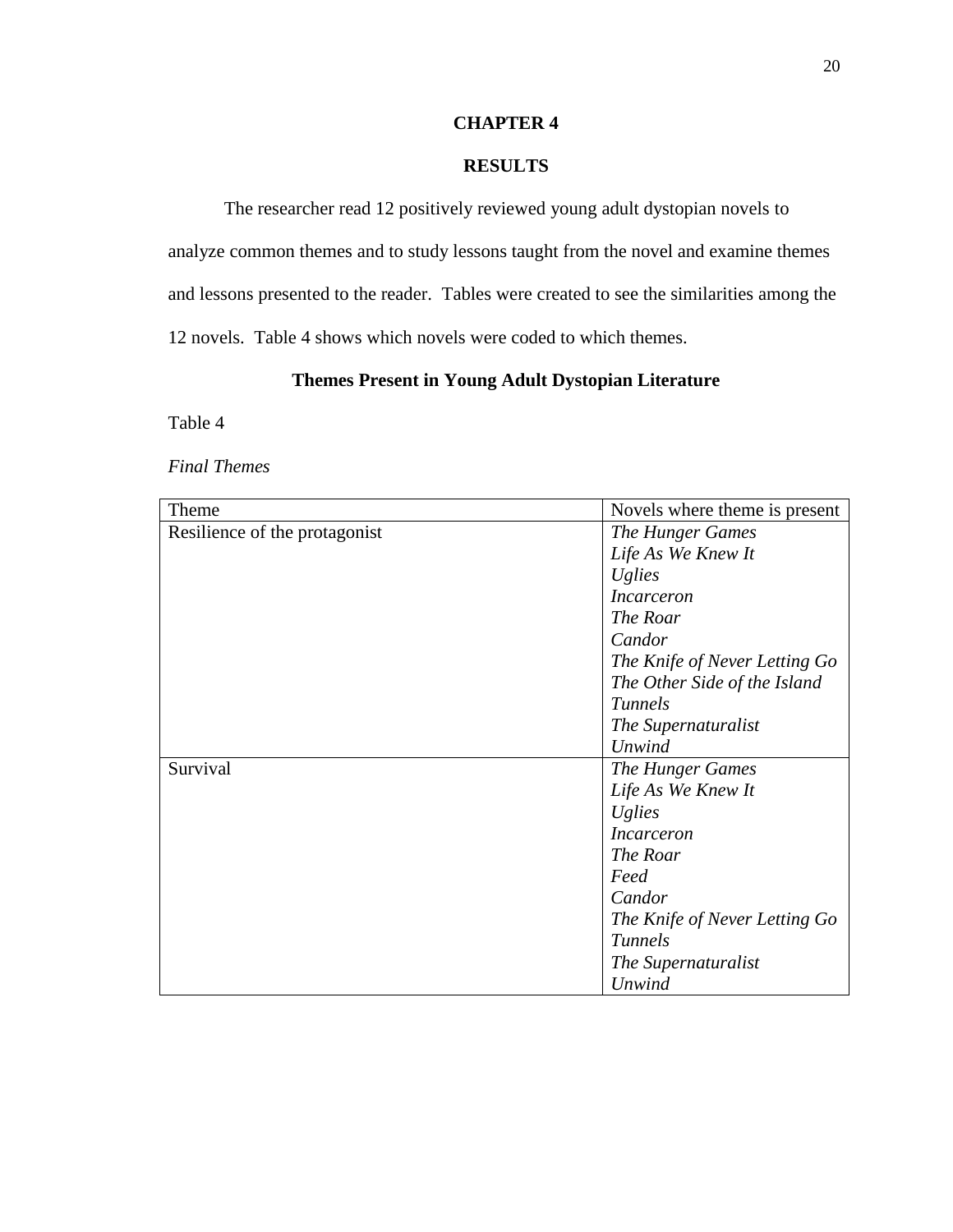| Governmental control                                 | The Hunger Games              |
|------------------------------------------------------|-------------------------------|
|                                                      | <i>Uglies</i>                 |
|                                                      | <i>Incarceron</i>             |
|                                                      | The Roar                      |
|                                                      | Candor                        |
|                                                      | The Other Side of the Island  |
|                                                      | The Supernaturalist           |
| Societal conformity                                  | <b>The Hunger Games</b>       |
|                                                      | <i>Uglies</i>                 |
|                                                      | <i>Incarceron</i>             |
|                                                      | Feed                          |
|                                                      | Candor                        |
|                                                      | The Knife of Never Letting Go |
|                                                      | The Other Side of the Island  |
|                                                      | Tunnels                       |
|                                                      | Unwind                        |
| Love between the protagonist and another young adult | The Hunger Games              |
|                                                      | <i>Uglies</i>                 |
|                                                      | <i>Incarceron</i>             |
|                                                      | Feed                          |
|                                                      | Candor                        |
|                                                      | The Knife of Never Letting Go |
|                                                      | The Other Side of the Island  |
|                                                      | The Supernaturalist           |
|                                                      | Unwind                        |

# **Resilience of the Protagonist**

Every novel, except for *Feed* exhibited a resilience of the protagonist. As the central character was faced with different types of adversity, he or she was able to stay strong and tackle through all challenges. This was most evident in *The Knife of Never Letting Go*, each time Todd thought he was safe or things were going his way he would face another obstacle on his journey. Todd and Viola struggle to stay ahead of the army looking to kill them. Throughout the novel Todd loses a good friend, a dog, and a father. After his father leaves Todd to sacrifice himself, Todd gets very depressed.

It's pointless and stupid and there's only suffering and pain and people who want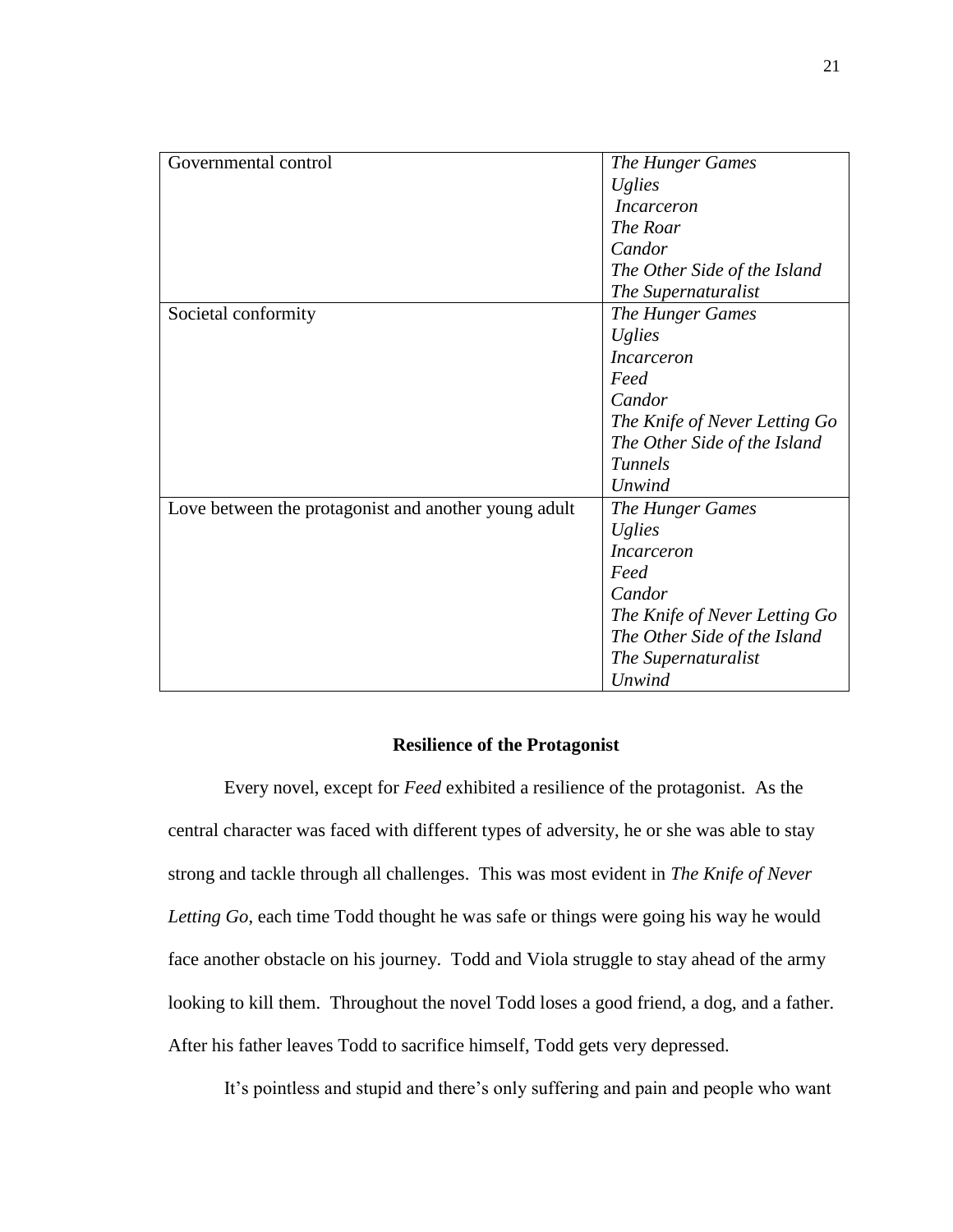to hurt you. You can't love nothing or no one cuz it'll all be taken away or ruined and you'll be left alone and constantly having to fight, constantly having to run just to stay alive. (p. 267)

Despite always losing those closest to him, Todd perseveres to save himself and Viola from the army and the people they meet. Todd showed resilience but also used Viola to help him survive.

In *The Roar*, Mika showed resilience through the constant belief that his sister Ellie was alive. His parents and teachers were convinced she died in an accident but a body was never uncovered. The feeling Mika has and the vivid dreams about his sister prove to him that she is alive. In the quest to find her, Mika battles his way through many tasks. He spends most of his extra time playing government sponsored video games he feels will help him find his sister. These video games are so real they Mika feels like they are a simulator. When he sits in the pilot seat, he feels as though he has experienced this before, but it must be his connection with his sister.

The moment her foot touched the ground in the hangar, something cursed through the fabric of Cape Wrath and into Mika's body through the bed. He awoke, knowing she had arrived with as much certainty as if she'd walked into the room and tapped him on the shoulder. (p. 336)

This strong connection forces Mika to be resilient through the frightening *games*. It's this strength that reunites him with Ellie, the strength that keeps him fighting to survive.

#### **Survival**

The need for survival was prevalent in nine of the novels. The reader sees a first hand view of survival in *Life As We Knew It*. A meteorological disaster changes the orbit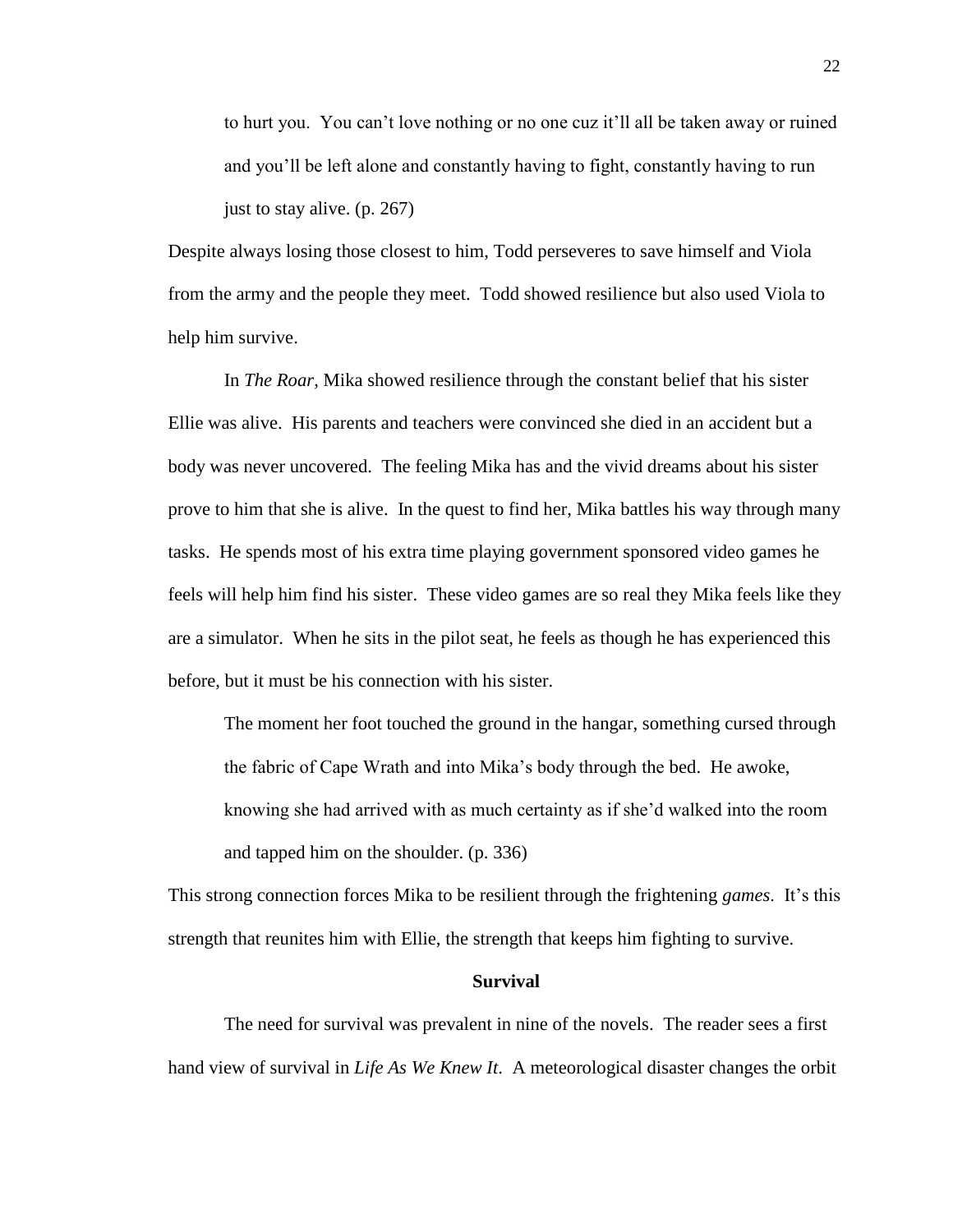of the moon. This causes global climate changes and creates natural disasters across the entire world. Miranda and her family have the foresight to purchase and ration food and water from the very beginning. The novel follows Miranda for a year as she and her family experience an early frost, an extreme winter, and an agonizing illness where they almost lose one of their own. One night when the other three members of her family are fighting a terrible illness, Miranda writes in her journal,

By tonight I could be completely alone. I told myself over and over again that I shouldn't let that happen. We were strong. We ate, we had heat, and shelter.

We'd been lucky so far. We'd stay lucky. We'd stay alive. (p. 298) Through all of these events Miranda and her family struggle to survive. They struggle to ration food, they struggle to find clean water, and they struggle to keep themselves occupied. The extreme weather conditions threaten them everyday, but they manage to fight through, they manage to survive.

The struggle for survival varied in each novel. Many of them were very obvious like *The Hunger Games*, *The Knife of Never Letting Go*, and *Unwind*, where the main character is literally fighting for survival on a daily baisis. In *Candor* however, Oscar listens to tapes he specially made to keep out the town's brainwashing messages. "Just because I hear them doesn't mean I have to obey. That's what makes me different from the others" (p. 8). Although he is not in danger of his life, he is in danger of losing who he is. In Candor, he's the one who helps other teens run away from the brainwashing, but to accomplish that Oscar has to create messages to keep himself strong, to keep the truth alive. Throughout the novel, Oscar constantly struggles to survive and stay above the messages.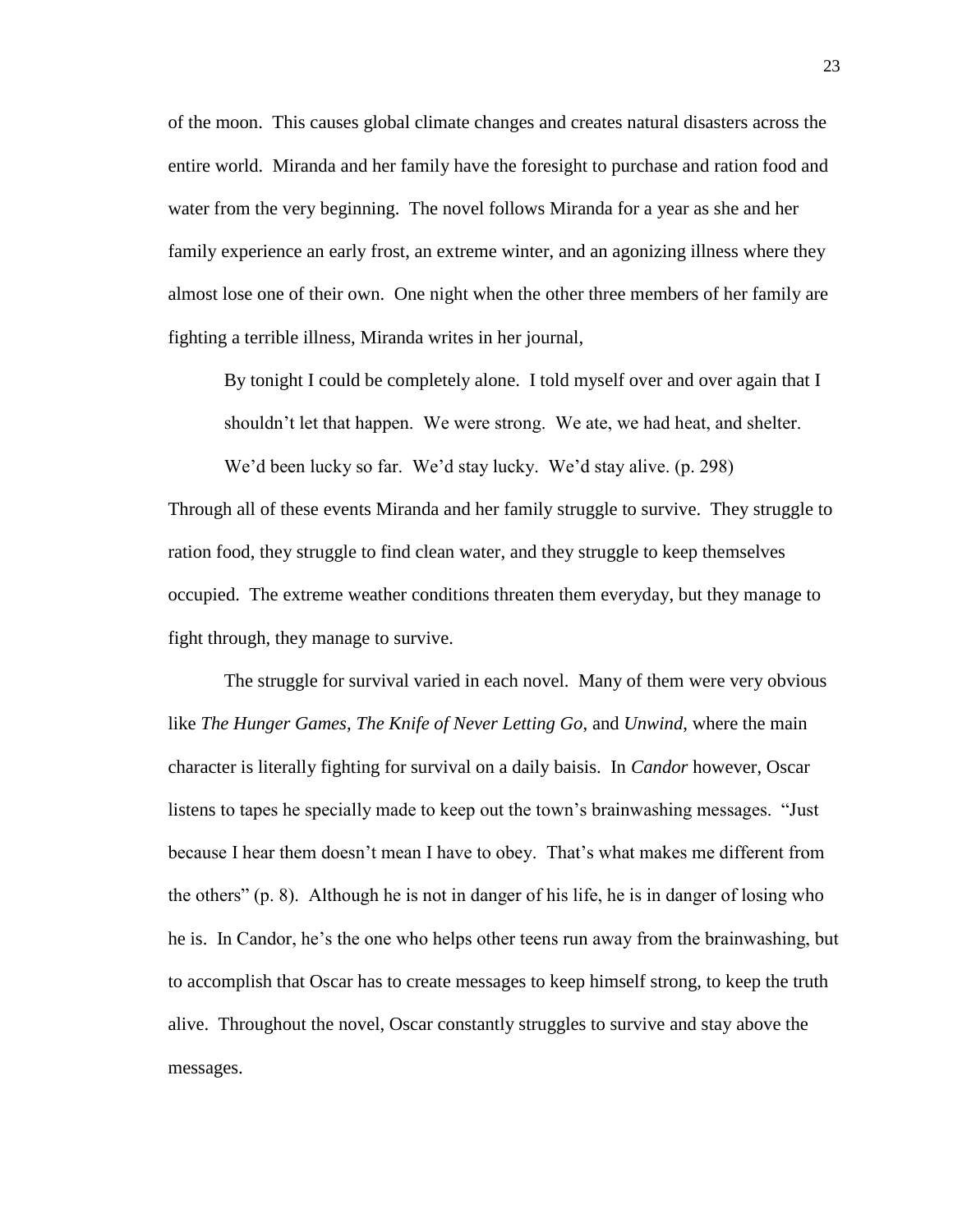### **Government Control**

Just like the *government* in Candor controlled the people in the town, six other novels shared the theme of governmental control. In each of those novels the protagonist did not think the government was fair and did his or her best to fight against it, whether it's literally fighting, like Katniss in *The Hunger Games,* or *fighting* to help people escape, similar to Oscar in *Candor*. In *The Hunger Games* there are many signs of rebellion, starting with District 12 not clapping when the tributes are announced knowing that one sister, Katniss, has sacrificed herself for another, Prim. Throughout the novel there are other signs too. Katniss and Peeta hold hands during the opening ceremonies, Katniss covers Rue with flowers when she dies, and the defiance continues up until the last of the games where she and Peeta start to eat poison berries. As Peeta and Katniss watch the recap of the games Katniss thinks, "I do notice they omit the part where I covered her [Rue] in flowers. Right. Because even that smacks of rebellion" (p. 255). All of these acts were in direct defiance against the strict government and against the Capital's Hunger Games.

*The Other Side of the Island* showed governmental control to another extreme. The community of Island 365 not only dictates what you should believe in, Earth Mother, but also controls the weather. On Island 365 the weather is usually the same and the sky is different colors depending on the time of the day. The government has control of the weather because they created a ceiling over the island. In school, children learn the *Sayings of Earth Mother* and must practice her teachings. Books are edited to match the weather reality found on the island. Children born in the same year are given a list of first names containing the same first letter to choose from. Honor, the protagonist, stands out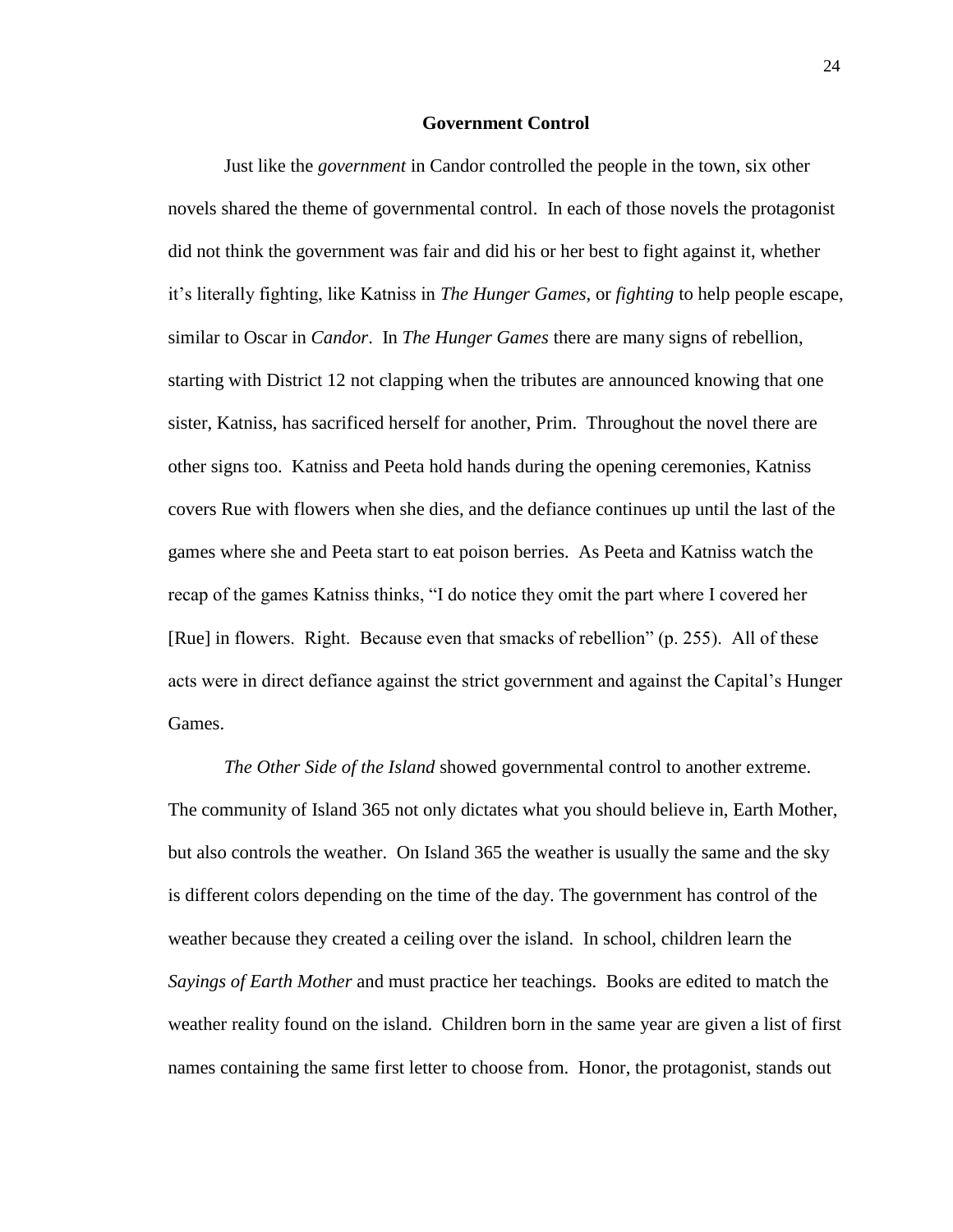because her 'H' isn't prominent. When being accepted to Old Colony school Miss Blessing said, "We think she will do very well with us,' … 'and in time, she'll change her name. We've seen it in the past'" (p. 8). Honor's parents challenge the system by having a second child, Qunitilian, and not fully believing the Earth Mother. It's because of this defiance that Pamela and Will, Honor's parents, disappear. After that, Honor tries to take care of her brother, but is forced to live on school grounds with the other orphans. While living at the school, Honor uncovers secrets and learns her parents are brainwashed and working as servants. Honor runs away from the school and ventures into the unknown to free her parents and try to stop the brainwashing. The novel was full of examples, which show the control the government has in all aspects of the inhabitants of Island 395's lives. In each of the seven novels read there was a protagonist who did his or her part to take a stand against what was happening in the community or world.

#### **Social Conformity**

Many societies have rules and laws that are followed. However, nine of the novels studied had communities with social conformities, which would never be allowed by today's standards. *Unwind* follows three teens that have been marked to be 'unwound' "the process by which a child is both terminated and yet kept alive"  $(p, 1)$ . In The Bill of Life *unwinding* is stated as only acceptable to do to children between the ages of 13 and 18. Not only are children between these ages allowed to be unwound, newborn children are allowed to be 'storked.' This process involves the new mother dropping a child off on a random doorstep and the person who discovers the baby becomes the legal guardian. This practice of *recycling* and *rejecting* for the greater good is something that would not be allowed today, but in the novel, it is well accepted and sometimes lucrative.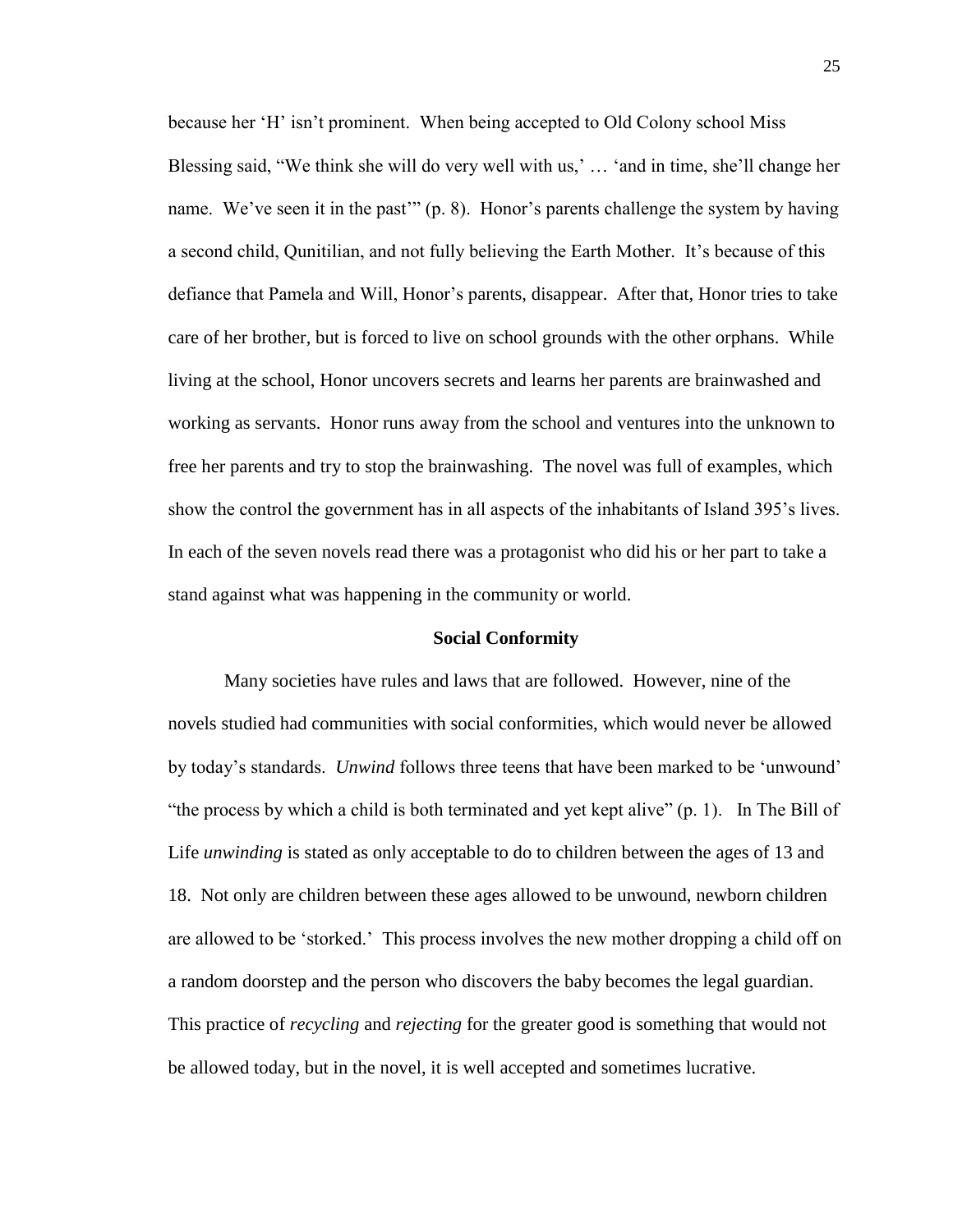*Incarceron* shows a distinctly different type of social conformity. Although the setting seems to be in the future because of technology present throughout the novel, which does not exist today, the characters all live as though it is the  $18<sup>th</sup>$  century. There are no cars; everyone travels by horse and carriage. The dress and mannerisms are all consistent with what we know of the  $18<sup>th</sup>$  century. In the novel, there is not supposed to be anything modern. However, when Claudia dirties her dress she says to her maid,

'Put it through the washing machine. I know you've got it somewhere.'

Alys gave her a glare. They both knew endless archaic scrubbing and beating and starching of clothes was so wearing that the staff had secretly abandoned Protocol long ago. (p. 105)

Although there is technology to do some of these tasks, the entire area conforms to the desires of the Warden to keep it in Era. Even when learning her mother died during childbirth Claudia thinks, "Illness was rife, but for the rich, illegal drugs could be found. Medicines too modern for this Era…. Could he [her father] have sacrificed his wife just because of Protocol?" (p.106). Living in a world based on technology and practices from the 18<sup>th</sup> century proves at time to be difficult, but the Warden has enough power to command it. These two novels showcase some of the ways societal conformity plays a role in dystopian literature.

#### **Love between the Protagonist and another Young Adult**

Love is a common theme in dystopian novels. Ten of the novels contained a love interest by the protagonist. In *Uglies*, Tally leaves everything she knows in Uglyville to find Shay in an unknown village called Smoke. Tally does not know that she will be brought back to Uglyville by love. While in Smoke when she was supposed to be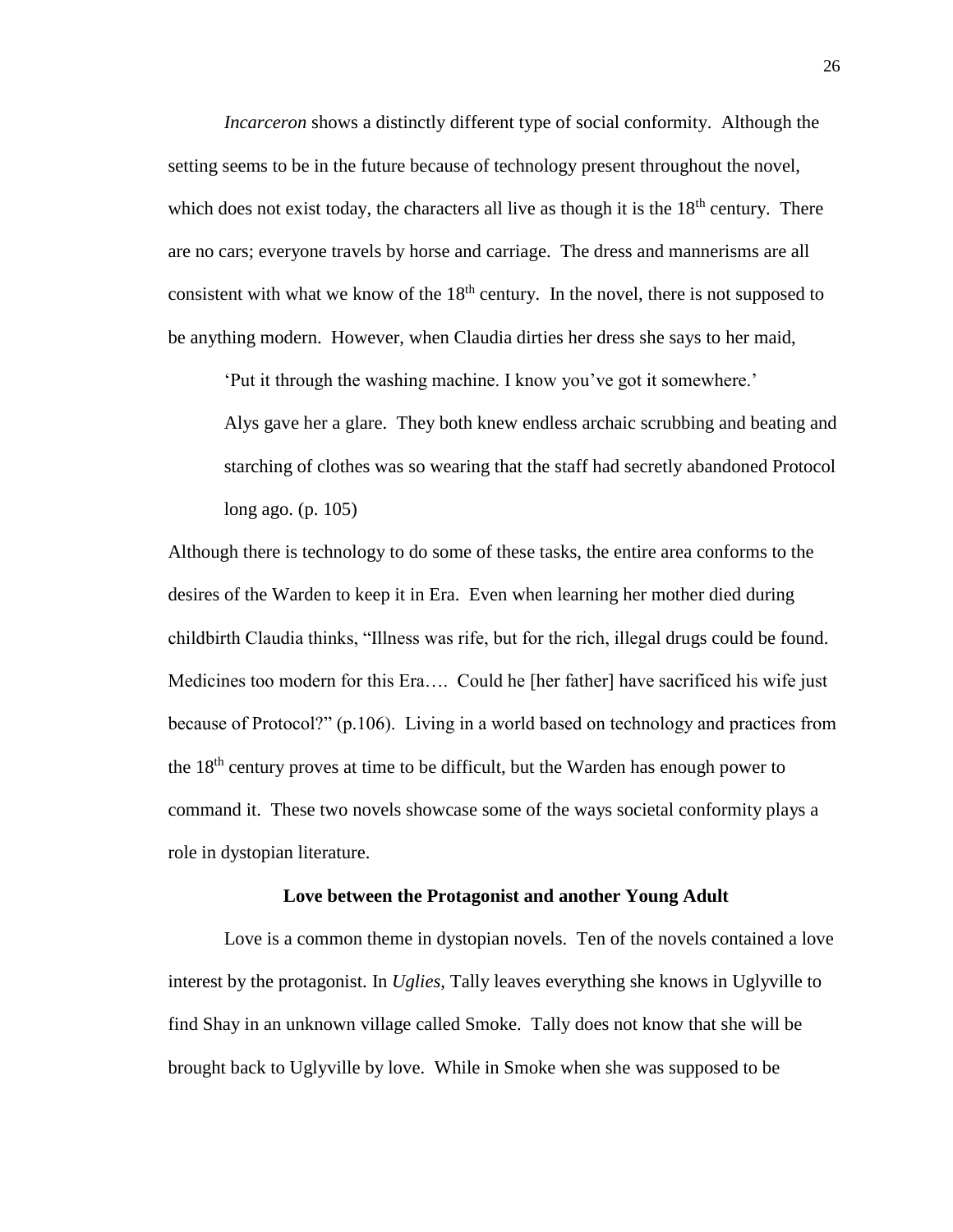bringing Shay back to town, and turning in all of the escapees living in Smoke, she meets and falls in love with David. He sees her true beauty, and that's what attracts Tally to him. "Maybe he could see past her ugly face. Maybe what was inside her did matter to him more than anything else" (p. 184). Tally's realization of this solidifies her feelings for David and she realizes it is love that she feels. As the novel continues Tally finds herself within the toils of love and risking everything to be with him.

Risking everything is what Titus feels he must do to save Violet in *Feed.* Violet and Titus meet on the moon and from that moment on, Titus likes her. They visit a club and Titus thinks,

Violet grabbed on to my arm, and now I was thinking that even though she looked really uncomfortable, and like she was watching some kind of bugs in an experiment, it wasn't so bad being a bug as long as she grabbed on to my arm.

(p. 28)

It was at this club that both of their feeds received a virus. Unlike many teenagers, Violet did not have a feed until she was seven. This causes her feed to be unstable and, because of the virus, it malfunctions. Her feed malfunction is so severe it slowly kills Violet. After finding out the news that Violet was dying, Titus reacts, "I held on to her, and she held on to me. We held like that. We were staring at the wall" (p. 140). This challenge of not knowing what to do or say shows the feelings Titus is trying to process but isn't sure what to do about them. Toward the end of her life Violet says,

I'm not messaging you to say I'm sorry, because I'm not, not for everything. But I am messaging you to say that I love you, and that you're completely wrong about me thinking you're stupid. I always thought you could teach me things. I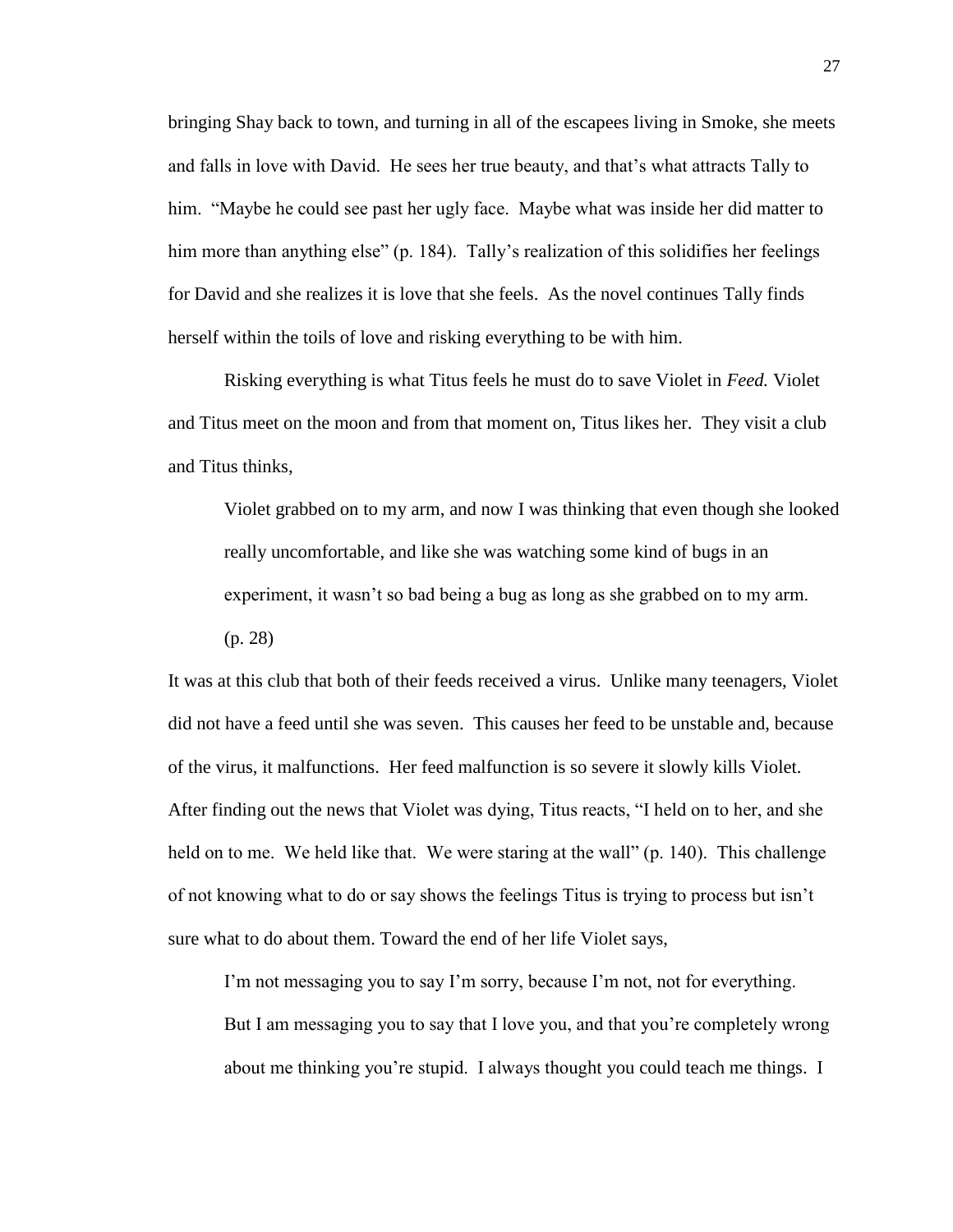was always waiting. You're not like the others. (p. 217)

This novel shows a portrayal of love and loss through teenagers. It shows the ups and downs of teenage relationships. Love is an area many young adults can relate to and it's a common theme in the dystopian novels reviewed.

# **Summary**

Young adult dystopian novels shared many themes. The most prevalent theme was resilience of the protagonist found in 11 of the 12 novels. The remaining four themes were important to the development of the novel as dystopian literature. These five guiding themes create the dystopian subgenre growing in popularity among young adults.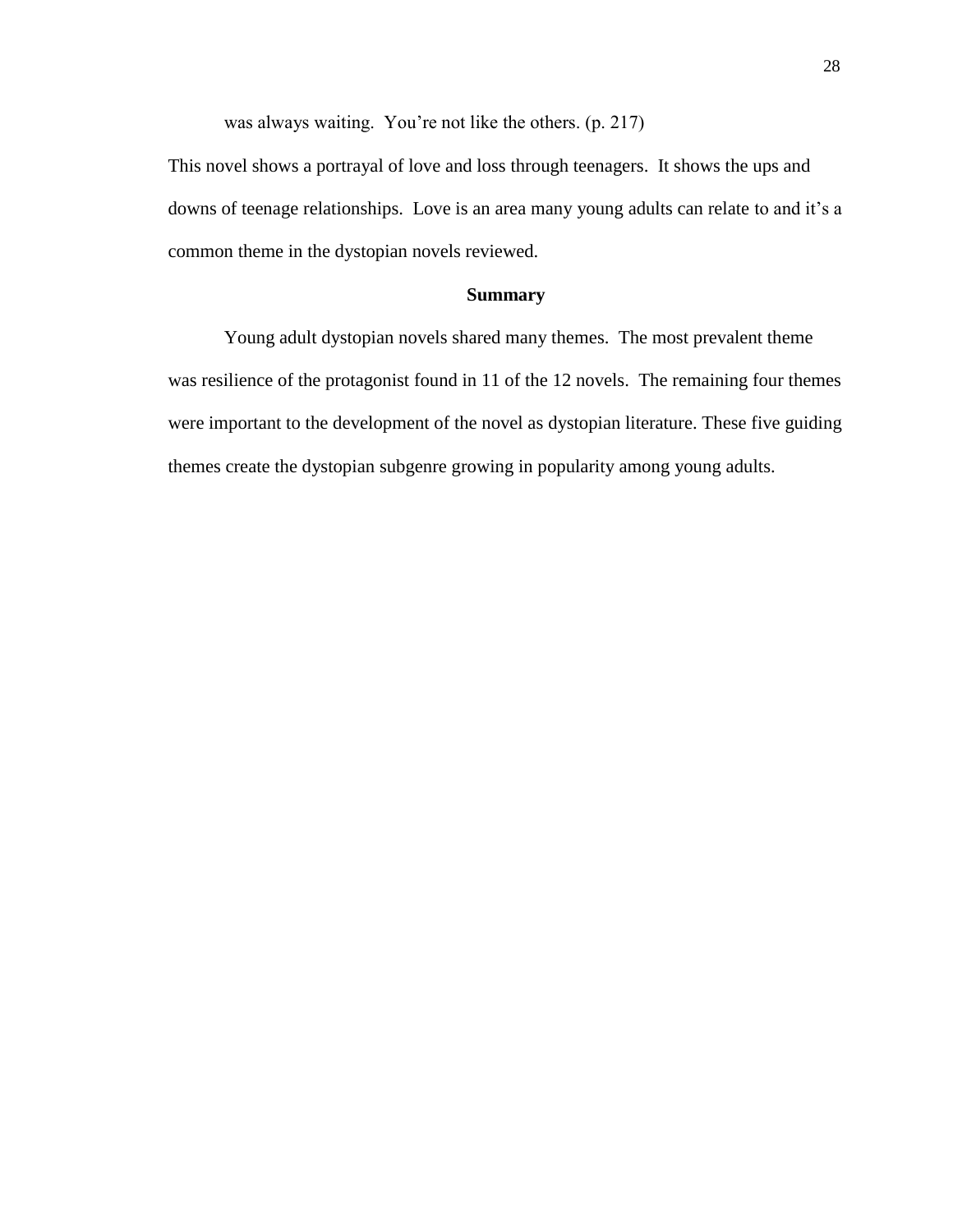#### **CHAPTER 5**

### **DISCUSSION**

As dystopian literature grows in popularity, teacher librarians many not fully understand the themes found within this new subgenre. The purpose of this research was to describe the themes in positively reviewed dystopian literature for young adults. Themes found during the research included: resilience of the protagonist, survival, government control, social conformity, and love between the protagonist and another young adult. Novels from 2001-2010 were analyzed for themes and lessons for young adults. Thirteen positively reviewed novels were chosen, read, and coded by the researcher. After the first reading of the novels, one novel was eliminated, leaving 12 novels to be reported. The five themes were established through the analysis; five lessons presented to the readers will be described in the conclusions.

#### **Conclusions**

Resilience of the protagonist and survival were two themes found in 11 of the 12 reviewed novels (see Table 4). Some of the other themes found in the research were surprising to the researcher. Government control was only present in 7 of the 12 novels. This was surprising because the researcher felt it would be a guiding principle in this type of writing. As dystopian literature shows life as it could be, it was not surprising that social conformity was a major theme in most of the novels evaluated. Love between the protagonist and another young adult was another theme, which was anticipated. The researcher thought it might be a general theme in young adult literature, but learned during research that this is not so according to a professional definition of young adult literature (Zipes, 2006). Finding love in many of the dystopian novels made it an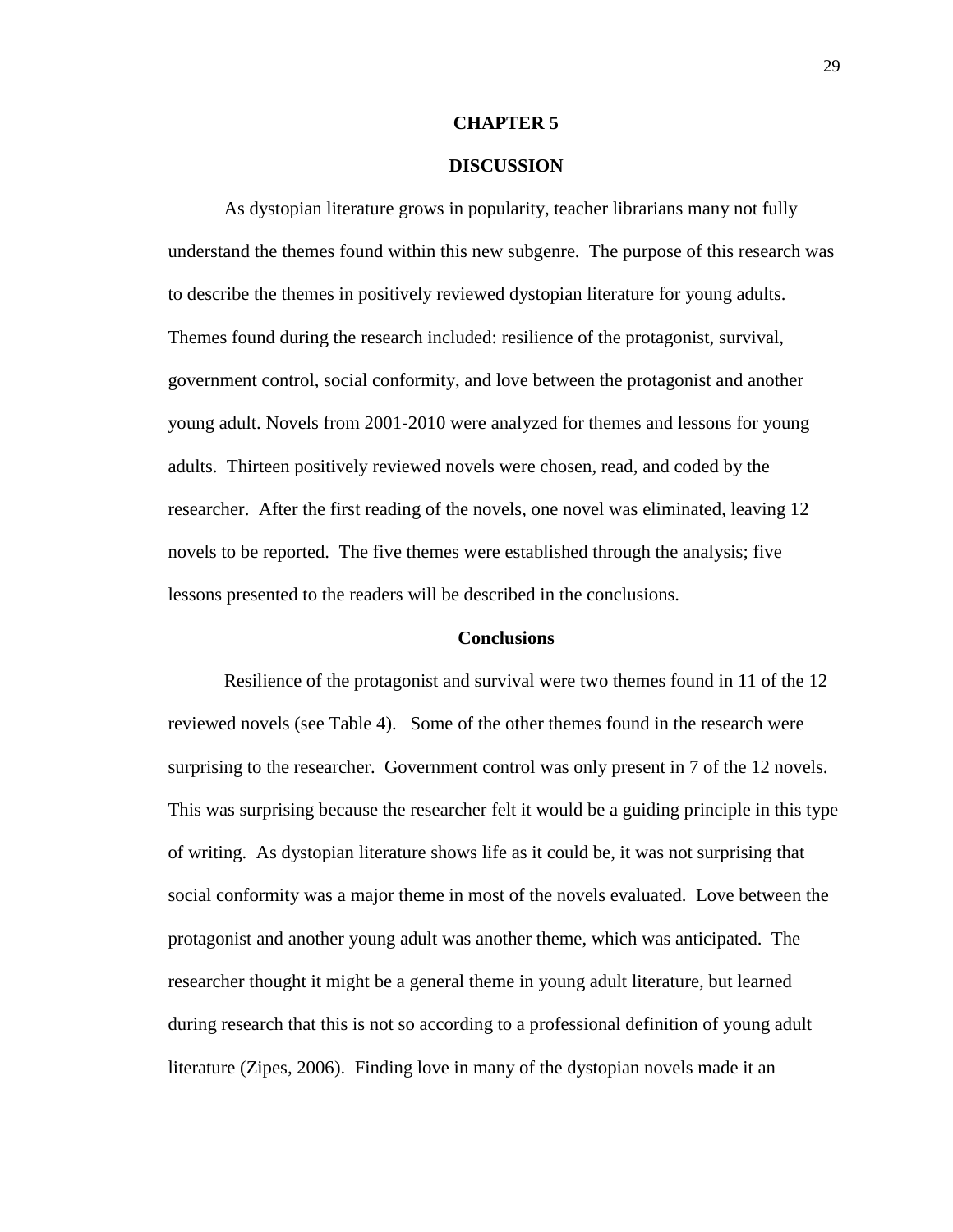overarching theme in this type of literature.

In addition to these themes previously discussed, dystopian literature provides lessons to be learned; five overarching messages came out of the 12 novels. These encompassed many different characters and different situations but were present in most novels. The lessons are presented in Table 5. Each of the messages was the work of the author to leave the reader with something to think about after completing the novel.

Table 5

*Lessons from the Novels*

| Lesson        | Novels where theme is present |
|---------------|-------------------------------|
| Individuality | The Hunger Games              |
|               | Life As We Knew It            |
|               | <i>Uglies</i>                 |
|               | <i>Incarceron</i>             |
|               | The Roar                      |
|               | Feed                          |
|               | Candor                        |
|               | The Knife of Never Letting Go |
|               | The Other Side of the Island  |
|               | <b>Tunnels</b>                |
|               | The Supernaturalist           |
|               | Unwind                        |
| Keeping hope  | The Hunger Games              |
|               | Life As We Knew It            |
|               | <i>Incarceron</i>             |
|               | The Roar                      |
|               | Feed                          |
|               | The Knife of Never Letting Go |
|               | The Other Side of the Island  |
|               | <b>Tunnels</b>                |
|               | The Supernaturalist           |
|               | Unwind                        |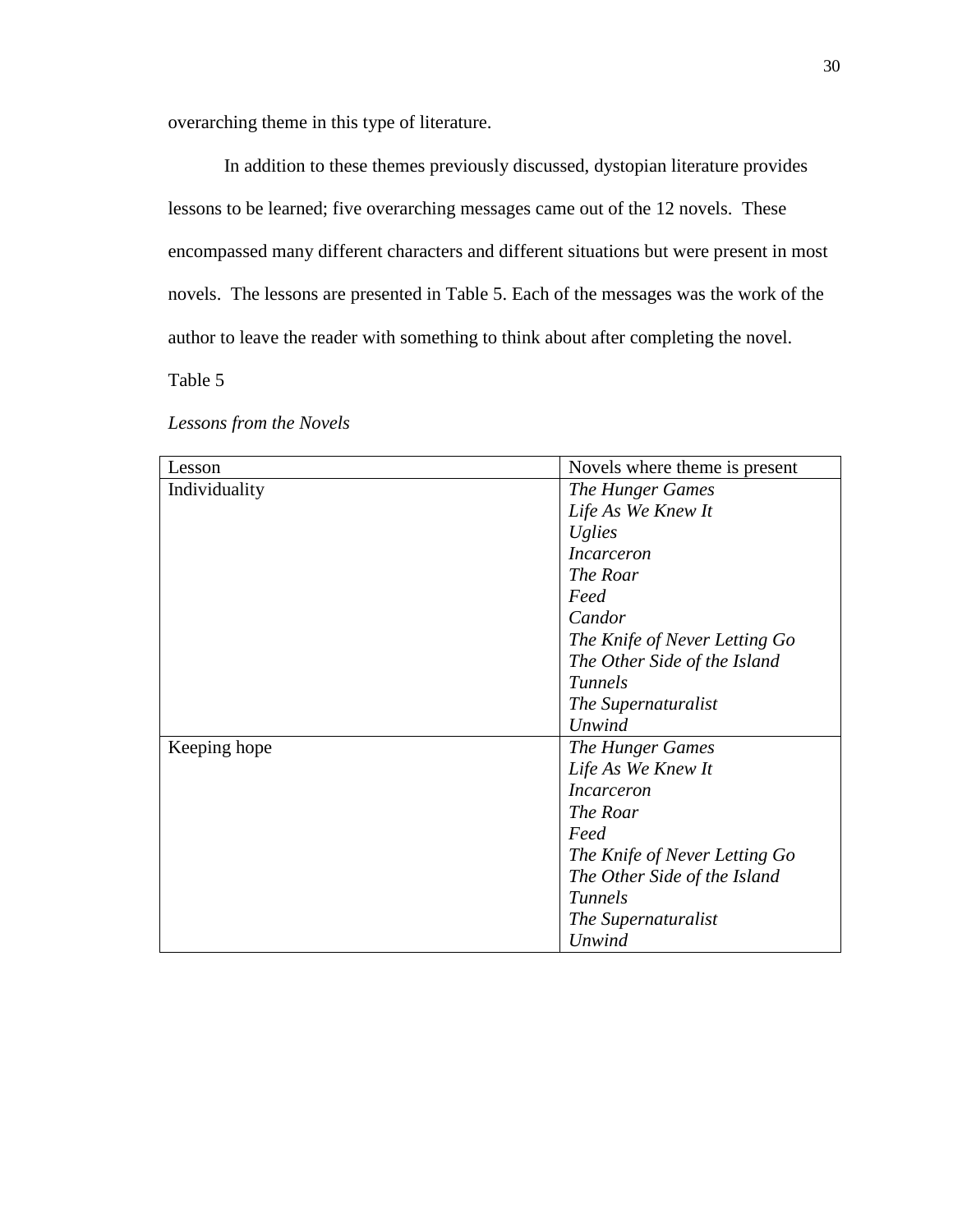| Technology gone too far | <b>The Hunger Games</b>       |
|-------------------------|-------------------------------|
|                         | Uglies                        |
|                         | The Roar                      |
|                         | Feed                          |
|                         | Candor                        |
|                         | The Other Side of the Island  |
|                         | The Supernaturalist           |
|                         | <b>Unwind</b>                 |
| Protect our environment | Life As We Knew It            |
|                         | <b>Uglies</b>                 |
|                         | The Roar                      |
|                         | The Knife of Never Letting Go |
|                         | The Other Side of the Island  |
|                         | The Supernaturalist           |
| Altruism                | <b>The Hunger Games</b>       |
|                         | Life As We Knew It            |
|                         | <i>Uglies</i>                 |
|                         | The Roar                      |
|                         | Candor                        |
|                         | The Knife of Never Letting Go |
|                         | The Other Side of the Island  |
|                         | <b>Tunnels</b>                |
|                         | The Supernaturalist           |
|                         | Unwind                        |

Individuality was shown in all of the novels. Each protagonist was true to himself or herself as the novel progressed. In each situation the main character stood up for what he or she believed in and persevered toward a goal to make the world better. The society in *Uglies* takes this to the extreme where they wish each person to look similar so there is no prejudice. In this community, young adults at age sixteen undergo a surgery to make them pretty and to conform their looks. The novel uncovers reasons why this is unsafe and young adults lose their identity. At one point in the novel Tally says to David, "You really think I'm beautiful." [David replies] "Yes. What you do, the way you think, makes you beautiful," (p. 183). Throughout the novel David tries to tell Tally she's beautiful for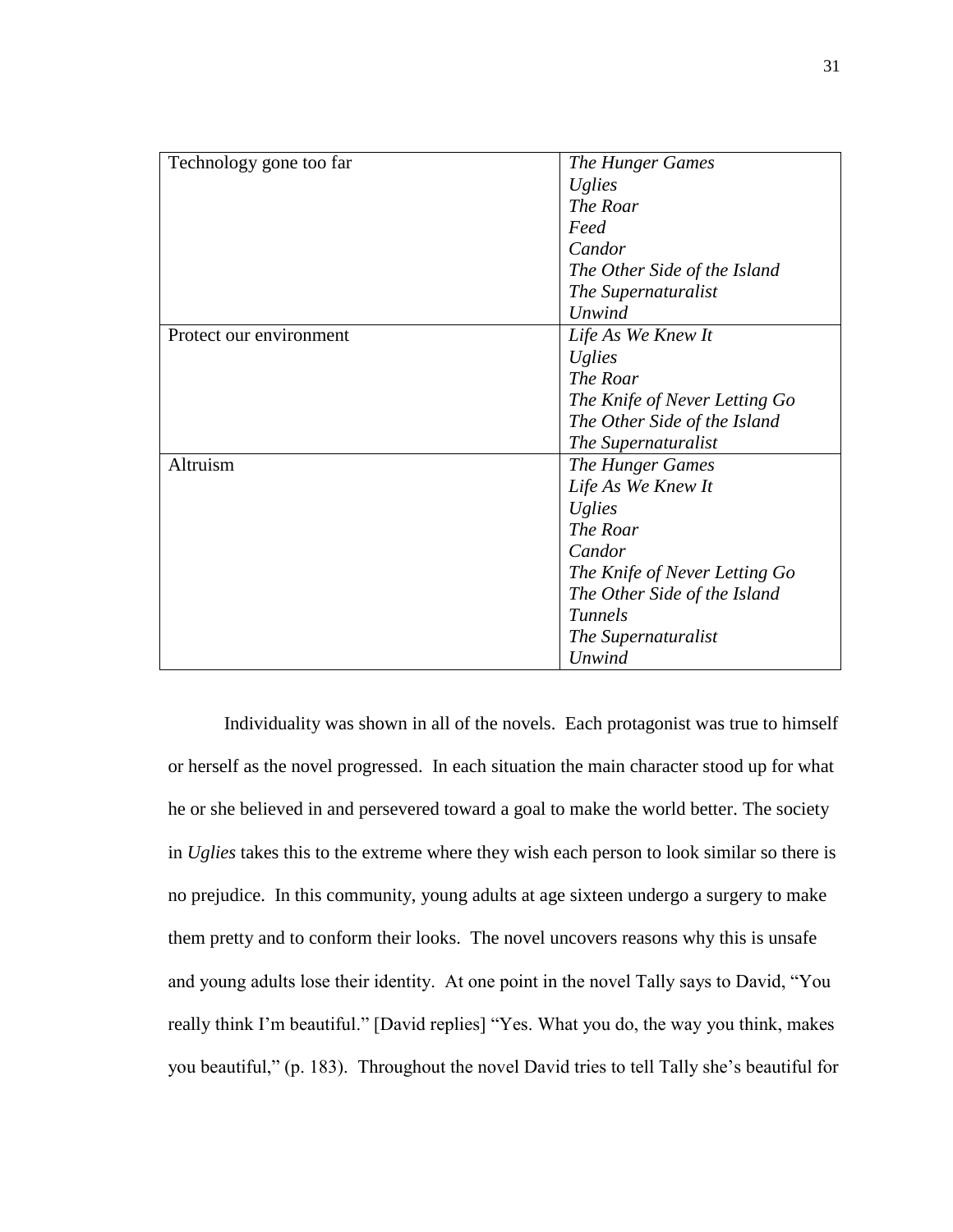her imperfections and they are not something that need to be *fixed*. Callused fingers, scratched faces, and dirty clothes are a sign of hard work, not something that needs to be adjusted. The author challenges the reader during this novel to realize that individuality is important. At the end of the day it only matters what you do and say. This lesson comes up often in dystopian literature.

In 10 of the novels the protagonist is challenged to keep hope. This was most evident in *The Hunger Games*, as Katniss fights for her life. There were many times she doubted she could complete the games and was sure she would not last. However, Katniss proved herself wrong and throughout the games she kept hope. As more and more of her competitors perished she allowed herself to think about what returning home could mean, allowed herself to think about what being a victor would be like. Similarly, Miranda in *Life as we Knew it*, kept hope during the bleak winter that her family would all survive. She had hope that the food would last them and when her family got sick, she had hope that they would get better. Within the lesson of keeping hope the goal from the author is for readers to learn that there is always a chance for things to get better. Things cannot always get worse; eventually something will go your way.

In the world of technology there are advances and changes each day. Many of the novels contained a discussion of technology and many of them show technology gone too far. In *The Supernaturalist,* technology rules many aspects of people's lives. There is a satellite that commands all of the roadways and intersections. When it malfunctions there are accidents and disasters. People no longer know how to drive because the satellite does it for them. The satellite also controls all of the cameras, emergency responses, and electronics. The technology is all around the people of Satellite City in many ways. The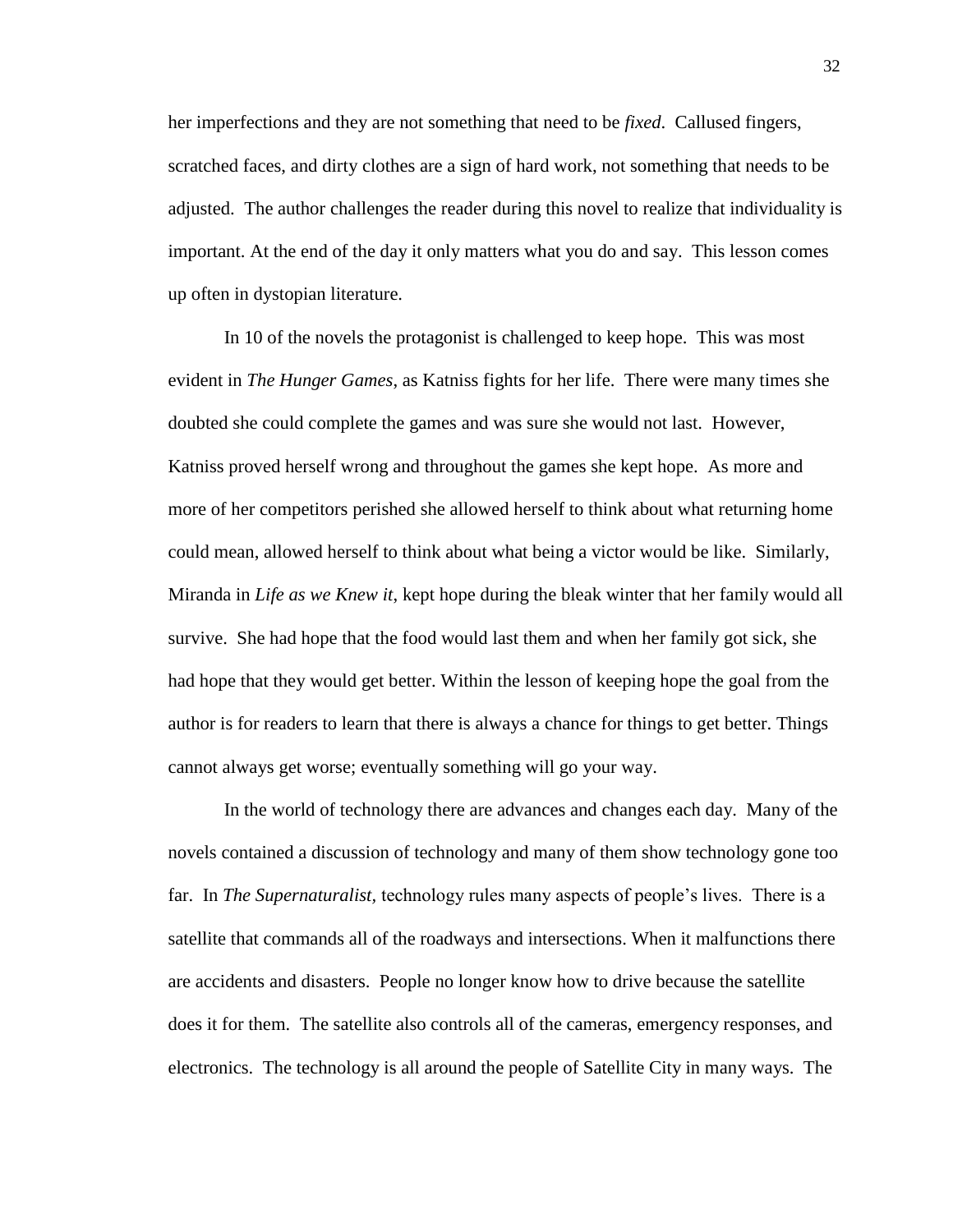inhabitants don't even realize the presence most days.

In *Feed*, technology is literally embedded in people's minds. They receive a constant feed giving them advertising based on their location or their thoughts. Messages can be sent between people through the feed and movies, music, and television can be enjoyed through the feed. The feed constantly monitors spending habits and will alert the person of sales on particular items. In *Feed*, we see technology integrate all aspects of the young adults lives. Technology is a great tool and is being used more and more each day. However the authors challenge young adults to think about the uses of technology and make their own decisions on what is right and wrong. What seems right and just now, may not always seem that way in a few years when things have gone too far.

Another overarching lesson was to protect our environment. Many of the novels showed exaggerated situations of our current use of natural resources. In *The Knife of Never Letting Go*, Todd's community was formed after leaving Earth to establish another community on another planet, New World. This was the same reason Violet and her family came, to establish a new colony because according to Hilda, a woman Todd and Violet meet on their journey, the Earth, "is so bad ye gotta leave. Old World's mucky, violent, and crowded," (p. 163). During the novel the reader finds many reasons for people to leave Earth and establish colonies in the New World.

In *The Roar*, a lie was created to allow the most beautiful parts of our Earth to be inhabited by the richest people. Audrey and Mika find this when they return to their training ship to fulfill a promise. Audrey questions,

How can there be trees and houses and people here! It's supposed to be poisoned dust!… Look at it, he [Mika] said angrily. People are dying in The Shadows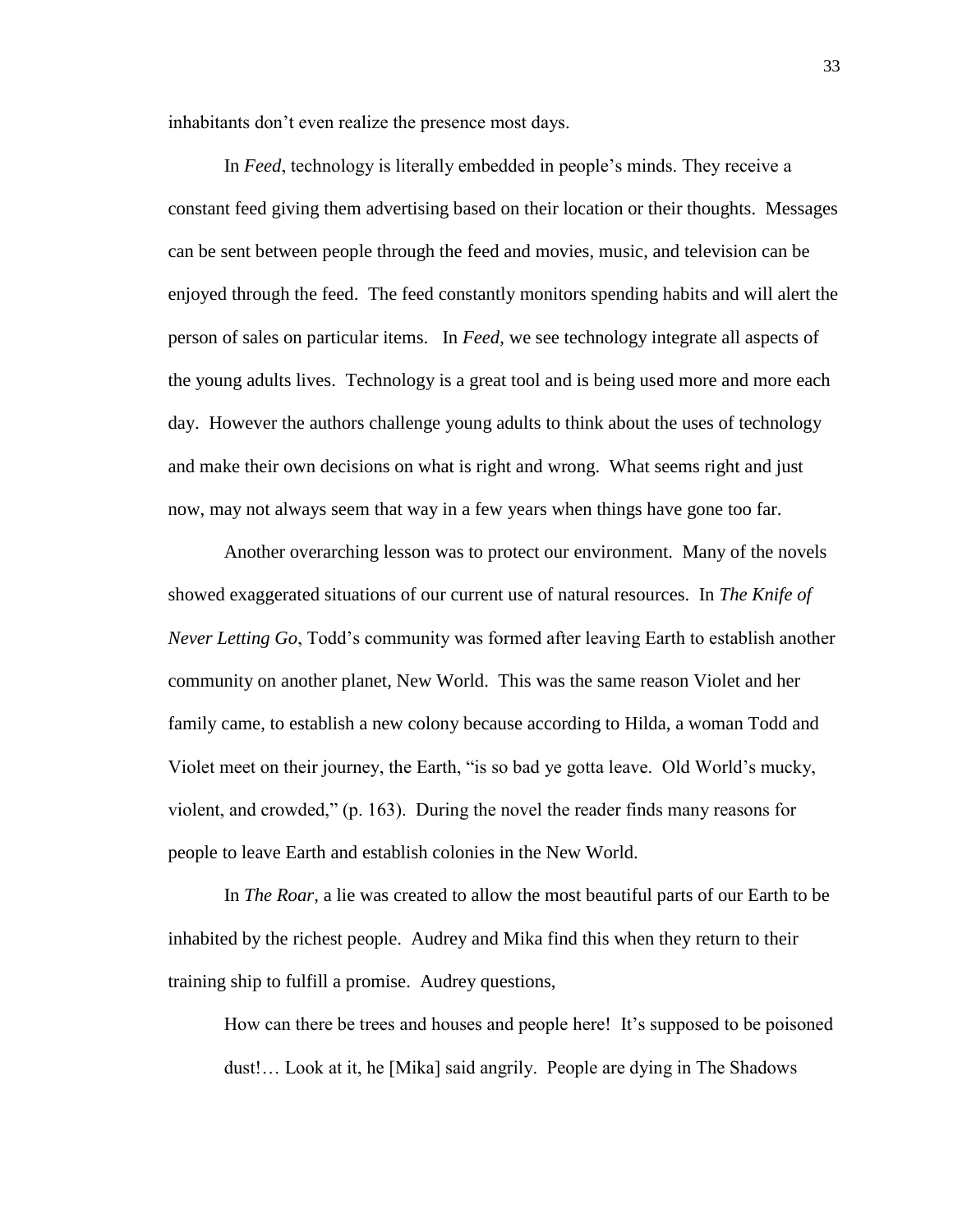because there isn't enough space, while on this side of The Wall, people are living in mansions surrounded by forest! (p. 439)

By the end of this novel the author hopes the reader realizes how important it is to take care of what we have in our world and sees an example of an extreme measure one fictional society takes to keep it protected for the wealthy. We only have one Earth and many of the novels showed the importance of taking care of it. Not only keeping care of what we have now but also being proactive in thinking about what is to come.

Each of the protagonists demonstrated altruism within the novel. This was the most evident in *Tunnels* when Will and his friend Chester get caught in an underground world. While there, Will learns that he was born in The Colony but his mom took him aboveground where he was taken in by a family of Topsoilers (humans living above ground). Will's original family takes him in but cannot take Chester. Living with his original family, Will constantly searches for ways to get Chester out of The Colony. Through the end of the novel Will risks his life many times to save Chester and get him above ground again. At the end of the novel, "Will was content just to be reunited with Chester. Will grinned the widest of grins, luxuriating in a wave of relief that his friend was safe" (p. 467). Will is a good example of how the characters in dystopian novels often think of themselves second to their friends and family. Altruism is a virtue many young adults have a hard time grasping. Many of the novels showed great main characters that show this characteristic. The young adult reader sees a great role model and hopefully strives to be more like the characters in the novel.

# **Recommendations for Further Study**

Numerous dystopian novels are being released so there is a continued need for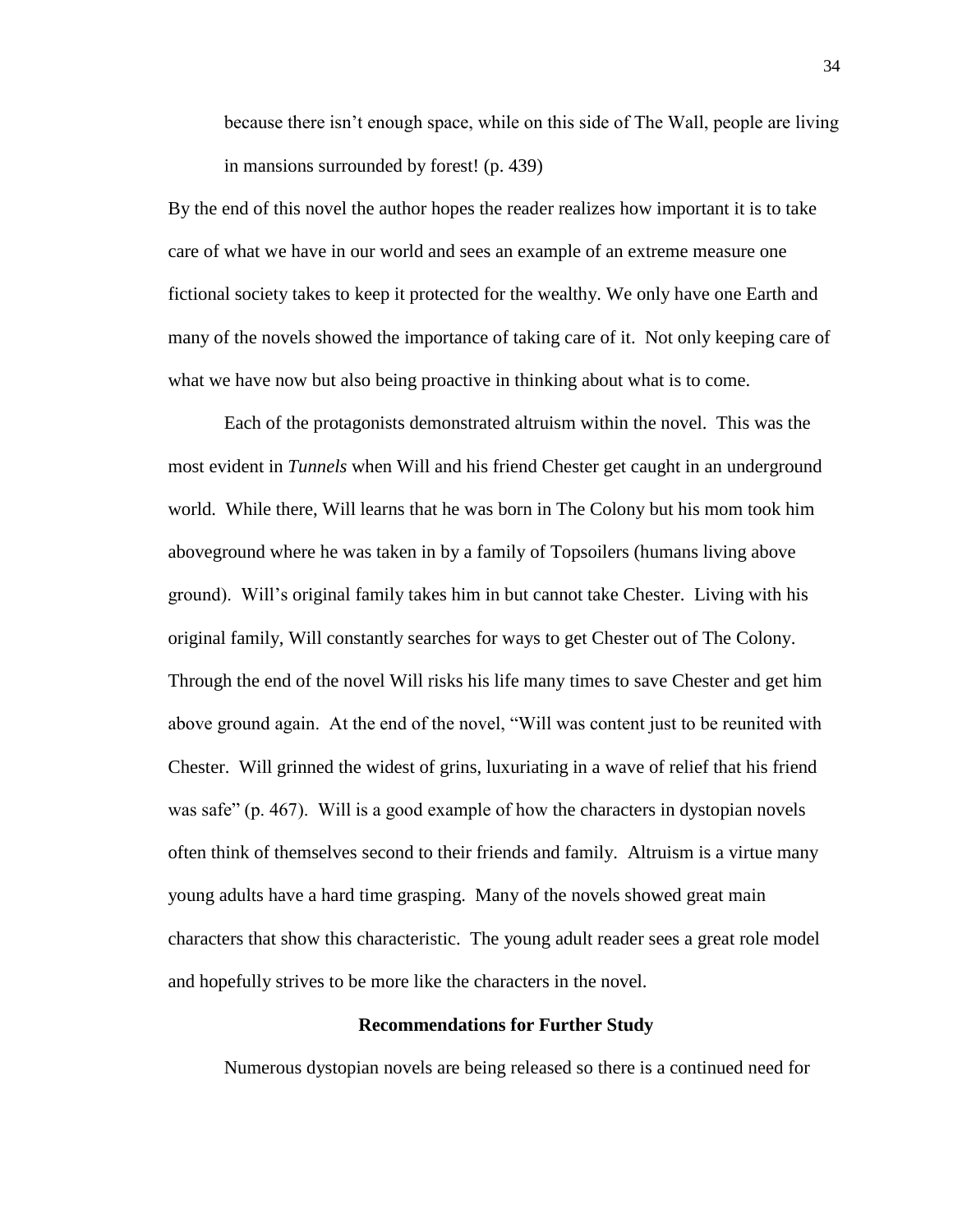evaluation of these types of novels. Many of the novels reviewed were part of a series. Research could be done to determine if themes stay consistent within a series and if lessons go more in depth because of the expanded space. This would be especially interesting if the series uses the same main characters. If the series uses different main characters, the researcher could determine if the themes stay the same or if new ones evolve.

Popularity of these novels is growing as well; a researcher could look at student views of this literature. Do students find the same themes as this researcher? Do the lessons found within this research make a connection with current young adults? What is making this type of literature grow so quickly with this age group?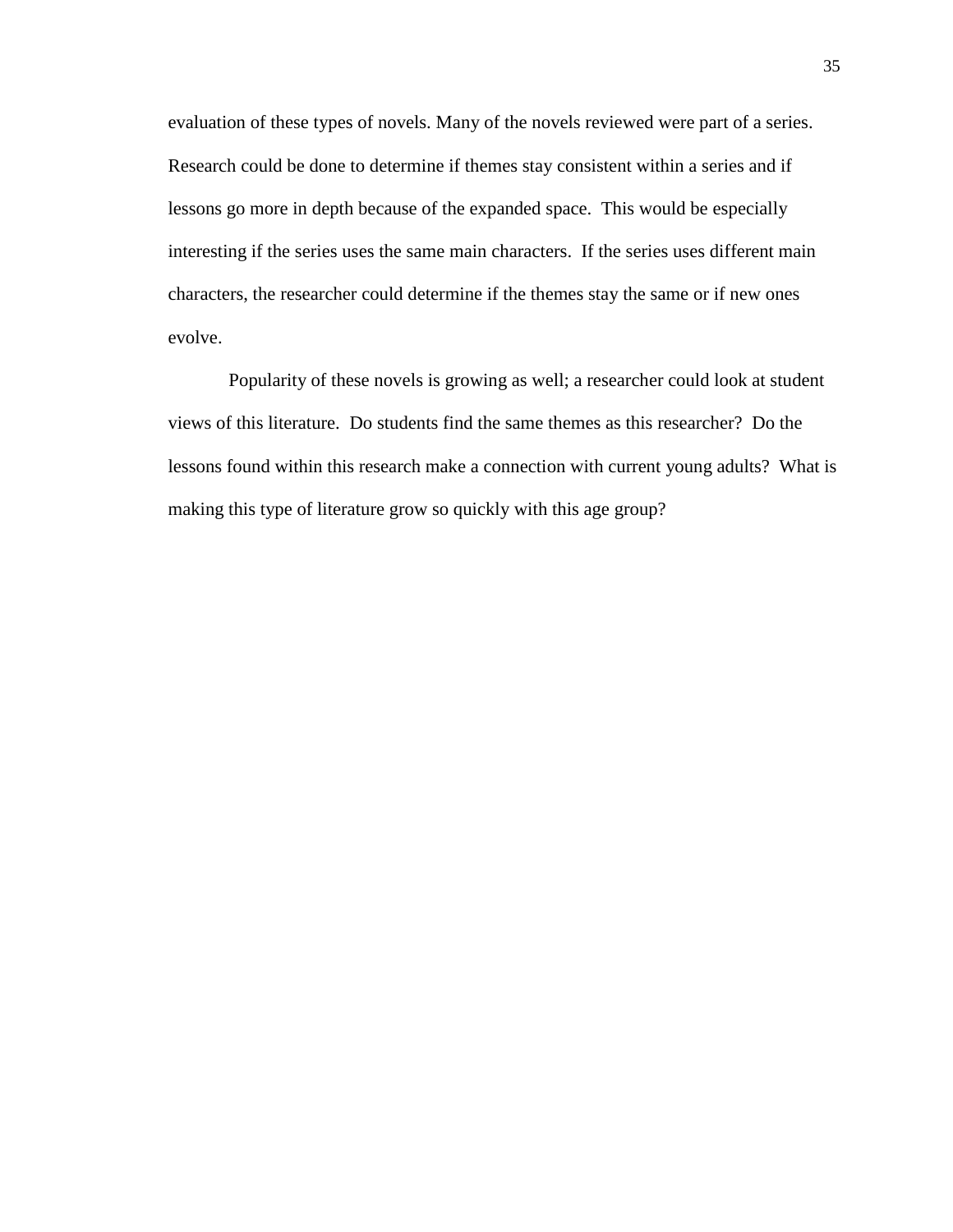#### REFERENCES

- Aitken, M., Bradford, C., & Massey, G. (2005) Education, state and agency in dystopian children's text. *Papers: Explorations into Children's Literature, 15*(2), 22-30. Retrieved from http://www.gale.cengage.com
- Bradford, C., Mallan, K., Stephens, J., & McCallum R. (2003). *New world orders in contemporary children's literature: Utopian transformations.* New York: Palgrave Macmillan.
- Bullen, E., & Parsons, E. (2007). Dystopian visions of global capitalism: Philip Reeve's Mortal Engines and M.T Anderson's Feed. *Children's Literature in Education, 38*(2), 127-139. doi: 10.1007/s10583-007-9041-9
- Cart, M. (2010). Dateline darkness. *Booklist*, *106*(18), 34-34. Retrieved from http://www.ala.org/booklist/
- Creswell, J.W. (2008). *Educational research: Planning, conducting, and evaluating quantitative and qualitative research* (3rd ed.). Upper Saddle River, NJ: Pearson/Merrill Prentice Hall.
- Dystopia. (2010). *Merriam-Webster's online dictionary*. Retrieved from http://www.merriam-webster.com/dictionary/dystopia
- Harris, M. (2002). Bleak houses and secret cities: Alternative communities in young adult fiction. *Children's Literature in Education, 33*(1), 63-76. Retrieved from www.ebscohost.com
- Hintz, C. (2002). Monica Hughes, Lois Lowry, and young adult dystopias. *The Lion and the Unicorn, 26*(2), 254-264. Retrieved from http://muse.jhu.edu/journals/uni/
- Kennon, P. (2005). 'Belonging' in young adult dystopian fiction: new communities created by children. *Papers: Explorations into Children's Literature, 15*(2), 40-50. Retrieved from http://www.paperschildlit.com/index.php/papers
- Koss M. D., & Teale, W. H. (2009). What's happening in YA literature? Trends in books for adolescents*. Jouranl of Adolescent & Adult Literacy, 52*(7), 563-572. doi:10.1598/JAAL.52.7.2
- Mallan, K., Bradford, C., & Stephens J. (2005). New social orders: Reconceptualising family and community in utopian fiction. *Papers: Explorations into Children's Literature, 15*(2), 6-12. Retrieved from http://www.gale.cengage.com
- Mohr, D.M. (2005). *Worlds apart: Dualism and transgression in contemporary female dystopias. Critical explorations in science fiction and fantasy*. Jefferson, NC: McFarland & Co.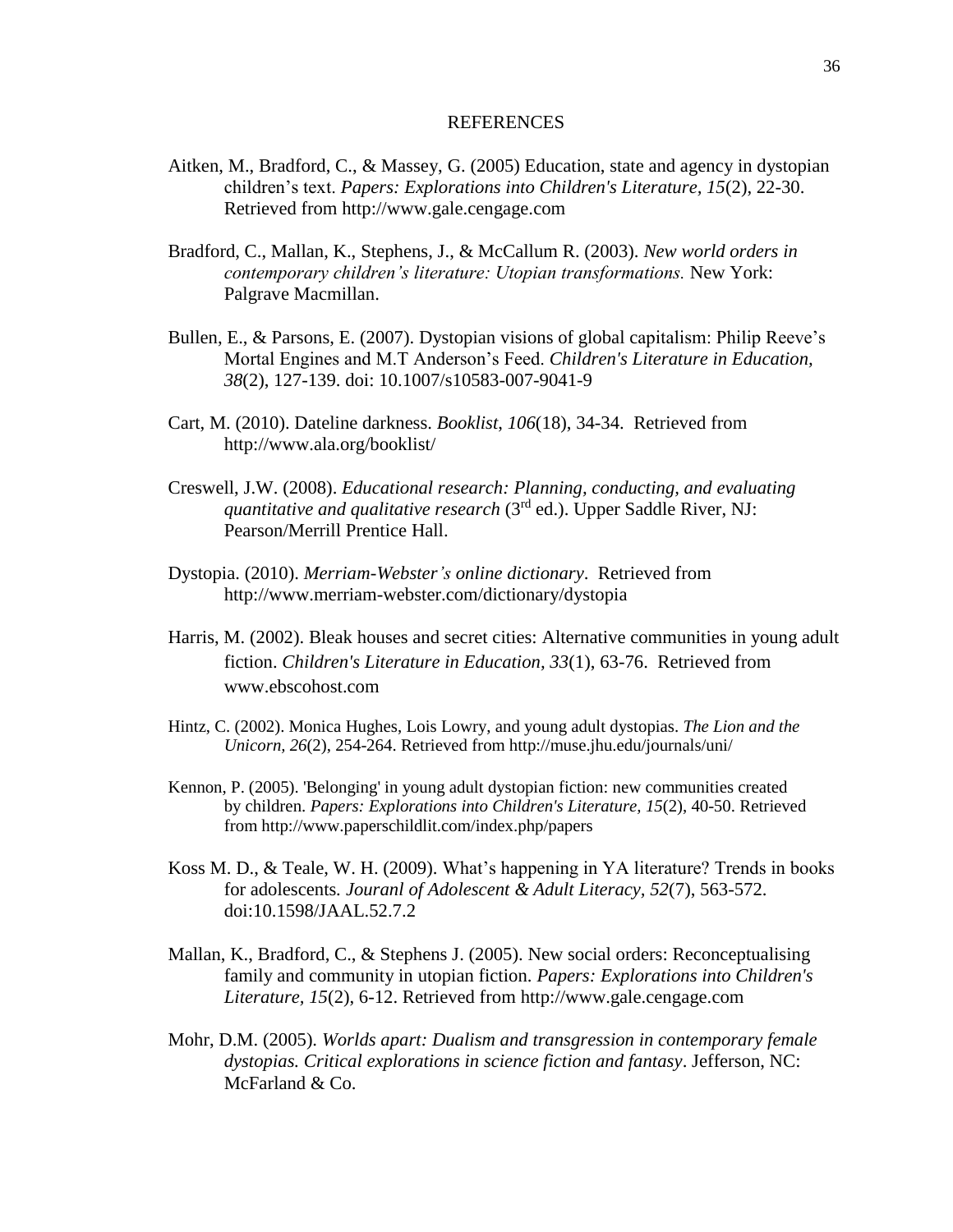- Springen, K. (2010). Apocalypse now. *Publishers Weekly*, *257*(7), 21-24. Retrieved from http://www.publishersweekly.com
- Zhang, Y. & Wildemuth, B. (2009). Qualitative analysis of content. In Wildemuth, B. (Ed.), *Applications of social research methods to questions in information and library science* (pp. 308-319). Westport, CT: Libraries Unlimited.
- Zipes, J. (Ed.). (2006). *The Oxford encyclopedia of children's literature* (Vol. 3). New York: Oxford University Press.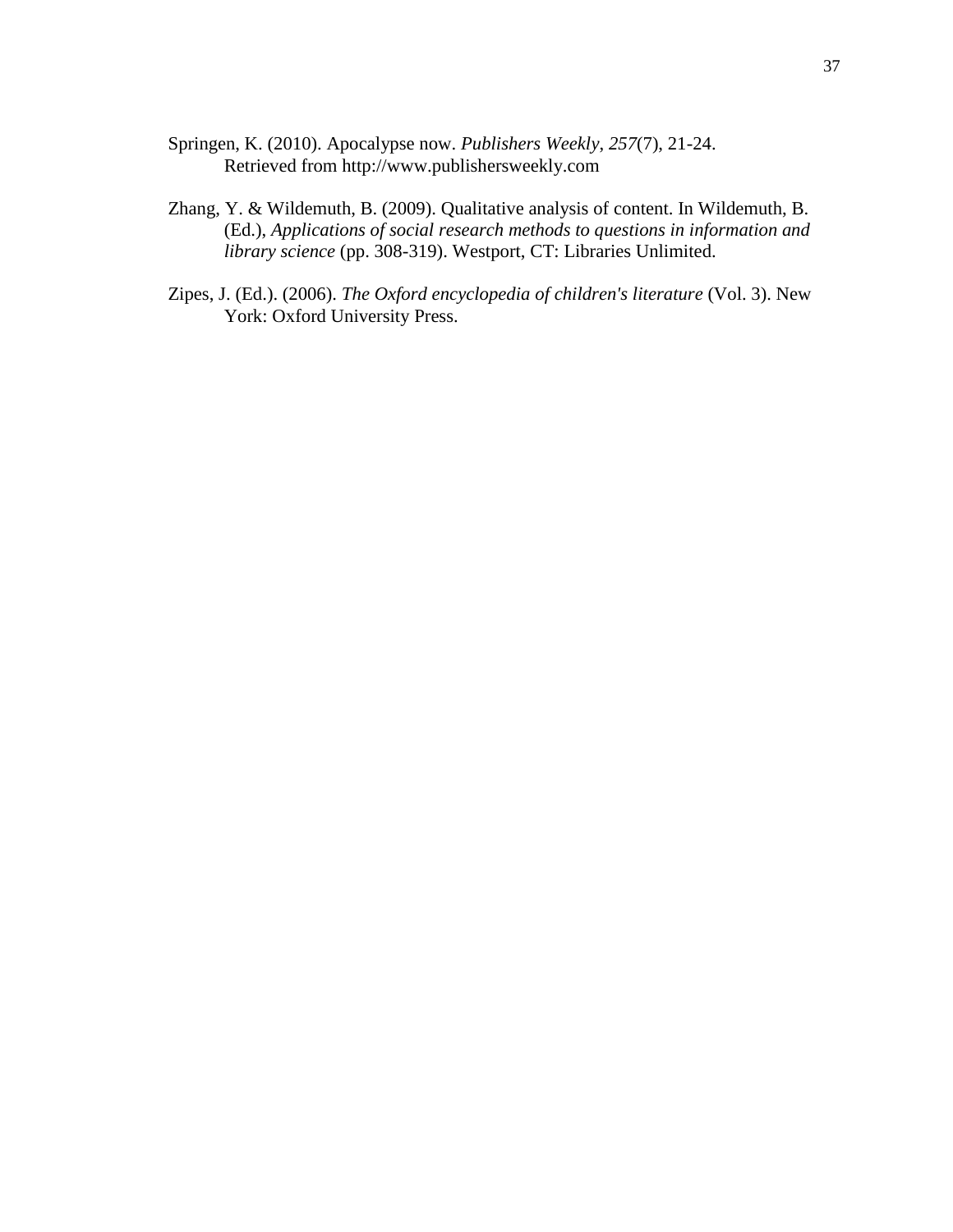### APPENDIX A

### INITIAL LIST OF BOOKS

\*Books chosen for analysis

Adington, L.J. *Cherry Heaven.* Greenwillow Books. 2008. \*Anderson, M.T. *Feed*. Candlewick Press. 2002. \*Bachorz, Pam. *Candor.* Egmont USA. 2009. \*Clayton, Emma. *The Roar.* Chicken House. 2009 Collins, Suzanne. *Catching Fire.* Scholastic Press. 2009. \*Collins, Suzanne. *The Hunger Games.* Scholastic Press. 2008 Collins, Suzanne. *Mockingjay.* Scholastic Press. 2010. \*Goodman, Allegra. *The Other Side of the Island.* Razorbill. 2008. Halam, Ann. *Siberia.* Orion Children's Books. 2005. Hrdlitschka, Shelley. *Sister Wife.* Orca Book Publishers. 2008. Lott, Tim. *Fearless.* Candlewick Press. 2007. Lowenstein, Sallie. *In the Company of Whispers: a novel.* Lion Stone Books. 2008. Millard, Glenda. *A Small Free Kiss in the Dark.* Holiday House. 2010. \*Ness, Patrick. *The Knife of Never Letting Go.* Candlewick Press. 2008. Ness, Patrick. *The Ask and Answer.* Candlewick Press. 2009. Ness, Patrick. *Monsters of Men.* Candlewick Press. 2010. \*Pfeffer, Susan Beth. *Life As We Knew It.* Harcourt. 2006. Pfeffer, Susan Beth. *The Dead and the Gone.* Harcourt. 2008. Pfeffer, Susan Beth. *This World We Live In.* Harcourt. 2010. Westerfeld, Scott. *Extras.* Simon & Schuster. 2007. Westerfeld, Scott. *Pretties.* Simon Pulse. 2005. Westerfeld, Scott. *Specials.* Simon Pulse. 2006. \*Westerfeld, Scott. *Uglies.* Simon Pulse. 2005. Wooding, Chris. *Storm Thief.* Scholastic Press. 2006. Beale, Fleur. *I Am Not Esther.* Hyperion. 2002. Blackman, Majorie. *Naughts & Crosses*. Simon & Schuster Books for Young Readers. 2005. Booraem, Ellen. *The Unnameables.* Harcourt. 2008. \*Boyne, John. *The Boy in the Striped Pajamas: A Fable.* David Fickling Books. 2006. \*Colfer, Edin. *The Supernaturalist*. Miramax Books/Hyperion Books for Children. 2004. Goobie, Beth. *Fixed.* Orca Book Publishers. 2005. Goobie, Beth. *Flux.* Orca Book Publishers. 2004. Harrison, Troon. *Eye of the Wolf.* Fitzhenry & Whiteside. 2003. Layne, Steven L. *The Side of Paradise.* Pelican. 2001. Mark, Jan. *Useful Idiots.* David Fickling Books. 2004. Stahler Jr., David. *Truesight.* Eos. 2006. Stahler Jr., David. *The Seer.* Eos. 2007. Addington, L.J. *The Diary of Pelly D.* Harper Teen. 2005. Anthony, Joelle. *Restoring Harmony.* G.P. Putnam's Sons. 2010. Campbell, Ross. *Shadoweyes.* SLG Publishing. 2010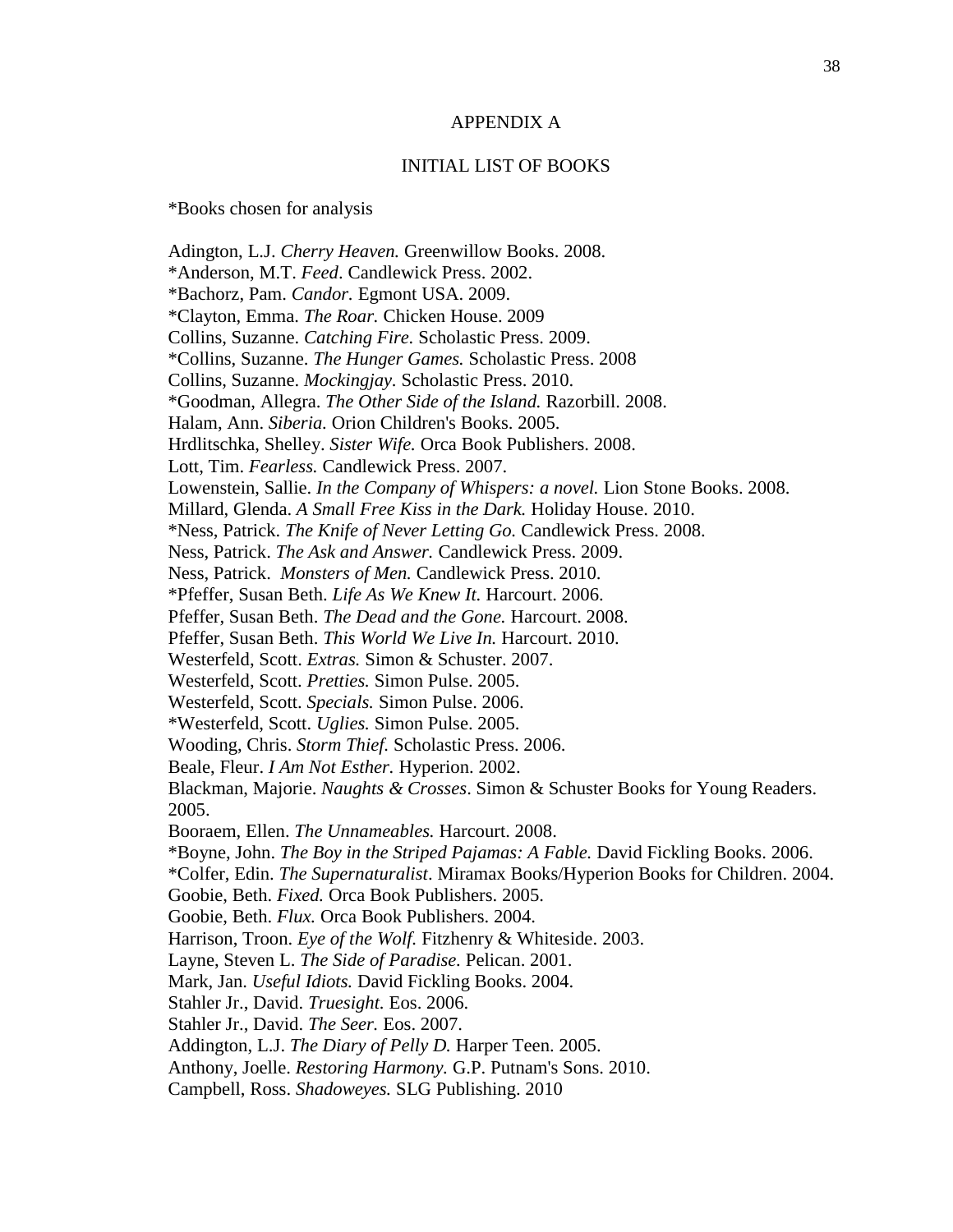Condie, Ally. *Matched.* Dutton Books. 2010.

\*Fisher, Catherine. *Incarceron.* Dial Books. 2010.

Fletcher, Susan. *Ancient, Strange, & Lovely.* Atheneum Books for Young Readers. 2010.

Fletcher, Susan. *Dragon's Milk.* Atheneum. 1989.

Gee, Maurice. *Salt.* Orca Book Publishers. 2009.

Gee, Maurice. *Gool.* Orca Book Publishers. 2010.

Gordon, Roderick. *Deeper.* Chicken House/Scholastic. 2009.

Gordon, Roderick. *Freefall.* Chicken House/Scholastic. 2010.

\*Gordon, Roderick. *Tunnels.* Chicken House/Scholastic. 2008.

Hall, Teri. *The Line.* Dial Books. 2010.

Heath, Jack. *The Lab.* Scholastic Press. 2008.

Heath, Jack. *Remote Control.* Scholastic Press. 2010.

Kostick, Conor. *Epic.* Viking. 2007.

Kostick, Conor. *Saga.* Viking. 2010.

Lynch, Chris. *Cyberia*. Scholatic Press. 2008.

Lynch, Chris. *Monkey See, Monkey Don't*. Scholastic Press. 2009.

Lynch, Chris. *Prime Evil*. Scholastic Press. 2010.

Mariz, Rae. *Unidentified*. Balzer + Bray. 2010.

McNaughton, Janet. *The Secret Under My Skin.* Eos. 2005.

O'Guilin, Peadar. *The Inferior.* David Fickling Books. 2008.

\*Shusterman, Neal. *Unwind.* Simon & Schuster Books for Young Readers. 2007.